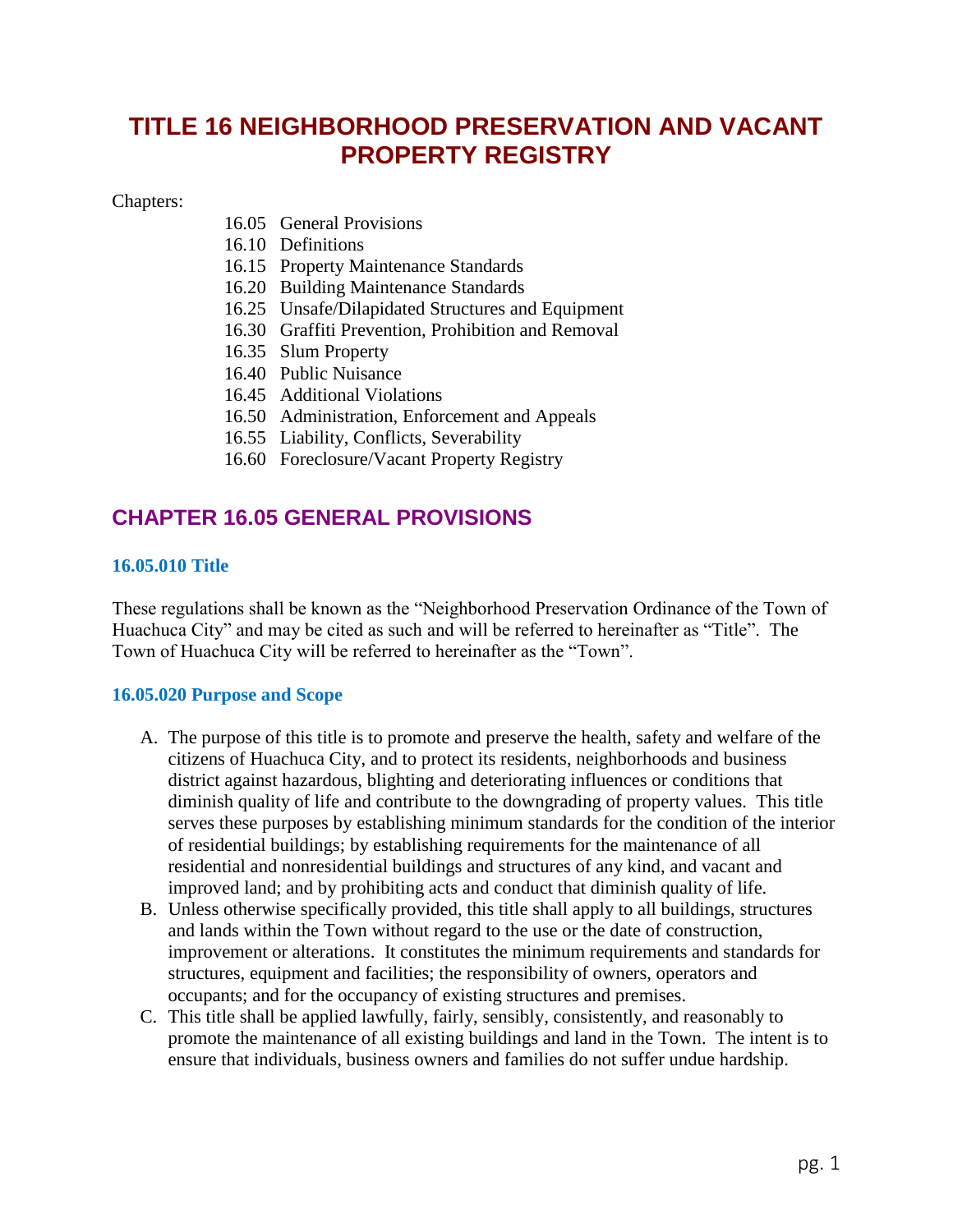- D. This title shall not require changes in existing buildings and utilities when alterations were installed in accordance with the Town building codes in effect at the time of construction or alteration of the building, structure or utilities and have been satisfactorily maintained since that time. This subsection does not apply when the building, structure or utility has been determined to be an imminent hazard, unsafe, unhealthy, or deteriorated, when the building has been moved to another location, or in connection with the requirements of Chapter 16.20 in this Title.
- E. Repairs, additions or alterations to a building or structure, or changes of occupancy, shall be done in accordance with the procedures and provisions of the building, zoning, administrative and technical codes adopted by the Town and in effect at the time of such repair, addition or alteration.
- F. To the extent that any provision of this title conflicts with or is preempted by any state or federal law, including state and federal laws concerning the construction and maintenance of manufactured homes and mobile homes, the provisions of this title shall not apply.

## **16.05.030 Permits Required**

No building, structure or building service equipment regulated by this title or by the building and technical codes adopted by the Town shall be built, erected, constructed, enlarged, altered, repaired, moved, improved, removed, converted or demolished unless a permit first has been issued by the building official in the manner provided in Title 15 of the Huachuca City Municipal Code and the building codes adopted by the Town.

## **CHAPTER 16.10 DEFINITIONS**

### **16.10.010 Definitions**

For purposes of this chapter, the following terms shall have the definitions provided below, provided, however, where terms are not defined in this chapter, they shall have the meanings ascribed to them in other chapters of the Huachuca City Municipal Code, including but not limited to the International Building Code, International Residential Code, International Fire Code, International Plumbing Code, International Mechanical Code, National Electric Code or NFPA 70. Words not defined shall be given their normal, ordinary meaning.

**Abandoned property.** The word "abandoned" is hereby defined as voluntarily relinquished by the owner for an apparently indefinite period-of-time. As applied to motor vehicles or other articles of property, the term includes, but is not limited to, any motor vehicle or other article of personal property which is left upon the public or private property without the consent of the public entity, owner, lessee, or occupant thereof for longer than two (4) hours.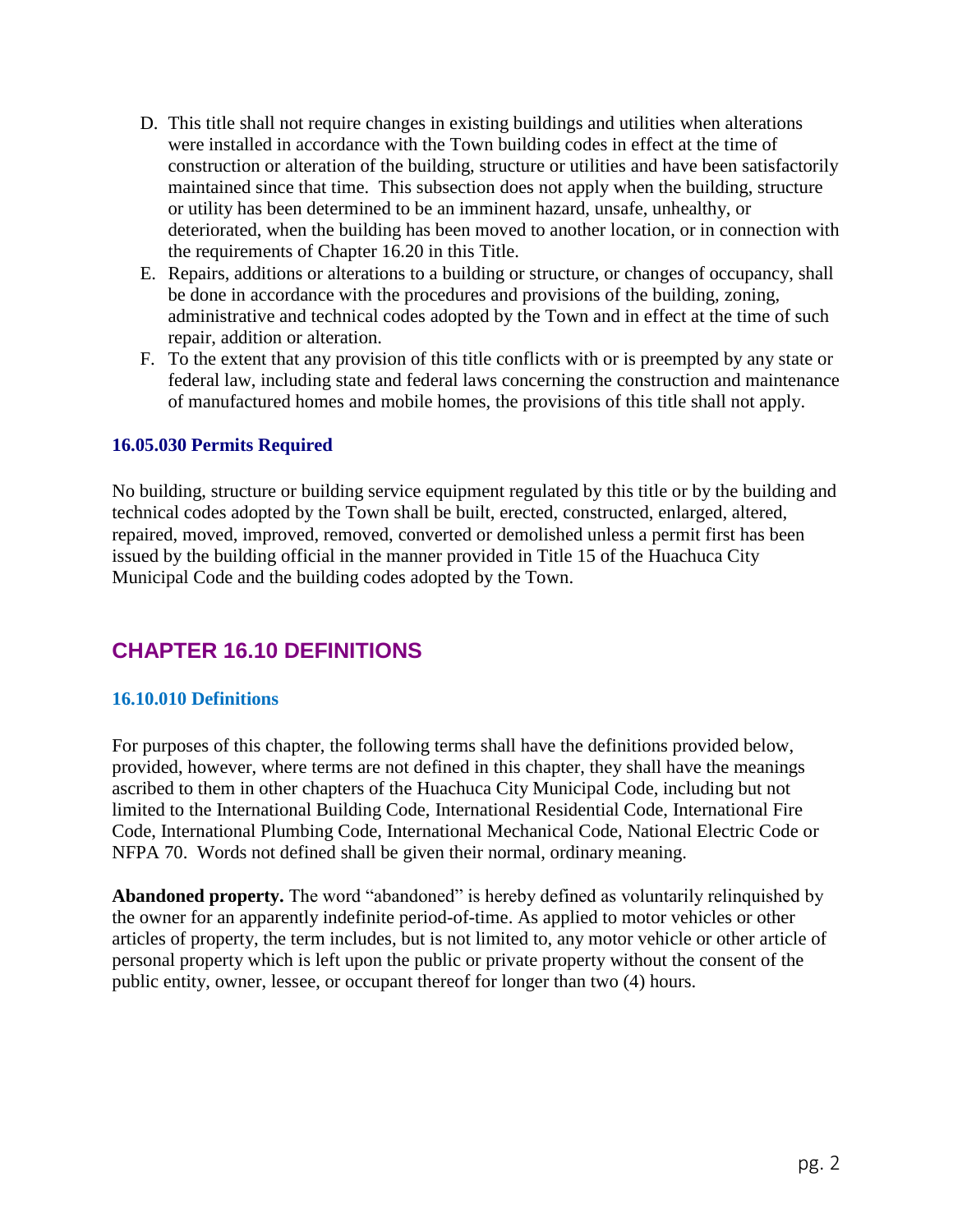**Abandoned structure.** An "abandoned structure" is hereby defined as any structure that is in a partially dismantled state, and which remains uninhabitable for more than twelve (12) consecutive months and there is no active building permit for work to the structure or which remains uninhabitable for more than thirty (30) months, even if there is an active building permit for work to the structure; and one of the following conditions exists:

- a. The structure's roof or any part thereof is missing, or
- b. Any outside wall of the structure or portion thereof is missing, including any windows that are missing, or the structure is not dried-in.

**Abate.** To correct, including, but not limited to, repair, clear, rehabilitate, demolish, or remove.

**Abatement warrant.** An order, in writing, signed by a judge of a court of competent jurisdiction, authorizing any employee, authorized agent, representative or contractor of the Town to enter onto any affected property to abate specified conditions.

**Accessory improvements**. Improvements to land other than buildings, including, but not limited to, driveways, parking areas, pools, bridges, monuments, signs, sidewalks, walkways, exterior steps, railings, fences, screening walls, and retaining walls.

**Accessory use areas.** Those areas and buildings around a dwelling, which provide space for amenities and facilities, including but not limited to pay phones, picnic areas, recreation areas, laundry rooms, recreation rooms and refuse collection facilities.

**Acceptable indoor air quality.** Air in which there are no known contaminants at harmful concentrations.

**Addition.** An extension or increase to floor area or height of a building or structure.

**Agent.** A person residing or located within Arizona authorized by the owner of a property to make or order repairs or service to the property, building or structure and authorized to receive notices on behalf of the owner.

**Aggregate Material.** Any rock fragments, pebbles, sand, gravel, cobbles, crushed base, asphalt, dirt or similar material.

**Air Pollution.** No emission shall be permitted which can cause damage to health, animals, vegetation, or other forms of property, or which can cause any excessive soiling.

**Alter or alteration.** Any change in construction or a change in occupancy. Where the term of alteration is applied to a change of construction, it is intended to apply to any change, addition, or modification in construction. When the term is used in connection with a change of occupancy, it is intended to apply to changes of occupancy from one trade or use to another.

**Attractive Nuisance.** The maintaining of a condition, instrumentality, machine, or other agency that is dangerous to young children because of a child's ability to appreciate peril and which may be reasonably expected to attract them.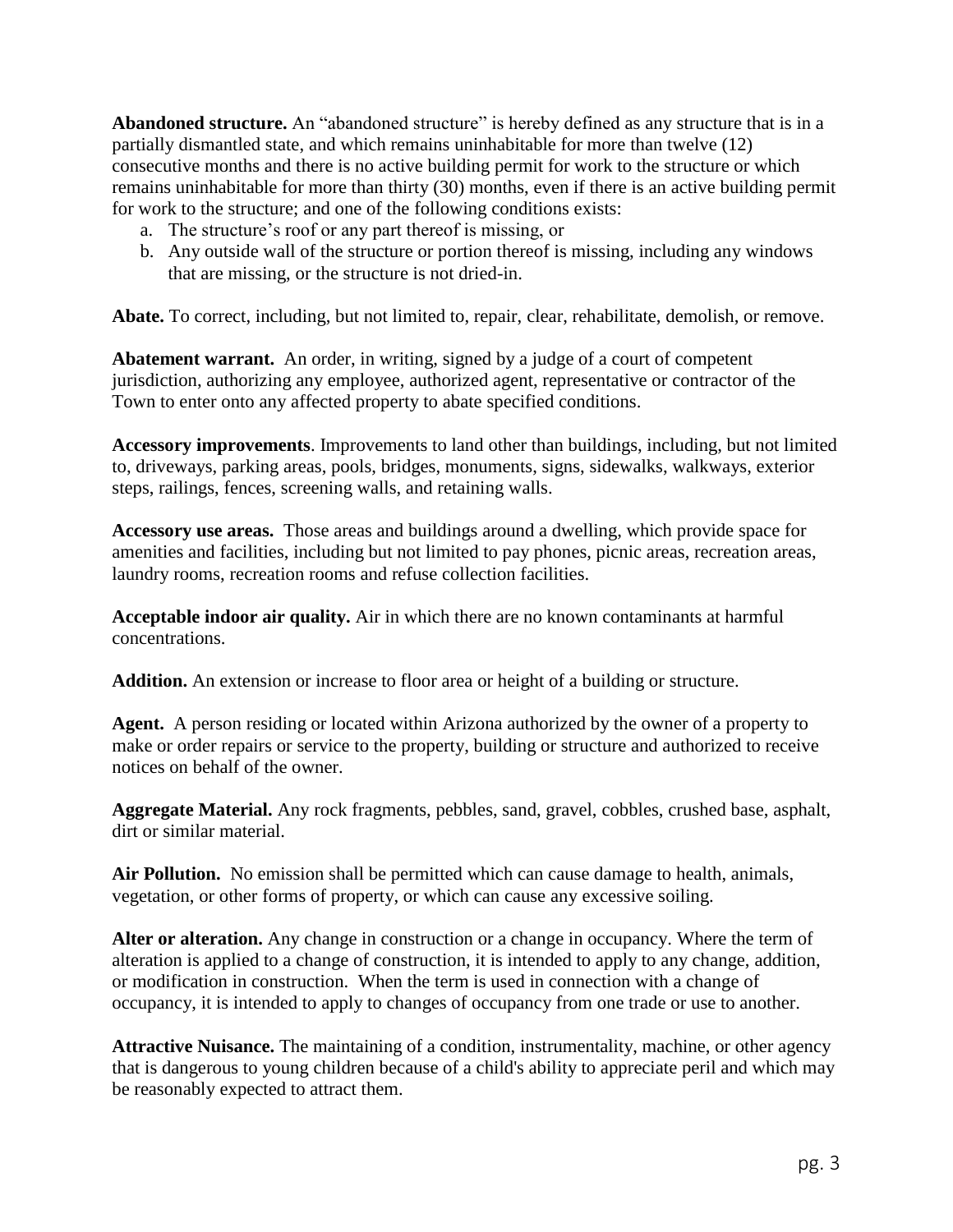**Bathroom.** A room containing plumbing fixtures including a bathtub or shower.

**Bedroom.** Any room or space used or intended to be used for sleeping purposes in either a dwelling or sleeping unit.

**Blight or Blighted.** Unsightly, unsafe, or unsanitary conditions including, but not limited to, the accumulation of litter or debris; fences, buildings or other structures characterized by holes, breaks, rot, crumbling, cracking, peeling, or rusting; landscaping that is dead or damaged, characterized by bare dirt areas, uncontrolled growth or lack of maintenance, or is damaged; any other similar conditions of neglect, disrepair or deterioration; the exterior visible use or display of tarps, plastic sheeting or other similar materials as flexible or inflexible screening, fencing or walls covering upon a residential lot; excessive use, decay, degeneration, infestation, disrepair and deterioration that contribute to the depreciation of neighborhood property values or affect the health, safety, economic, aesthetic, or general welfare of citizens, regardless of the condition of other properties in the neighborhood.

**Building.** Any structure, either temporary or permanent, having a roof, supported by columns or walls, and use or built for the shelter or enclosure of persons, animals, chattels, or property of any kind. This shall include tents, awnings, or vehicles situated on private property and used for the purposes of building.

**Building code.** The code adopted by this jurisdiction regulating the design and construction of buildings and structures.

**Building official.** The officer or other person designated and authorized by the City Manager to enforce and administer the Town adopted building codes; or the building official's authorized representative.

**Closed container.** A container designed for transporting loose material such as garbage, refuse, or aggregate material with sides, top, and bottom made of solid and durable material such as metal or plastic, which will resist normal wear and tear and without any holes, cracks, or openings through which materials containing therein may escape, regardless of the degree to which the container is filled.

**Code official.** The official(s) designated and authorized by the City Manager to enforce and administer the provisions of this Title; or any duly authorized representative or designee of that official. Code official includes any peace officer, fire code official (fire-related issues only), building official or code enforcement officer.

**Commercial property.** Any property occupied by a business or businesses which sell, rent, trade or store goods, or which provide a service.

**Compliance order.** An order notifying the recipient that he or she is subject to civil or criminal prosecution for a violation of this chapter unless the violation is corrected.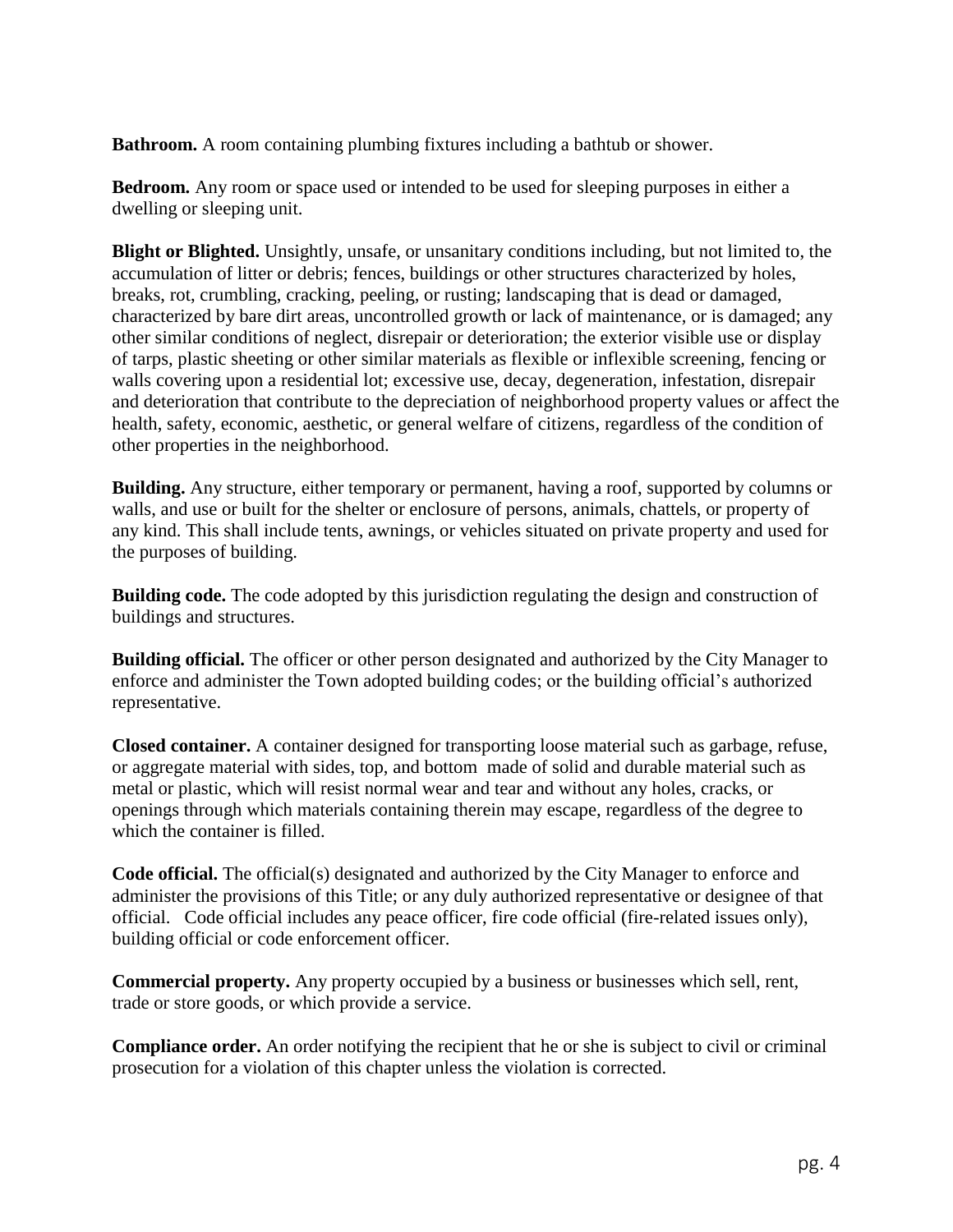**Contiguous.** Relating to property or residences, property that shares or abuts the boundary line or edge of the immediately adjacent property.

**Debris.** Substance or junk of little or no apparent economic value, which may be present in accumulation in excess of six (6) inches in height and ten (10) inches in diameter, including but not limited to deteriorated lumber, old newspapers, furniture, furniture parts, stoves, sinks, cabinets, household fixtures, refrigerators, car parts, equipment that is abandoned, broken or neglected, or the scattered remains of items.

**Default.** With respect to a mortgage, the obligor under the mortgage has breached or is in default of a repayment or other obligation in connection with that mortgage and has been notified by the mortgagee.

**Designee.** A person authorized in writing by the City Manager to carry out specific actions to enforce this chapter.

**Deteriorated or Deterioration.** A lowering in quality in the condition or appearance of a building, structure, or premises, characterized by holes, breaks, rot, crumbling, cracking, peeling rusting, vermin infestation, unsafe or unsanitary conditions, or any other evidence of physical decay, neglect, damage or lack of maintenance.

**Dilapidated.** A condition relating to a structure and consisting of multiple violations of the Town Code such that the structure is in an obvious and serious state of disrepair.

**Driveway:** A private way that provides access from a street to a building such as a house or garage.

**Dumping Ground:** Any area that is used for the storing, leaving, or abandoning of refuse, litter, garbage, waste, earth, rock or debris, including construction, agricultural, landscape, residential, commercial and industrial solid waste.

**Dwelling unit.** An enclosed space of one or more rooms that is designed, occupied, or intended for occupancy as living quarters exclusively for a single household, to include permanent provisions for living, sleeping, sanitation, and kitchen facilities.

**Excavation.** Any well, shaft, basement, pit, tunnel, trench, hole or other like or similar removal of earth material.

**Exterior surface.** Building exterior surfaces and attachments to buildings, including, but not limited to, walls, roofs, doors, windows, gutters, down spouts, antennas, fixtures, satellite dishes, porches, garages, patios, and chimneys.

**Fences, screen walls and/or retaining wall.** Self-standing structures designed to provide semiprivacy, security or bank retention between grade separation.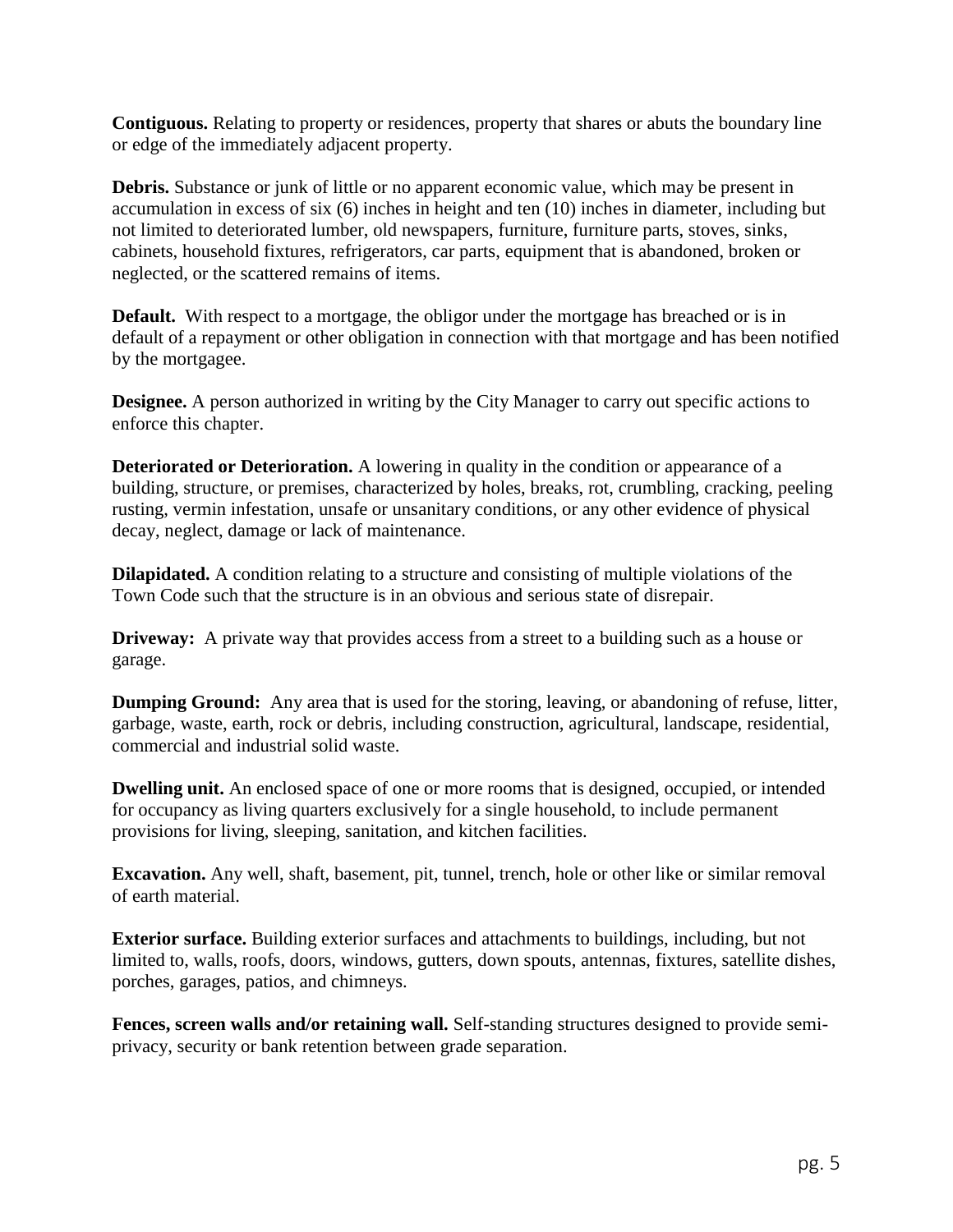**Garbage.** Swill, offal and any accumulation of spoiled or fully decomposed, rotting or discarded animal, vegetable or other matter resulting from the handling, preparation, cooking, storage, consumption of plant and animal matter including meats, fowl, buds, fruits, vegetable, dairy products or other organic waste material subject to rapid decomposition and their waste wrappers or containers.

**Graffiti.** Any unauthorized inscription, figure, slogans, designs, drawings or other defacement that is written, marked, painted, carved, scratched, etched, sketched, or otherwise affixed to any exterior building surface, unscreened area, accessory improvement, or vehicle in a place which can be seen by the public and that degrades the beauty and appearance of property.

**Guard.** A building component or a system of building components located at or near the open sides of elevated walking surfaces that minimizes the possibility of a fall from the walking surface to a lower level.

**Habitable space.** A space in a structure for living, sleeping, eating or cooking. Bathrooms, toilet compartments, closets, halls, screen enclosures, sunrooms, storage or utility space and similar areas are not considered habitable space.

**Health hazard.** The presence of any item(s) or condition(s) that adversely impact or jeopardize the wellbeing or health of an individual. Such items or conditions include, but are not limited to, evidence of occupancy without adequate water and sanitation facilities, or may be inclusive of human or animal waste, medical or biological waste, sharp, gaseous or combustible materials, radioactive waste, dangerous or corrosive chemicals or liquids, flammable or explosive materials, friable asbestos, offal and decay matter.

**Housekeeping unit.** A room or group of rooms forming a single habitable space equipped and intended to be used for living, cooking, sleeping and eating which does not contain, within such a unit, a toilet, lavatory and bathtub or shower.

**Imminent danger or hazard.** A condition of real property that places a person's life, health, or property in high risk of peril when such condition is immediate, impending, on the point of happening and menacing.

**Impervious.** Incapable of being penetrated or affected by water or moisture.

**Industrial property.** Any property occupied by land uses whose primary operation involves manufacturing, assembling, processing or otherwise treating raw materials, semi-finished products, or finished products, for packaging and distribution to either wholesale or retail markets.

**Infestation.** The presence or apparent presence of insects, rodents, birds, animals, vermin or other noxious pests of a kind or in a quantity that may cause structural damage to a building or structure, or endangers health within or around a building or structure, or may have an adverse effect upon the health, safety, aesthetics, or general welfare of citizens.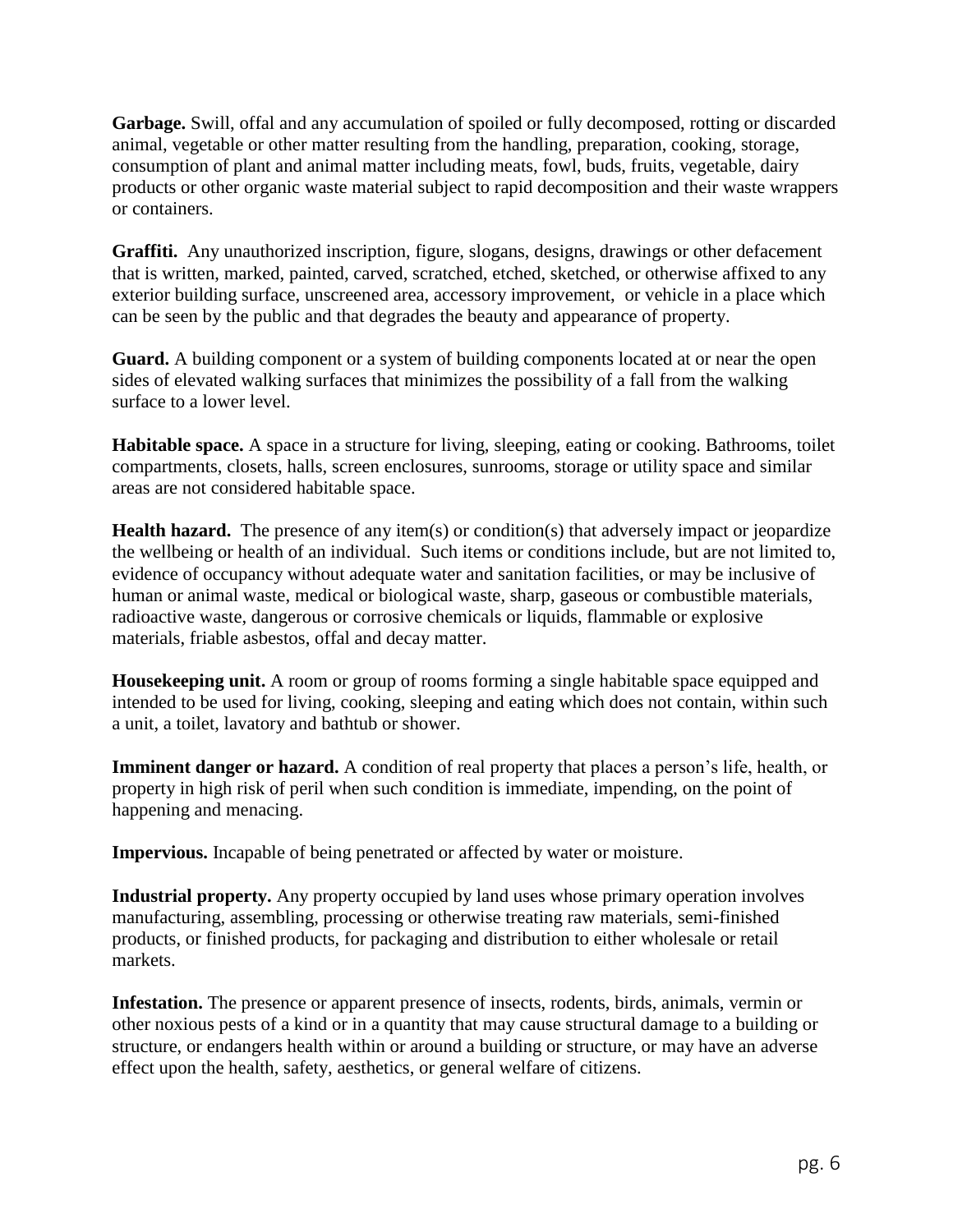**Inoperable vehicle**. For the purposes of this Title 16, the definition of an inoperable vehicle shall be the same as the definition located in Section 9.30.010 of Title 9 of this Code entitled Public Peace Morals and Welfare.

**Inspection warrant.** An order, in writing, signed by a judge of a court of competent jurisdiction, directed to a state, county or local official, authorizing entry into private property to inspect for violations of this Town Code or other relevant laws and requirements.

**Labeled.** Devices, equipment, appliances, or materials to which has been affixed a label, seal, symbol or other identifying mark of a nationally recognized testing laboratory, inspection agency or other organization concerned with product evaluation that's maintains periodic inspection of the production of the above-labeled items and by whose label the manufacturer attests to compliance with applicable nationally recognized standards.

**Land.** All land in the Town whether improved or unimproved.

**Landscape debris.** Material generated or accumulated as a result of, or moved in the course of, landscape operations. Landscape debris includes, but is not limited to, grass clippings, leaves, branches, vegetative matter, rubbish, soil and rock.

**Leaf blower.** Any device that generates a stream of air that is designed, or used, to move landscape debris.

**Litter.** All decaying or non-decaying solid wastes, including but not limited to both combustible and non-combustible wastes, such as ashes, street cleanings, garbage, rubbish, dead animals, abandoned or junked vehicles or parts thereof, solid market and industrial waste, discarded appliances, discarded furniture, wood, paper, rags, empty barrels, crates, packing cases, excelsior, packing material, wrappings, cigarettes, cardboard, cans, metal, mattresses, bedding, crockery, trash, boxes, bottles, glass, cartons, refuse, debris, plaster, plastic, asphalt, tile, rock, bricks, concrete dribble, yard clippings, dry vegetation, weeds, dead trees and branches, leaves, vegetation and trees which may harbor insect or rodent infestations or may become a fire hazard, piles of earth mixed with any of the above or any foreign objects or other materials tending to create an unsightly condition and having an adverse effect upon the health, safety, economic, aesthetic, or general welfare of adjoining properties or occupants thereof.

**Manufactured home.** A structure built in accordance with the national manufactured housing construction and safety standards act of 1974 and Title VI of the housing and community development act of 1974 and any subsequent amendments.

**Minor vehicle repair.** Brake part replacement, minor tune-ups, change of oil and filter, repair of flat tires, lubrication and other similar operations are considered minor vehicle repairs. It does not include any removal or rebuilding of engines, repair or removal of differentials or axles, body or painting work of vehicles or vehicle parts or any vehicle repair that causes a vehicle to be inoperable for a period in excess of twenty-four (24) hours.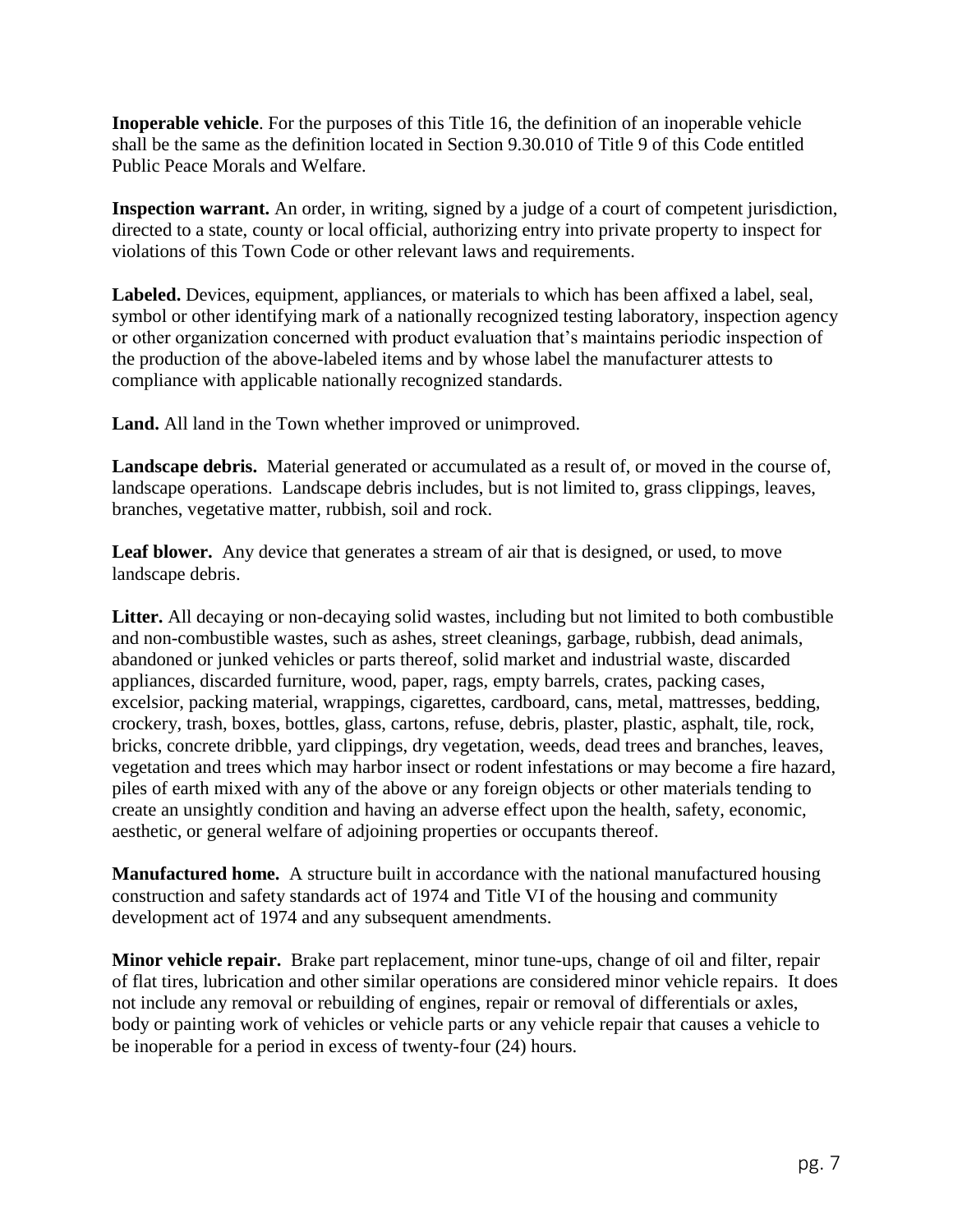**Mobile home.** Structure built before June 15, 1976, on a permanent chassis, capable of being transported in one or more sections and designed to be used with or without a permanent foundation as a dwelling when connected to onsite utilities. Does not include recreational vehicles and factory-built buildings.

**Mortgage. A** first mortgage or other first-priority security interest in real property that is placed as security for the repayment of a loan and includes a first deed of trust.

**Mortgagee.** Any person or firm who holds a first-priority mortgage or other first-priority security interest in real property to secure a loan, whether as the mortgagee of a mortgage or the beneficiary of a deed of trust.

**Notice of default event.** With respect to a mortgage, a default regarding that mortgage has occurred and either: a) A notice of breach or notice of default and election to sell has been provided to the obligor and has been recorded in the Cochise County Recorder's Office; or b)An action for judicial foreclosure has been commenced regarding that mortgage by the filing of a complaint or petition for foreclosure in a court of competent jurisdiction.

**Notice of Violation (NOV).** A notice issued to a property owner or responsible person concerning violations of this Title.

**Noxious Weed.** Any species of plant which is, or is liable to be, detrimental or destructive and difficult to control or eradicate and shall include any species that the Arizona Department of Agriculture, after investigation and hearing, determines to be a noxious weed.

**Nuisance.** Any person doing an unlawful act, or omitting to perform a duty, or suffering or permitting any condition or thing to be or exist, which act, omission, condition or thing either:

- a. Injures or endangers the comfort, repose, health or safety of others;
- b. Unlawfully interferes with, obstructs or tends to obstruct or renders dangerous for passage any public or private street, highway, sidewalk, stream, ditch or drainage;
- c. In any way renders other persons insecure in life or the use of property; or
- d. Essentially interferes with the comfortable enjoyment of life and property or tends to depreciate the value of the property of others.

**Occupancy.** The purpose for which a building, or part thereof, is used or intended to be used.

**Occupant.** An individual or individuals or legal entity, through rights of ownership or tenancy, has possession or use and enjoyment of the subject real property and premises. Any person, permittee, licensee, or franchisee that places or maintains facilities in the city streets and public ways.

**Off-road vehicle.** A recreational vehicle designed for off-road use and not required to be licensed, including without limitation all-terrain vehicles, motocross cycles, sand rails and dune buggies.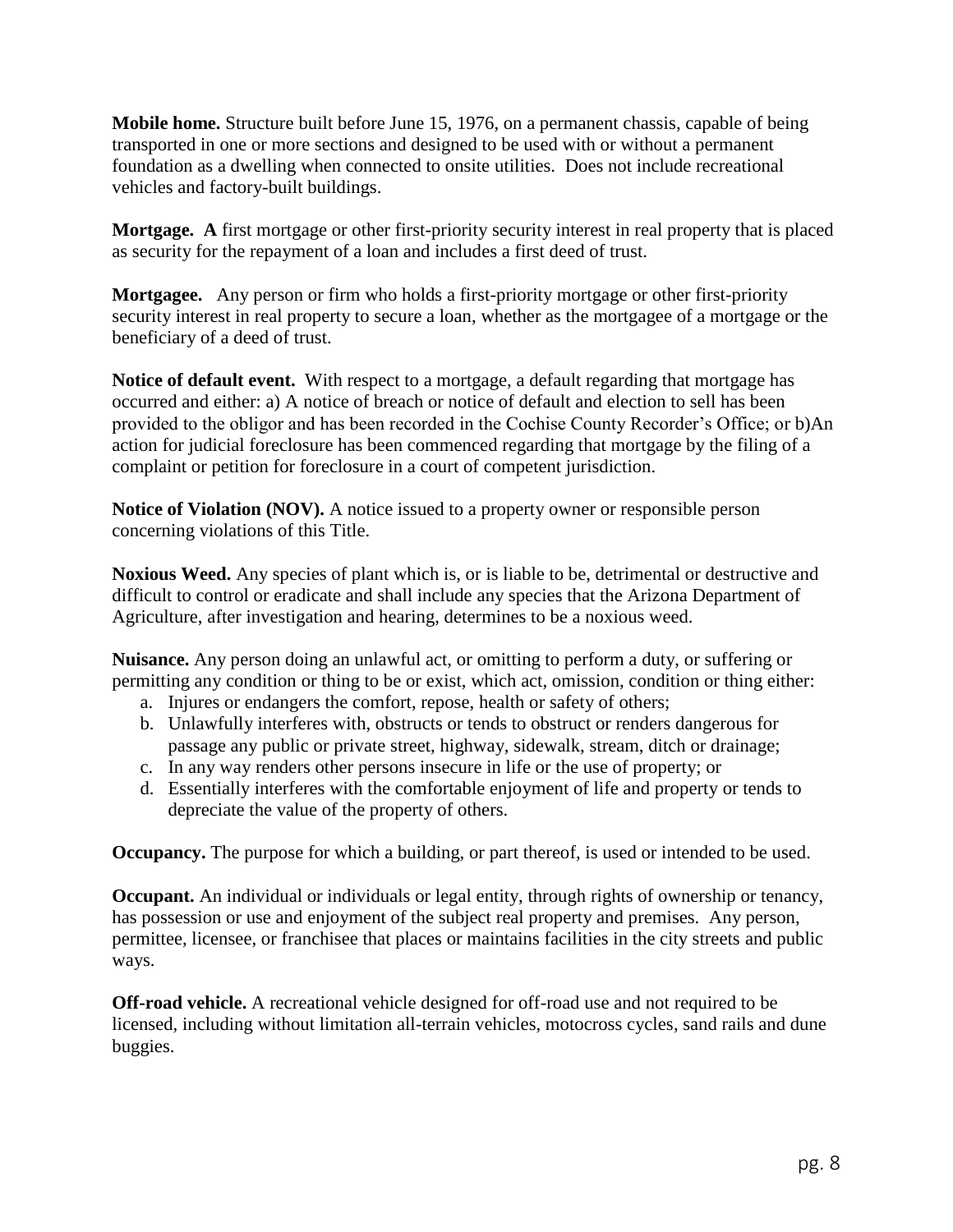**Openable area.** That part of a window, skylight or door which is available for unobstructed ventilation and which opens directly to the outdoors.

**Operator.** Any person who has charge, care or control of a structure or premises which is let or offered for occupancy.

**Owner.** A person, persons or legal entity listed as the current titleholder of real property, as recorded in the official records of the Cochise County Recorder's office.

**Owner's agent.** A statutory agent designated pursuant to A.R.S. 33-1902.

**Person.** Any individual, firm, partnership, association, social or fraternal organization, corporate, estate, trust, receiver, syndicate, branch of government, or any other group or combination of acting as a unit.

**Polluted.** A condition that exists in the water and is characterized by bacterial growth, algae, insect infestation, the remains of litter, debris, garbage, or any other foreign matter of which because of its nature or location, constitutes an unhealthy, unsafe, or unsightly condition.

**Pool.** A constructed or excavated exterior area designed to contain a regular supply of water.

**Premises.** A lot, plot or parcel of land, easement or public way, including any structures thereon.

**Private property.** Any real property not owned by the federal government, state, county, city, or political subdivision of the state.

**Property line.** The line that represents the boundary of property (including an apartment, condominium, room or other dwelling unit) owned, leased, or otherwise occupied by a person, business, corporation or institution.

Public way. Any street, alley or similar parcel of land essentially unobstructed from the ground to the sky, which is deeded, dedicated or otherwise permanently appropriated to the public for public use.

**Refuse.** Solid waste, including garbage.

**Resident.** A person that lives in a residence, or a responsible party.

**Residential property.** A property where the dominant use is non-transient occupancy of residential dwelling units.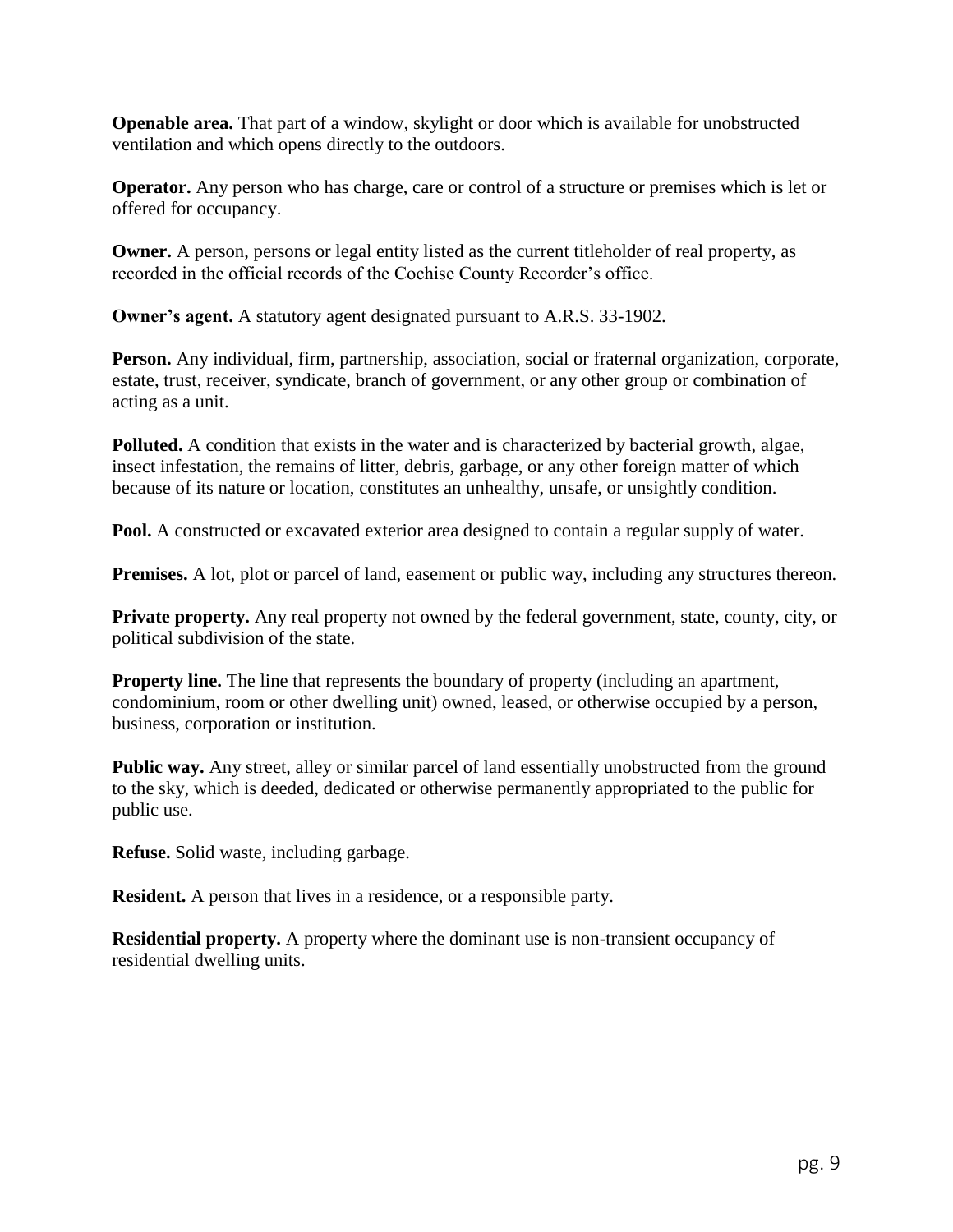**Residential rental property.** Property that is used solely as leased or rented property for residential purposes. If the property is a space rental mobile home park or a recreational vehicle park, residential rental property includes the rental space that is leased or rented by the owner of that rental space but does not include the mobile home or recreational vehicle that serves as the actual dwelling if the dwelling is owned and occupied by the tenant of the rental space and not by the owner of the rental space.

**Responsible person.** An owner, tenant, renter, lessor, lessee, manager, agent, lien holder or a fiduciary or person with power of attorney or other person who is occupying or having charge, possession or control of the premises or has authority and ability to act on behalf of, or in the interest of, the owner. When property is held in common by more than one (1) owner, each owner is a responsible person, even when a homeowner's association has been formed to manage and maintain such commonly owned property. Such a homeowner's association shall also be a Responsible Person. When any subdivision or planned area development (PAD) has been approved by Town Council and provisions have been made for the creation of an architectural review committee, homeowner's association or similar committee, which has been created, or will be created, for the purpose of controlling or regulating matters of common concern or maintenance, the developer of said subdivision or PAD shall submit to the Town Clerk, the names, addresses and telephone numbers of the officers of said committee or association at the time the organization is granted autonomy. Until such information is supplied to the Town Clerk, the developer shall remain a Responsible Person for the purposes of maintaining all common property in accordance with this section. Once granted autonomy, the chairperson, secretary or principal officer of any committee or association, as described above, shall notify the Town Clerk of any change in officers and provide the names, addresses and telephone numbers of the new officers within thirty (30) days after the change becomes effective. Until the Town Clerk receives notice of any new officers, the officers on record shall remain Responsible Persons as provided herein.

**Rooming house.** A building arranged or occupied for lodging with or without meals, for compensation and not occupied as a one- or two-family dwelling.

**Rooming unit.** Any room or group of rooms forming a single habitable unit occupied or intended to be occupied for sleeping or living, but not for cooking purposes.

**Rubble.** Broken solid surface fragments usually resulting from the decay or deterioration of a building; miscellaneous mass of broken or apparently worthless materials.

**Screened area, exterior.** An area separated by a permanent non-flexible device to completely conceal one (1) element of a property from other elements or from adjacent or contiguous property. Examples include but are not limited to fencing six (6) feet in height that is made from solid wood, brick or chain link with opaque slats.

**Sidewalk area.** That portion of a street between the curb-lines, or the lateral lines of a roadway, and the adjacent property lines, whether identified on the ground as a pedestrian walkway or not.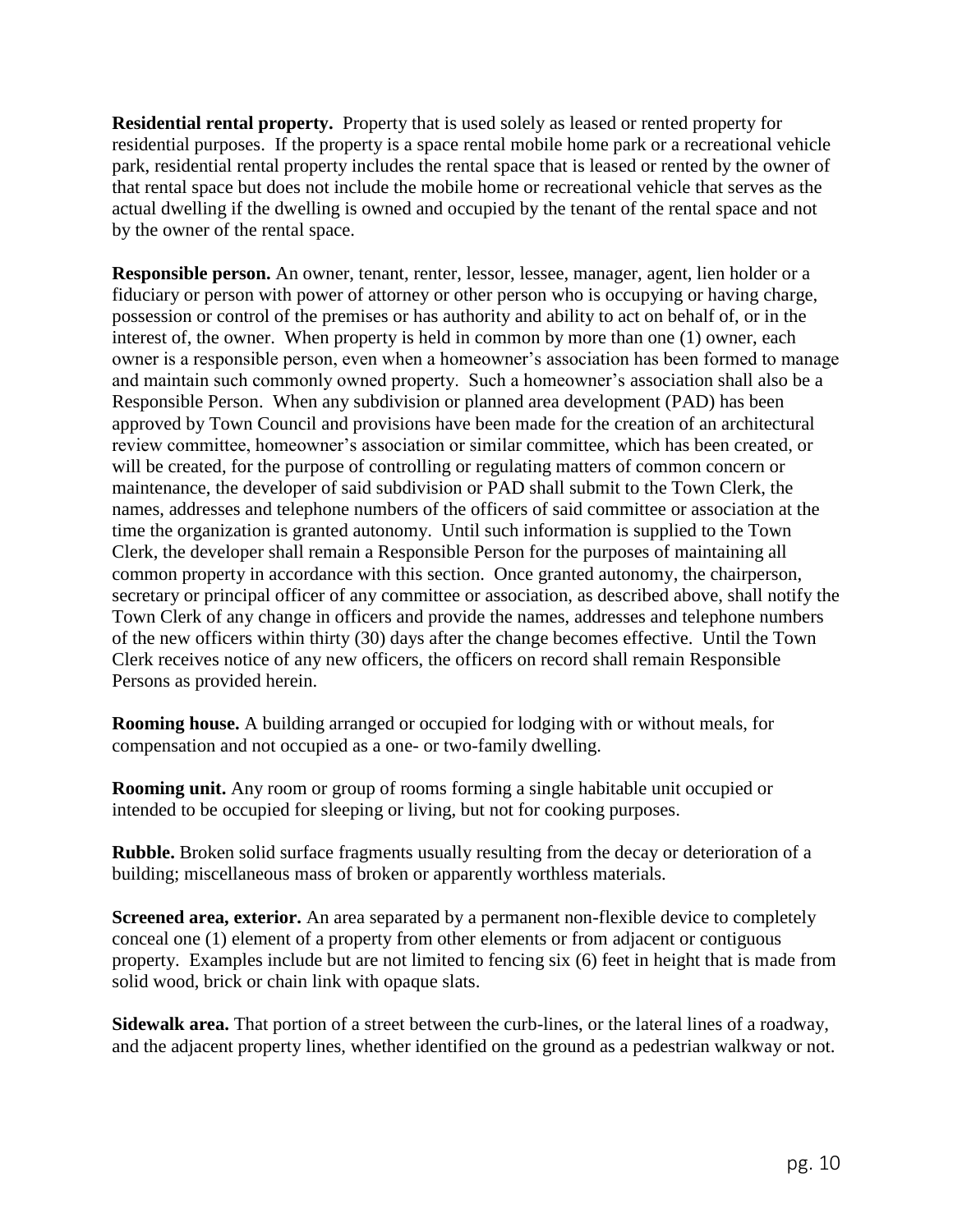**Sleeping unit.** A room or space in which people sleep which can also include permanent provisions for living, eating and either sanitation or kitchen facilities, but not both. Such rooms and spaces that are also part of a dwelling unit are not sleeping units.

**Slum property.** Residential rental property that has deteriorated or is in a state of disrepair and that manifests one (1) or more of the following conditions that are a danger to the health or safety of the public:

- a. Structurally unsound surfaces, roof, walls, doors, floors, stairs, stairwells, porches or railings.
- b. Lack of potable water, adequate sanitation facilities, adequate water or waste pipe connections.
- c. Hazardous electrical system or gas connections.
- d. Lack of safe, rapid egress.
- e. Accumulation of human or animal waste, medical or biological waste, gaseous or combustible materials, dangerous or corrosive liquids, flammable or explosive materials or drug paraphernalia.

Smoke. No emission of smoke from any source shall be permitted to exceed a greater density than the density described as No. 1 on the Ringleman Chart. However, smoke may be emitted, which is equal to but not darker than No. 2 on the Ringleman Chart, for not more than four minutes in any eight-hour period. For the purpose of grading the density of smoke, the Ringleman Chart, as published by the U.S. Bureau of Mines shall be the standard. All measurements shall be taken at the point of emissions of the smoke.

**Stabilization or stabilized.** Treatment of ground surfaces with asphaltic concrete, cement, concrete, hardscape, penetration treatment of bituminous material and seal coat of bituminous binder and a mineral aggregate, decomposed granite cover, crushed granite cover, aggregate cover, gravel cover, grass or other continuous vegetative cover, or any combination of these stabilizers.

**Store**. The parking, leaving, locating, keeping, maintaining, depositing, remaining, or having a physical presence.

**Structure.** A combination of materials to form a construction for use, occupancy, or ornamentation whether installed on, above, or below the surface of land or water.

**Tenant.** A person who rents, leases or subleases, through either a written or oral agreement, real property from another for a fixed time.

**Toilet room.** A room containing a water closet or urinal but not a bathtub or shower.

**Vacant.** With respect to real property and "vacant real property", real property and improvements that are not presently occupied by persons lawfully entitled thereto. The term does not include real property that is unoccupied by reason of the temporary absence of lawful occupants who intend to return and resume occupancy.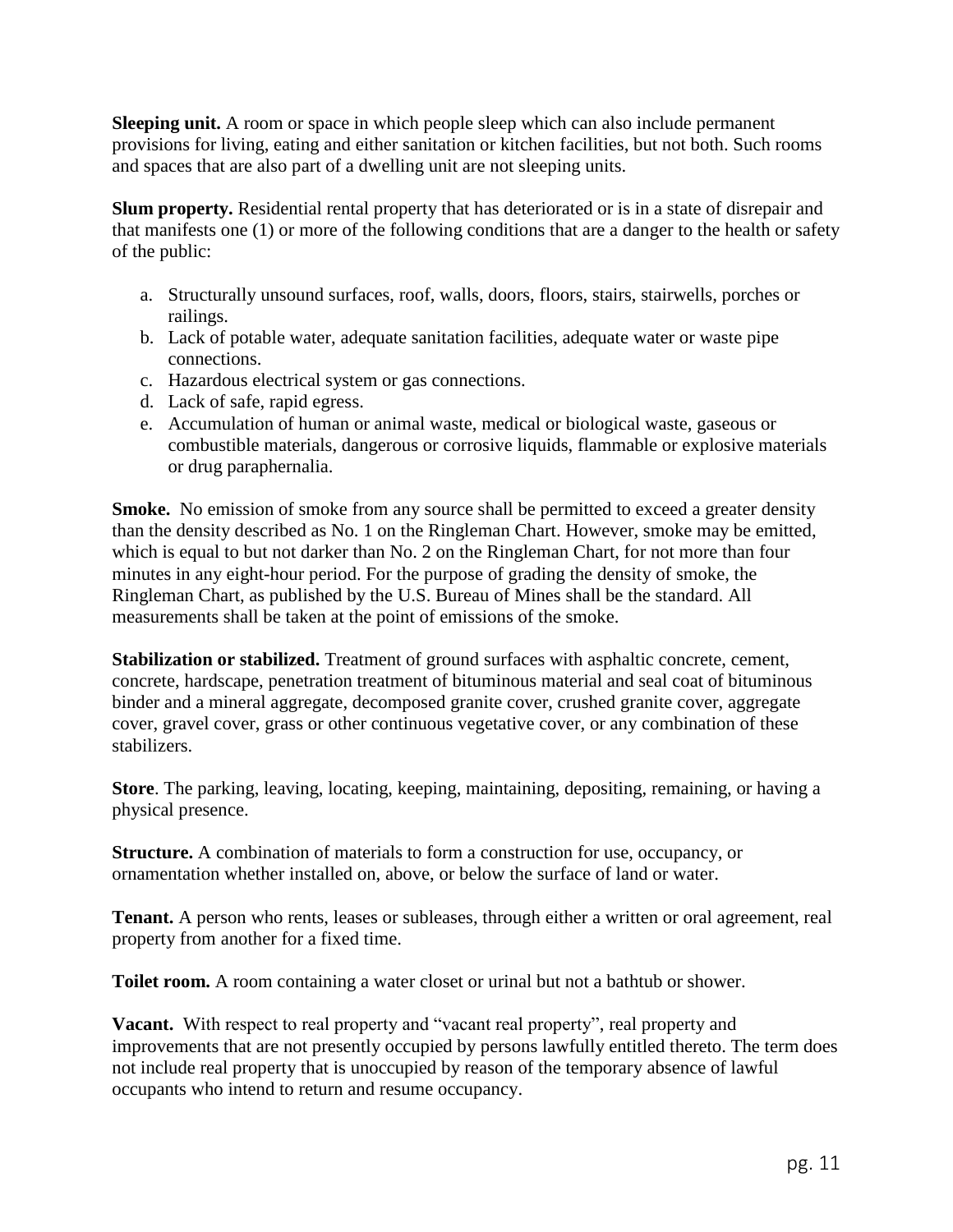**Vacant and unsecured building or structure.** Any vacant or abandoned building or structure, regardless of whether or not the building or structure is surrounded in whole or in part by a fence or wall, that is: 1) a fire or health hazard because of the accumulation of weeds, debris, or flammable or combustible waste or refuse; or 2) an attractive nuisance or hazard to the public because unsecured doorways or window openings or holes in the exterior of the building or structure permit entry of unauthorized persons.

**Vacant structure.** Any unoccupied or illegally occupied structure.

**Vegetation.** Plant growth, whether living or dead, characterized by grass, weeds, bushes, cactus, or trees.

**Vehicle.** Every device in, upon, or by which any person or property is or may be transported or drawn upon a highway, including devices used exclusively upon stationary rails or tracts.

**Ventilation.** The natural or mechanical process of supplying conditioned or unconditioned air to or removing such air from any space.

**Weeds.** In addition to those noxious weeds defined in A.R.S. 3-201, weeds include, but are not limited to, bull thistle, cocklebur, foxtail, horseweed, lambs quarters, London rocket, mallow, milkweed, pigweed, mustards, prickly lettuce, ragweed, Russian thistle, tumbleweed, shepherds purse, sowthistle, which horsenettle, and willow wee, regardless of whether an owner or occupant regards the plant growth as desirable. In addition, any vegetation, in excess of twelve (12) inches, growing in an uncontrolled manner, which will, if not cut or destroyed, become a fire hazard or menace to adjacent property is for the purpose of this chapter a weed.

**Yard, front.** The area extending the full lot width and situated between the front property lot line and the face of the principal building, which is parallel to, or most nearly parallel to, the front lot line.

**Yard, rear.** The area extending the full lot width and situated between the rear lot property line and the face of the principal building, which is parallel to, or most nearly parallel to, the rear lot line.

**Yard, side.** The area extending between the front yard and the rear yard and situated between the side lot property line and the face of the principal building, which is parallel to, or most nearly parallel to, the side lot line.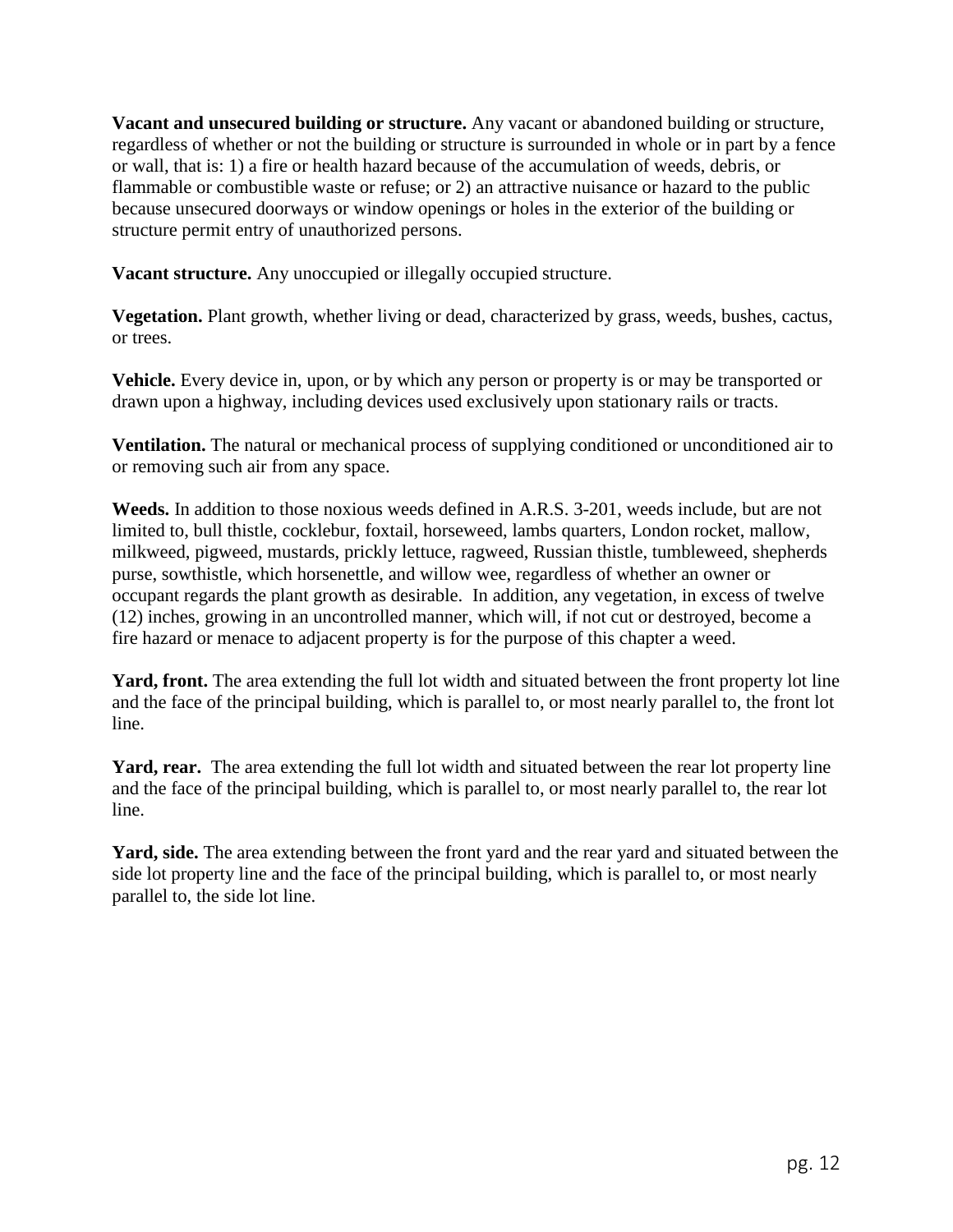## **CHAPTER 16.15 PROPERTY MAINTENANCE STANDARDS**

## **16.15.010 Scope**

In this chapter, unless otherwise provided, the terms "exterior premises and land" applies to all land, vacant or improved, located within the Town.

## **16.15.020 Litter Control**

- A. **Accumulation of refuse, debris and litter is prohibited.** Each owner, lessee, tenant, resident or occupant shall maintain all exterior premises and land, so it is free of accumulated refuse, debris, litter or inoperable vehicles. This means contained or uncontained refuse, debris or litter that is present on a property in a manner not authorized by the Town.
- B. **Accumulation of refuse, debris and litter from a construction site is prohibited.** It is unlawful for any property owner, agent, or contractor in charge of any construction or demolition site to cause, maintain or permit the accumulation of any refuse, debris or litter on the site before, during, or after completion of the project except in a designated contained area or to allow any such refuse, debris or litter to become windblown and carried or deposited upon any alley, street, public place or adjacent private property.
- C. **Dumping of refuse, debris and litter is prohibited.** No person shall throw, deposit or dump any refuse, debris or litter on any land, whether owned by such person or not, except that approved receptacles may be used for the collection and containment of such refuse, debris or litter provided they are maintained in such a manner to prevent the refuse, debris or litter from becoming windblown and being carried about the area or deposited on any alley, street, public place or adjacent private property.
- D. **Failure to provide receptacles to contain refuse, debris and litter is prohibited.** It is unlawful for any business, corporation, firm or person to fail to provide approved litter or trash receptacles for the containment of refuse, debris, litter and trash generated within or upon their premises or to allow refuse, debris, litter or trash from approved receptacles to become windblown and be carried about the area or deposited on any alley, street, public place or adjacent private property.
- E. **Burning of refuse prohibited.** Except as specifically permitted by this or other adopted codes, the open burning or incineration of refuse is prohibited.

## **16.15.030 Care of Premises**

All exterior premises and land shall be maintained in accordance with the following minimum standards so as not to create a public nuisance. All exterior premises and land area shall be kept free from dry vegetation, tumbleweeds, weeds, bushes and tall grass and trees which present a visual blight upon the area, which may harbor insect or rodent infestations, or dry vegetation which may likely become a fire hazard or result in a condition which may threaten the health and safety or the economic welfare of adjacent property owners or occupants.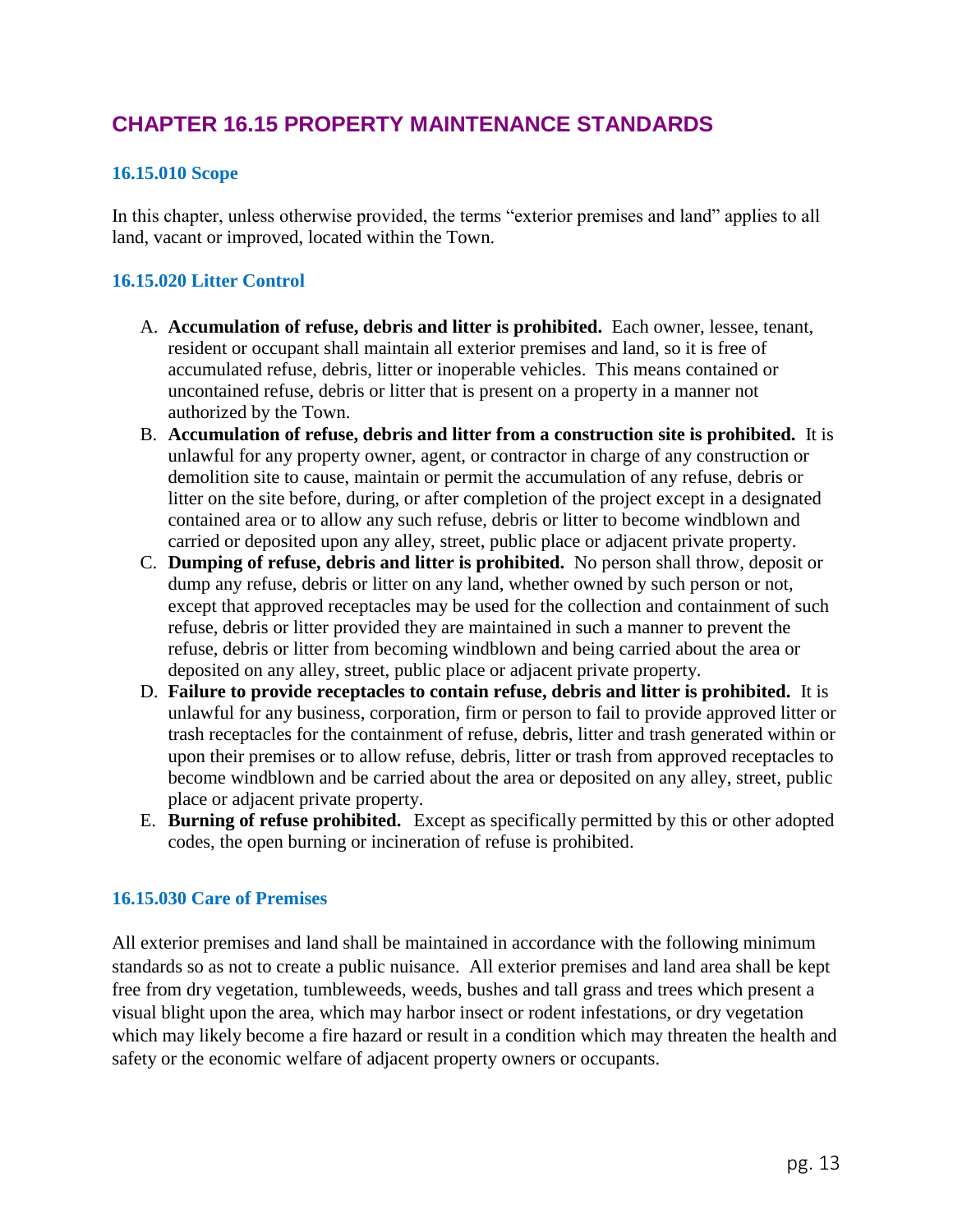- A. **Accumulation of vegetation prohibited.** Each owner, lessee, tenant, resident or occupant shall maintain a premises or land, so it is free of the accumulation or untended growth of vegetation. The accumulation or untended growth of vegetation means the presence of plants on property that create a fire, safety or health hazard, or that attract vermin either on the property, on neighboring properties, or on both, and includes but is not limited to:
	- 1. Any lawn grass that exceeds twelve (12) inches in height.
	- 2. All weeds that exceed twelve (12) inches in height.
	- 3. All hedges along the front and side lot line to the front line of a residence that exceed four (4) feet in height.
	- 4. All noxious weeds, defined as all grasses, annual plants and vegetation, other than trees and shrubs, provided however, this term shall not include cultivated flowers and individual or community gardens.
	- 5. Dead trees or dead shrubs.
	- 6. Dead palm fronds within ten (10) feet of the ground, a structure, a fence or wall, or of any combustible other than the tree from which the fronds have grown.
	- 7. Any tree, shrub, or other form of vegetation of any kind on the property or on the adjoining right-of-way, street, or alley that extends over or under the sidewalk space (whether sidewalk is installed or not) or roadway in a manner that may interfere with the reasonable use of the street, sidewalk space, or alley for pedestrian or vehicular traffic of any kind or that may obstruct the view or light distribution of traffic-control signs or devices or luminaries. Vegetation must be trimmed and maintained to provide an unobstructed pedestrian path a minimum of 48 inches in width and 80" in height from grade.
- B. **Vacant lots or parcels shall be maintained.** Vacant lots or parcels that are located within an established subdivision or in a business zone shall be maintained free from weeds or untended plant growth the same as if it was improved. Vacant lots or parcels that are adjacent to established subdivisions or a business zone shall be maintained free from weeds or untended plant growth in excess of twelve (12) inches in height a distance of seventy-five (75) feet from the property line adjoining the improved property and twenty-five (25) feet from the property line adjoining a public or private street.
- C. **Maintenance of public rights-of-way**. It is the duty of all tenants or occupants of any real property abutting any local street or alley in the Town, or if no tenant or occupant, then the property owner thereof, shall be required to keep that part of the street between such property lines and the curb, including the gutter of the street on which such property abuts, or up to the median point of an alley, improved or unimproved, in a safe and sanitary condition at all times. Said area shall be kept free from debris, litter and trash of all kinds, except household waste that is being properly disposed. Grass, weeds, or other groundcover shall not exceed twelve (12) inches. This duty extends to and includes: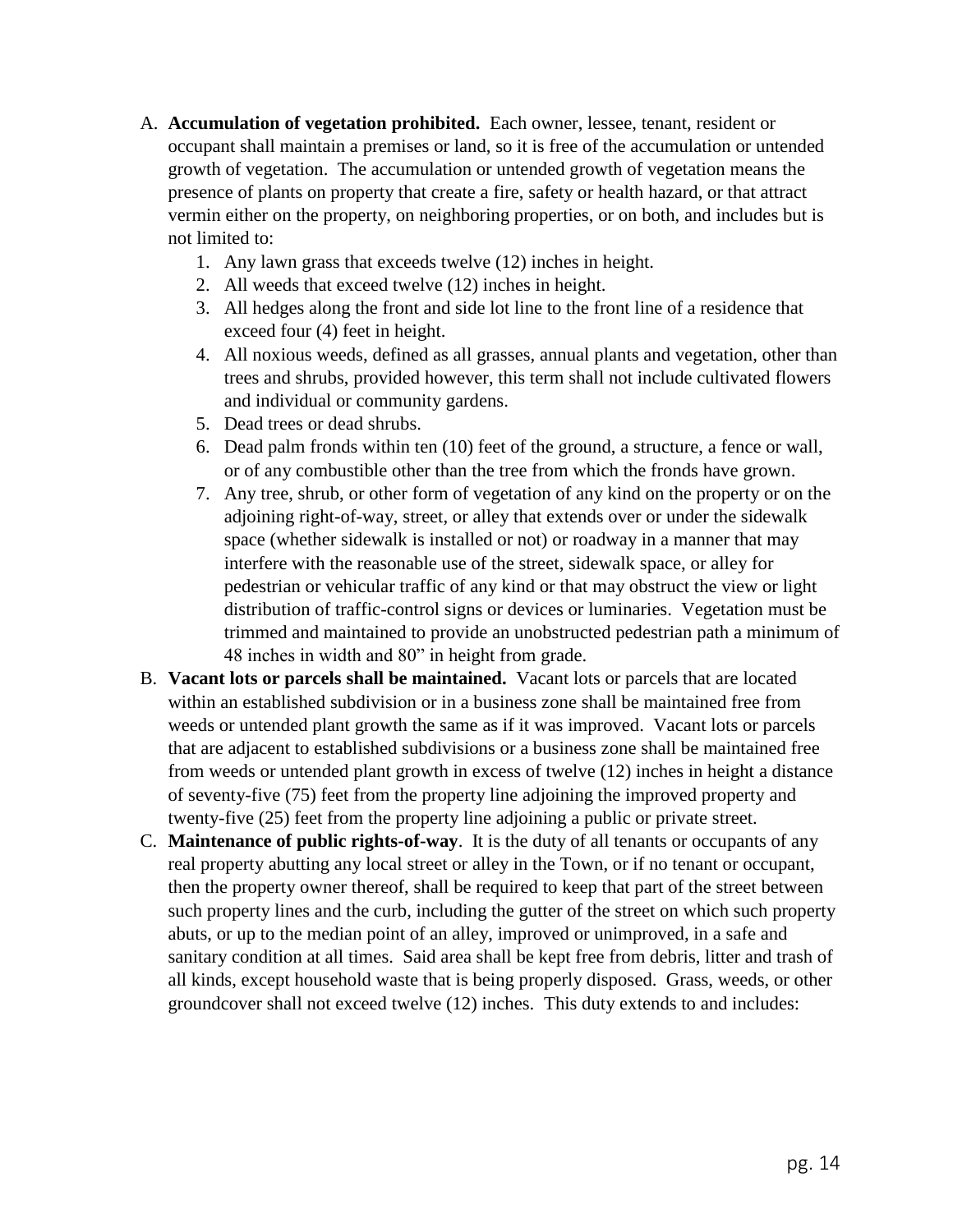- 1. Any portion of a street or street right-of-way which has been opened for public use, between the curb line (or if there is no curb line, the edge of street pavement), and the abutting property line. This includes the abutting sidewalk area (whether the sidewalk is installed or not). Sidewalk areas shall be kept free from sand, leaves, algae growth, vegetation and slippery conditions.
- 2. One-half  $(\frac{1}{2})$  of the width of abutting alleys, from the property line to the centerline of the alley.
- D. **Composting.** The provisions of this Section do not prohibit the maintenance of a compost pile on residential property, so long as the compost pile does not create a hazard and is:
	- 1. Contained;
	- 2. Maintained so as not to produce offensive odors or attract flies or vermin;
	- 3. Located, insofar as reasonably possible, so that it is not visible from abutting properties or streets;
	- 4. Maintained in compliance with all rules, regulations and procedures that may be promulgated by the code official.

A compost pile not in compliance with all the provisions of this section is in violation of this Chapter.

- E. **Insect, rodent and animal control.** All exterior premises shall be kept free from insect and rodent harborage and infestation and other noxious pests where such harborage or infestation threatens the health, safety or welfare of a person or persons. Where harborage or infestation is found, they shall be promptly exterminated by approved processes which will not be injurious to human health. After extermination, proper precautions shall be taken to eliminate harborage and prevent re-infestation. This provision shall not require action to disturb the natural or cultivated activity of bees, rabbits or other insects and animals where such activity is not a danger or nuisance to any resident or residents of the area, and where other applicable legal requirements are met.
- F. **Walkways and driveways**. All walkways, stairs, driveways, parking spaces and similar areas located on the exterior premises shall be kept in a proper state of repair and maintained free from hazardous conditions.
- G. **Parking in front yards**. No vehicle, recreational vehicle, accessory vehicle, trailer, or similar type vehicles or trailers, or parts for such vehicles or trailers shall be parked or stored in the portion of the front yard directly in front of a residence.
- H. **Exhaust vents.** Pipes, ducts, conductors, fans or blowers shall not discharge gases, steam, vapor, hot air, grease, smoke, odors or other gaseous or particulate wastes directly upon abutting or adjacent public or private property or that of another tenant.
- I. **Exterior hazard or attractive nuisance.** All premises and land shall be kept free of any condition that constitutes a health hazard, imminent hazard, or attractive nuisance. Such prohibited conditions include, but are not limited to the following: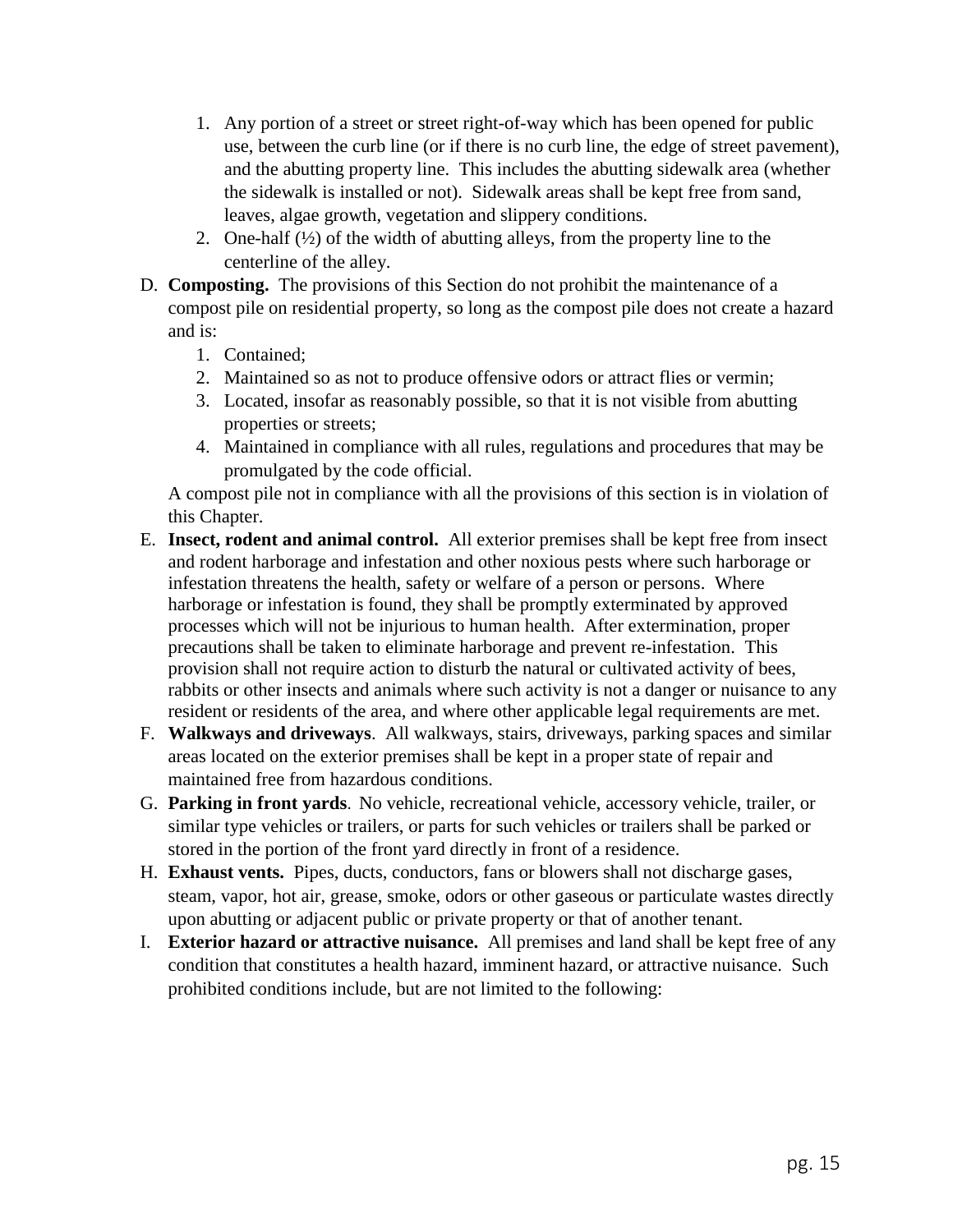- 1. **Accessory structures, fences, screen walls and retaining walls.** All accessory structures on the exterior premises, including, but not limited to, detached garages, guest houses, storage buildings and sheds, as well as all fences, screen walls and retaining walls shall be safe, structurally sound and maintained so that they do not constitute a hazard, blight or condition of disrepair. Examples of hazards, blight or conditions of disrepair are inclusive of, but not limited to leaning fences, fences that are missing slats or blocks, graffiti, peeling paint, deterioration of paint or materials, rotting or damaged materials.
- 2. **Defacement of property.** No person shall willfully or wantonly damage, mutilate or deface any exterior surface of any structure or building on any private or public property by placing thereon any marking, carving or graffiti. It shall be the responsibility of the owner to restore said surface to an approved state of maintenance and repair.
- 3. **Abandoned refrigerators.** All premises shall be kept free of iceboxes, refrigerators or other containers with a capacity of one and one-half (1 ½ ) cubic feet or greater that have an attached door or lid, snap-lock or other locking device that may not be released from the inside and that are abandoned, discarded or no longer used for refrigeration and are in any place accessible to children. In addition to any other remedy provided under this chapter, a code official may immediately and without prior notice remove an attached door, lid or other locking devise or take other similar action to abate the hazard presented.
- 4. **Excavations.** All premises shall be kept free of abandoned or unsecured excavations, or any excavation that creates a hazard to public safety or an attractive nuisance. An excavation made under permit and secured and maintained in a manner that complies with the applicable permit requirements is not considered a violation of this section. An excavation or mound is considered secure when:
	- a. It is protected by a permanent or complete five-foot minimum height enclosure that surrounds the excavation or property.
	- b. A well, pit, abandoned swimming pool, or similar excavation is completely and permanently covered, fenced securely or protected in an equivalent manner.
- 5. **Grading and Drainage.** All exterior premises, with the exception of approved retention areas and reservoirs, shall be graded and maintained to prevent erosion of soil and to prevent the accumulation of stagnant water thereon, when such water causes a hazardous or unhealthy condition, becomes a breeding area for insects, causes soil erosion or which causes damage to neighboring property.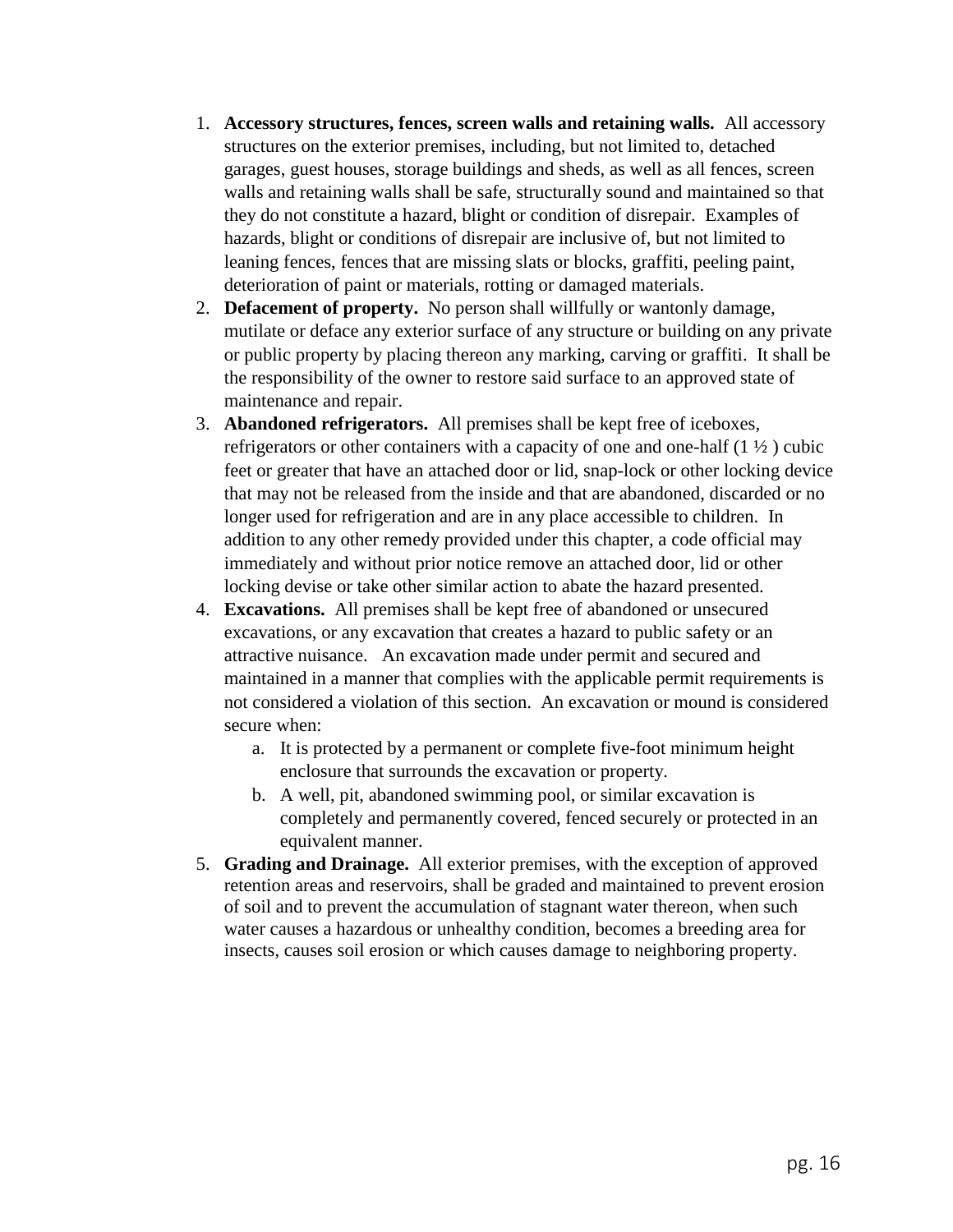- 6. **Sanitation.** All exterior premises shall be maintained in a safe and sanitary condition. The property owner or occupant shall keep that part of the exterior premises which such person occupies or controls in a safe and sanitary condition. It shall be unlawful for any person to permit any rubbish, trash, refuse, junk and other abandoned materials or any conditions which provides the harborage for rats, mice, snakes or other vermin to remain in a yard or open area owned, occupied or in the possession of such person for a period of more than five (5) days. Garbage and refuse shall be disposed of in accordance with the provisions of Title 8 of the Huachuca City Municipal Code.
- 7. **Repeated Dumping.** Vacant lots or lands, which have been subject to dumping on more than one (1) occasion, shall be secured to prevent further occurrences of dumping. Signs stating **"no dumping"** shall be erected in accordance with applicable laws on vacant lots or lands, which have been subject to dumping on more than one (1) occasion.
- 8. **Toxic, hazardous, and flammable materials.** The storage and use of poisonous, corrosive, explosive, flammable and combustible liquids, radioactive materials, and other materials hazardous to life or property, as determined by the Town, shall conform to all applicable portions of the currently approved edition of the International Building Code and the International Fire Code. These standards are in addition to all applicable state and federal regulations.
- 9. **Outdoor storage.** Outdoor storage on residential properties is prohibited under the following conditions:
	- a. When stored in the front yard.
	- b. When stored in the side yard or rear yard and is not screened by a minimum five (5) foot high solid wall or opaque fence.
	- c. When it exceeds twenty-five (25) percent of the total lot area.
	- d. When stored in an open covered porch that is visible from beyond the boundaries of the lot.
	- e. When stored in an open carport that is visible from beyond the boundaries of the lot or where the amount of storage restricts an automobile from being properly stored within the carport. A double carport will require enough space to store two (2) automobiles.
	- f. When storage items include garbage, refuse or debris not contained in an approved receptacle.
- 10. **Maintenance of swimming pools and architectural pools.** All swimming pools and architectural pools, ponds and spas shall be properly maintained so as not to create a safety hazard or harbor insect infestation or create a visibly deteriorated or blighted appearance. They shall meet the following standards:
	- a. It shall be unlawful for any person, owner, lessee, tenant, occupant, or business entity (hereinafter collectively "person") to have, keep, maintain, cause or permit a swimming pool where the water quality deteriorates to such a poor level as to prevent clear visibility from the water's surface to the pool bottom or as to create a breeding ground for mosquitoes or other insects. Water shall not be allowed to stagnate, or to become stale or foul through lack of circulation.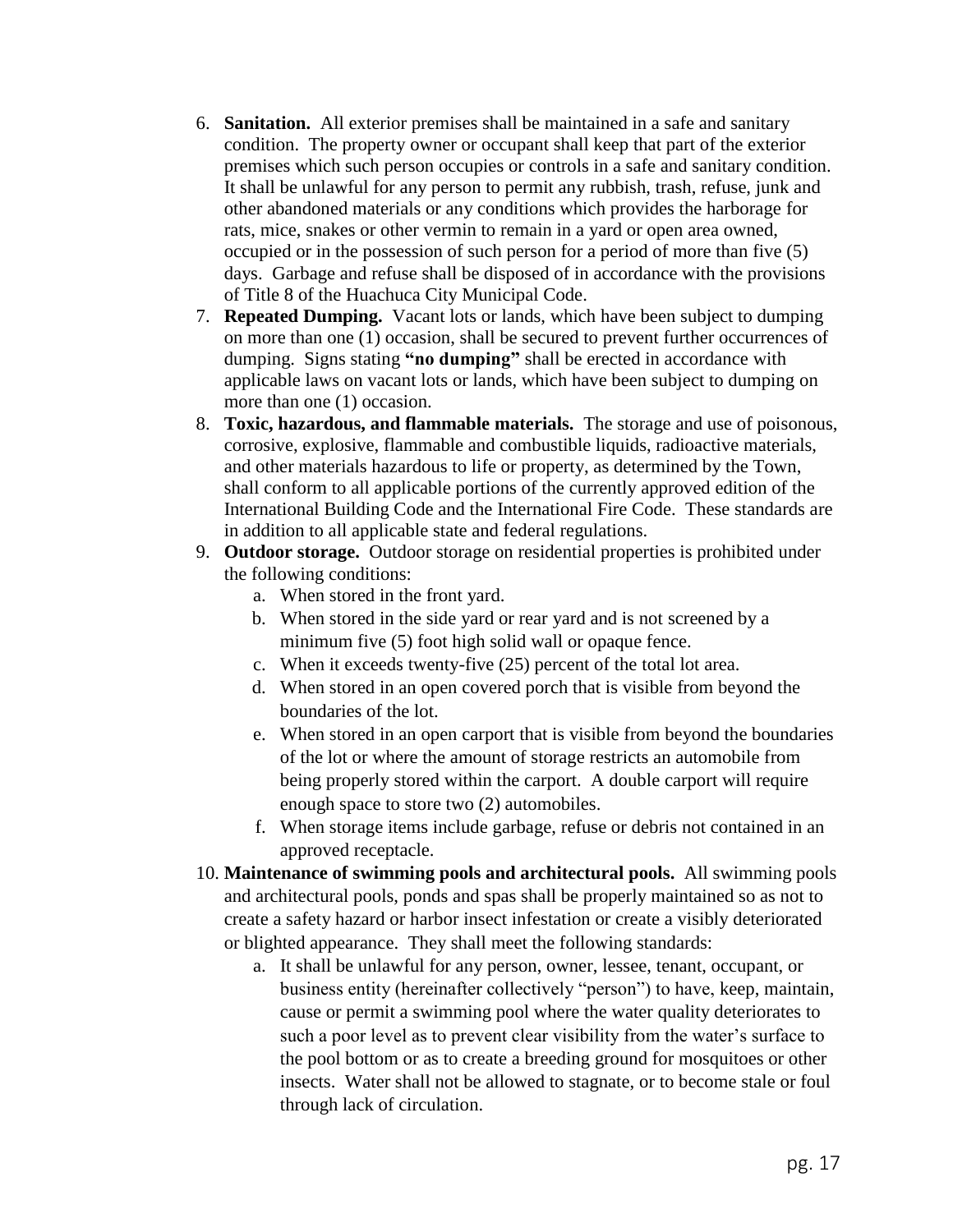- b. Architectural pools that contain fish must be maintained to provide for the health of the fish. Dead fish must be removed immediately.
- c. Private swimming pools, hot tubs and spas shall be surrounded by a fence or barrier at least sixty (60) inches in height above the finished ground level measured on the side of the barrier away from the pool. Gates and doors in such barriers shall be self-closing and self-latching. Where the self-latching device is less than 54-inches above the bottom of the gate, the release mechanism shall be located on the pool side of the gate. Selfclosing and self-latching gates shall be maintained such that the gate will positively close and latch when released from an open position of 6-inches from the gatepost. No existing pool enclosure shall be removed, replaced or changed in a manner that reduces its effectiveness as a safety barrier. Provided, however, spas or hot tubs with a safety cover that complies with ASTM F 1346 shall be exempt from the provisions of this section.

# **CHAPTER 16.20 BUILDING MAINTENANCE STANDARDS**

## **16.20.010 Scope**

In this chapter, unless otherwise provided, the "building interior" section applies to the interior, utility service, plumbing and mechanical equipment of all residential dwellings and dwelling units in the Town. The "building and structure exteriors" section applies to all residential and non-residential structures and buildings in the Town.

## **16.20.020 Building interior**

## A. **Fire safety.**

- 1. The presence and operations of window openings, size and condition of exits, bars, grills, grates covering windows and openings shall allow for safe and rapid egress in emergency situations. At least one (1) window and all doors in living/sleeping rooms in dwelling units must have an operable release mechanism that allows safe and rapid egress without the use of separate tools.
- 2. Every dwelling unit or guest room shall have unobstructed access directly to the outside, or to a public corridor. Every door, stairway, passageway or other means of exit shall be of sufficient size, width and arrangement so as to provide safe and rapid egress in the event of fire. Every walking surface of any means of exit shall be maintained free of warping, rotting, or other damage or obstructions so as to provide safe and rapid egress in the event of fire.
- 3. Every existing dwelling unit shall be provided with smoke detectors in good operating conditions as required by the adopted Fire Code of the Town of Huachuca City.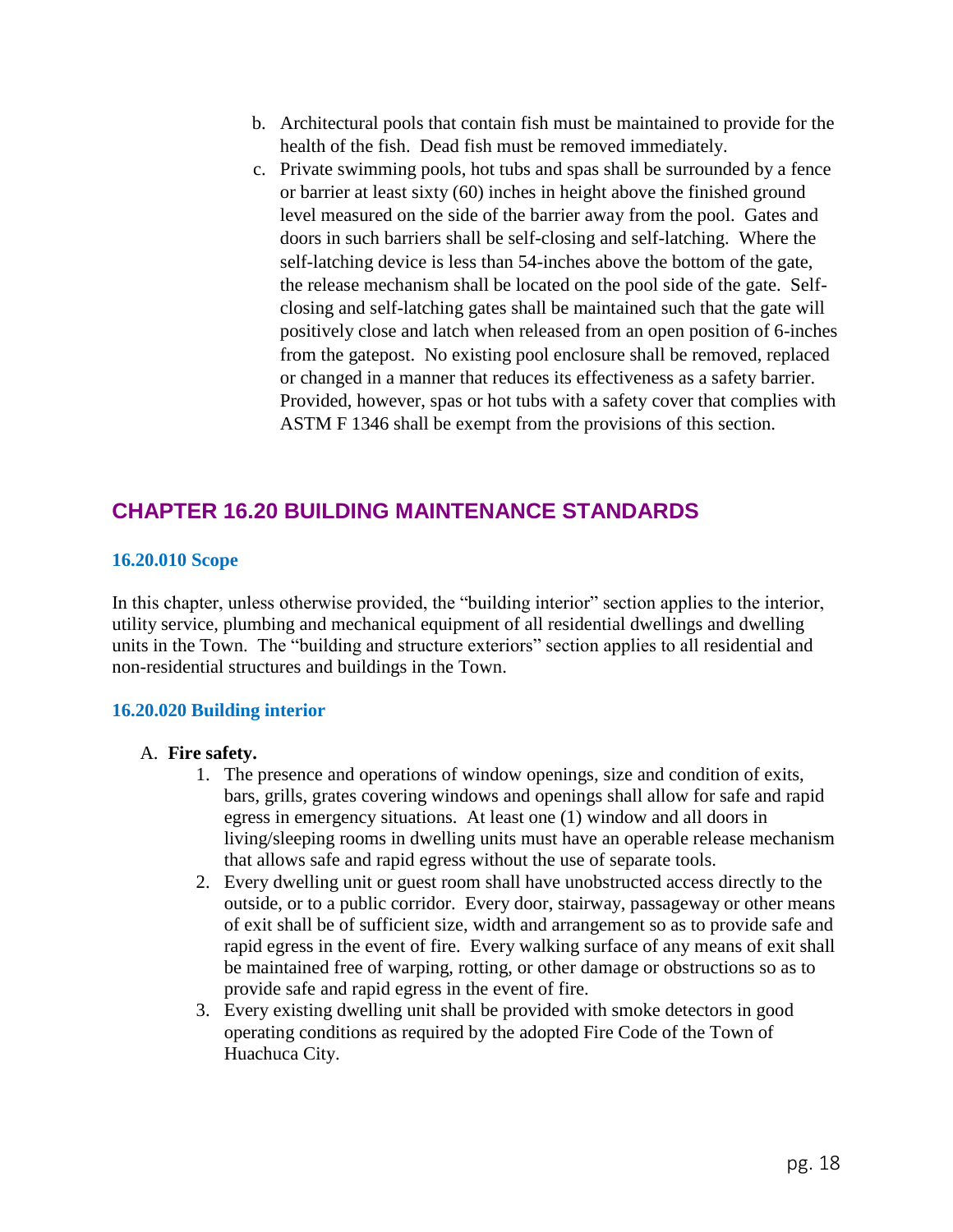### B. **Heating and cooling systems.**

- 1. **Heating.** Every habitable room within a dwelling unit, guest room, and congregate residence shall be provided with safe heating facilities which are properly installed and maintained in a sound condition and are capable of providing adequate heating, appropriate for the climate, to assure a safe living environment. All heating facilities shall be free from health hazards associated with ventilation, mounting, electrical and gas connections and other defects. Unvented fuel-burning heaters must be of a listed and approved type but are prohibited as the sole source of heating. Ovens, stoves or ranges, or other cooking appliances cannot be used for the purpose of heating any portion of a dwelling. Listed and approved type of portable space heaters may only be used as the sole source of heating on a temporary basis (as determined by the Code Official) when the permanent heating system is being repaired or replaced.
- 2. **Cooling.** Every dwelling unit, guest room, and congregate residence shall be provided, in at least one (1) habitable room, with either mechanical cooling or an alternate cooling method. Cooling facilities shall be installed and maintained in a safe condition and in accordance with the manufacturer's recommendations, and shall be capable of providing adequate cooling, appropriate for the climate, to assure a safe living environment. Evaporative cooling shall be maintained to be free of excessive rust, corrosion or mineral deposits, that limit proper operation. Any mounting apparatus for a cooling facility must be structurally sound. Mechanical fans or portable evaporative cooling devices may only be used as the sole source of cooling on a temporary basis (as determined by the Code Official) when the permanent cooling system is being repaired or replaced.

### C. **Ventilation.**

- 1. Habitable rooms within a dwelling unit shall be provided with natural ventilation by means of openable exterior openings with an area of not less than five (5) square feet. A mechanical ventilating system may be provided in lieu of required exterior openings for natural ventilation, so long as such a system is capable of providing thirty-five one-hundredths (0.35) air changes per hour and so long as the air supply is taken from the outside.
- 2. Bathrooms, laundry rooms, water closet compartments and similar rooms shall be provided with natural ventilation by means of openable exterior openings with an area not less than one and one-half (1 1/2) square feet. A mechanical ventilation system connected directly to the outside may be provided in lieu of required exterior openings for natural ventilation in bathrooms that contain a bathtub, shower or combination thereof; laundry rooms; and similar rooms. Such a system must be capable of providing five (5) air changes at the rate of fifty (50) cubic feet per minute if the system operation is intermittent, or twenty (20) cubic feet per minute if the operation is constant. The point of discharge of exhaust air shall be at least three (3) feet from any opening into the building. In bathrooms containing only a water closet, lavatory or combination thereof, or in similar rooms, ventilation may be provided with an approved mechanical recirculating fan or a similar device designed to remove odors from the room.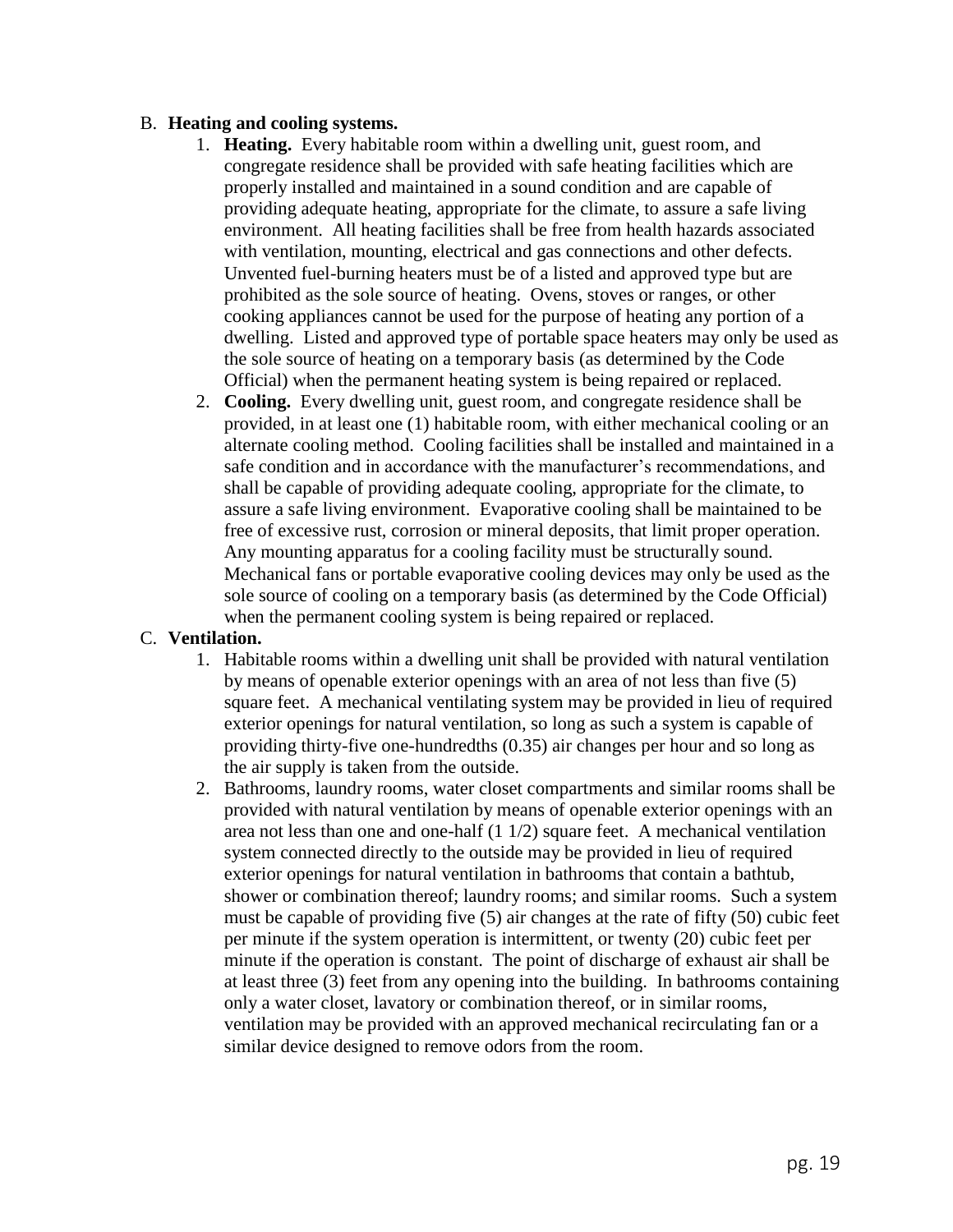## D. **Electrical Systems.**

- 1. All dwellings and dwelling units shall be provided with electrical service. Electrical facilities connected to or in any building or structure are to be maintained hazard-free and in a state of good repair. The electrical system shall be free from hazards such as bare wiring; overloaded circuits or services; equipment not properly grounded; over-fused circuits; misuse of wiring, including the use of extension cords in lieu of permanent wiring; non-approved wiring; and wiring exposed to moisture or extreme heat. Broken, loose, frayed, inoperable, defective or missing portions of the electrical service, lines, switches, outlets, fixtures and fixture coverings shall be repaired or replaced.
- 2. All electrical equipment, wiring and appliances shall be installed and maintained in a safe manner and in accordance with all applicable laws.
- 3. Every habitable room must have at least two (2) electrical receptacle outlets, or one (1) outlet and one (1) electric light fixture. Every bathroom, water closet compartment and laundry room must have at least one (1) electric light fixture.
- E. **Mechanical equipment.** All mechanical equipment and appliances shall be properly installed, maintained in a safe, working, operating condition, and shall be free of any defect that impairs operability.

## F. **Plumbing systems.**

- 1. Dwelling units shall be provided with one (1) or more bathrooms equipped with a water closet, lavatory, and either a bathtub or shower. Hotels or subdivisions thereof where both sexes are accommodated shall contain at least two (2) separate toilet facilities that are conspicuously identified for male or female use, each of which contains at least one (1) water closet. Additional water closets shall be provided on each floor for each sex at the rate of one (1) for every additional ten (10) guests or fractional part thereof, in excess of ten (10). Each sink, bathtub and shower shall have hot and cold running water as necessary for its normal operation and use.
- 2. All dwellings or dwelling units shall have a kitchen, which shall include an indoor cooking area. The cooking area must be provided with a sink separate and apart from any bathroom sink or lavatory. Each kitchen sink shall have hot and cold running water necessary for its normal operation and use.
- 3. All plumbing systems are to be maintained safe and hazard-free and in a state of good repair. Every dwelling or dwelling unit shall have an adequate potable water supply. Every plumbing fixture, water and waste-pipe and gas connection shall be properly installed in accordance with all applicable laws and maintained in good and sanitary working condition so as to prevent structural deterioration or health hazards and are to be free from leaks and obstructions.
- 4. All plumbing fixtures shall be connected to a public sewer system or to an approved private sewage disposal system, with the connections free from leaks, blockages, or other defects. All plumbing fixtures shall be connected to an approved system of water supply and provided with hot and cold running water necessary for its normal operation.
- 5. When a structure is equipped with a gas supply system, it must be installed and maintained in a safe hazard-free condition.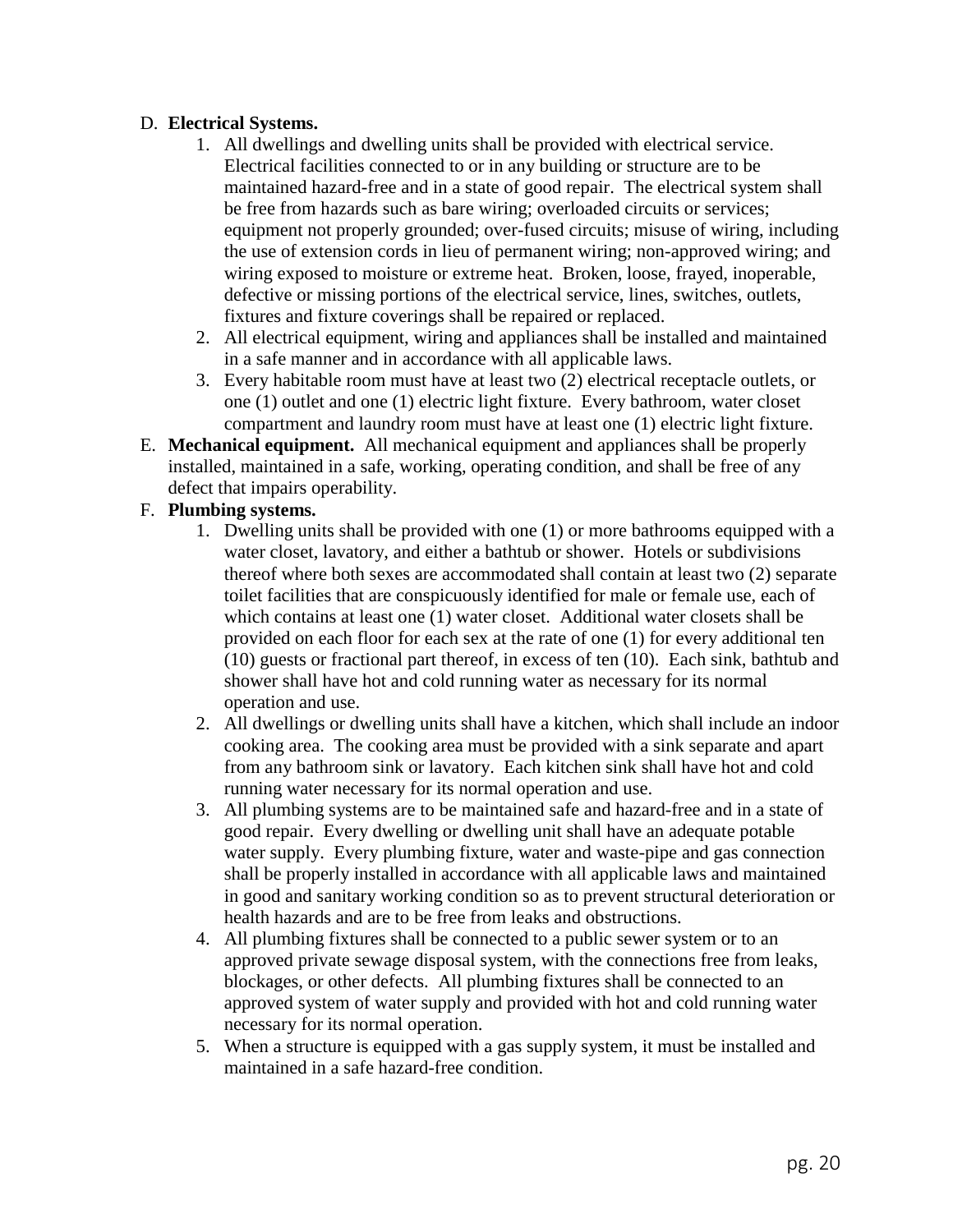## G. **Interior surfaces and features.**

- 1. Every wall or vertical support must be sufficient to carry imposed loads safely, and must not lean, buckle, or split due to defect or lack of maintenance.
- 2. Every ceiling, roof, and ceiling and roof support must be sufficient to carry imposed loads safely, and must not buckle, sag or split due to defective material or deterioration.
- 3. Every floor and floor support shall be maintained in a safe and structurally sound condition, and every existing floor covering shall be maintained in a safe condition that is free of defect or deterioration that creates an unsafe or unsanitary condition.
- 4. Every interior door, cabinet and other feature shall be maintained in a safe and structurally sound condition.
- 5. All interior coverings, finishes, surfaces including walls, ceilings and floors shall be maintained in a good, clean and sanitary condition. Peeling, chipping, flaking or abraded paint shall be repaired, removed or covered. All walls, ceilings or floors shall be free from holes, breaks and loose or rotting materials. Cracked or loose plaster, wallboard, decayed wood or other defective surface conditions shall be corrected.
- 6. All repair work shall be done in a workman-like manner.
- H. **Ceiling heights.** Habitable spaces, kitchens, halls, bathrooms and toilet compartments must have a ceiling height of not less than seven (7) feet measured to the lowest projection of the ceiling. If any room has a sloping ceiling, as least one-half (½) of the room area must have the prescribed minimum ceiling height.

## I. **Interior sanitation.**

- 1. The interior of every building or structure shall be maintained from any unsafe or unsanitary accumulation of refuse.
- 2. All sanitary facilities shall be installed and maintained in a safe and sanitary condition.
- 3. Every dwelling unit must have a kitchen, which shall include a sink. All sinks, drain boards and countertops adjacent to the kitchen sink shall be made of nonabsorbent materials, or must be covered by a non-absorbent material.
- J. **Interior insect and rodent control.** The interior of all buildings and structures shall be kept free from infestation of insects, rodents and other noxious pests where such infestation threatens the health, safety or welfare of a person or persons.

## K. **Access control.**

- 1. Exterior doors, including sliding glass doors, must have an operable locking mechanism. Double cylinder deadbolt locks or other mechanisms that prevent rapid egress in case of fire or other-type emergency are prohibited.
- 2. All windows must have an operable locking mechanism.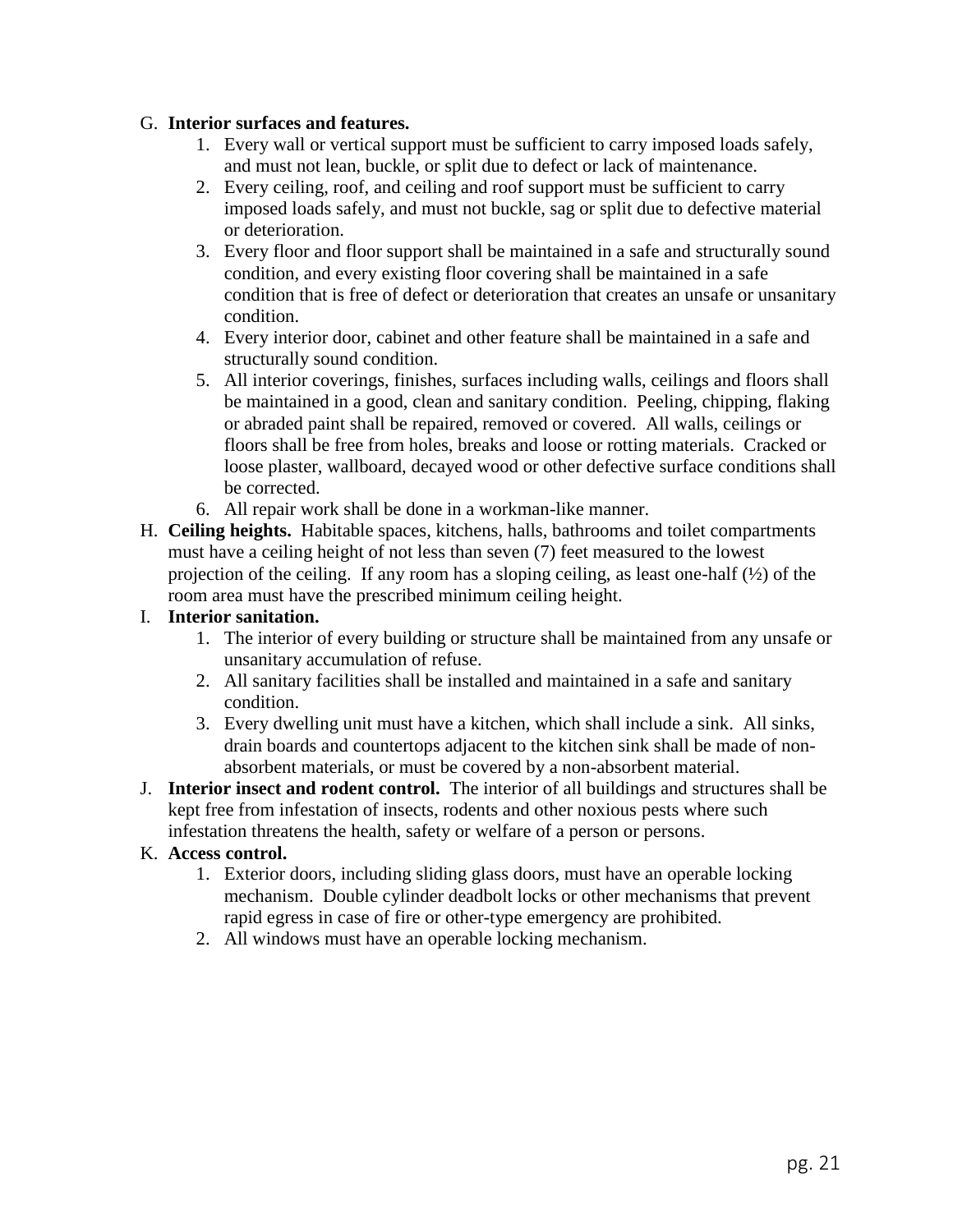## **16.20.030 Building and structure exteriors.**

- A. **Exterior surfaces.** All exposed exterior surfaces, windows and doors shall be maintained to be free of deterioration that is a threat to health and safety, impervious to moisture and weather elements, and shall not otherwise present a deteriorated or blighted appearance. Windows, doors, locks on doors, and hinges must be present and installed properly. These items must be free from deterioration or blighting conditions. Examples of such deterioration and blight may include the following:
	- 1. Improperly anchored canopies, metal awnings, stairways, exhaust ducts, and overhead extensions;
	- 2. Exterior windows and doors that are not fitted securely in their frames and are not substantially weather tight or that have inoperable locks;
	- 3. Paint that is deteriorated, indicated by peeling, flaking, cracking, blistering or mildew, resulting in exposed, bare unprotected surfaces;
	- 4. Window screening not maintained in good condition;
- B. **Weather protection.** All weather-exposed exterior surfaces of every building, including windows and doors, shall provide weather protection. Every building shall be weather protected to provide shelter for the occupants against the elements and to exclude moisture and dampness.
- C. **Protective treatment.** All exterior wood surfaces, except for decay-resistant woods, must be protected from deterioration and from the elements by paint or other protective treatment or covering. Any exterior wood surface that has paint that is peeling, flaking, cracked, blistered or chipped, resulting in bare, unprotected surfaces, must be repainted. All metal surfaces subject to corrosion or rust must be treated or coated to inhibit corrosion and rust, unless corrosion or rust is a design element.

### D. **Boarded window or door openings.**

- 1. No occupied structure may have boarded window or door openings, except as necessary on a temporary basis to keep the structure secure while under repair.
- 2. While vacant structures may temporarily be secured by boarding up window and door openings in accordance with Section 16.25.050 of this Title having or maintaining boarded window or door openings on a vacant structure for three hundred sixty-six (366) days in any two-year period is prohibited.
- E. **Windows, skylights and doors.** Every window, skylight, door and all associated frames, shall be kept in sound condition, repair and weather tight. All glazing materials shall be maintained free from cracks and holes. Every window, other than fixed windows, shall be easy to open and capable of being held in position by window hardware. All window and door hardware shall be maintained in good condition and shall function properly.
- F. **Decorative features.** All cornices, belt courses, corbels, trim, eaves, fascia, soffit, wall facings and similar decorative features shall be maintained in good repair free of decay, rot or loose material, and have proper anchorage.
- G. **Foundations, walls, roofs and chimneys.** Every foundation, wall, roof, chimney and all exterior surfaces of buildings and structures shall be maintained in structurally sound condition and shall provide weather protection. All wood showing evidence of termite damage or decay, where structural or functional integrity is impaired, shall be replaced.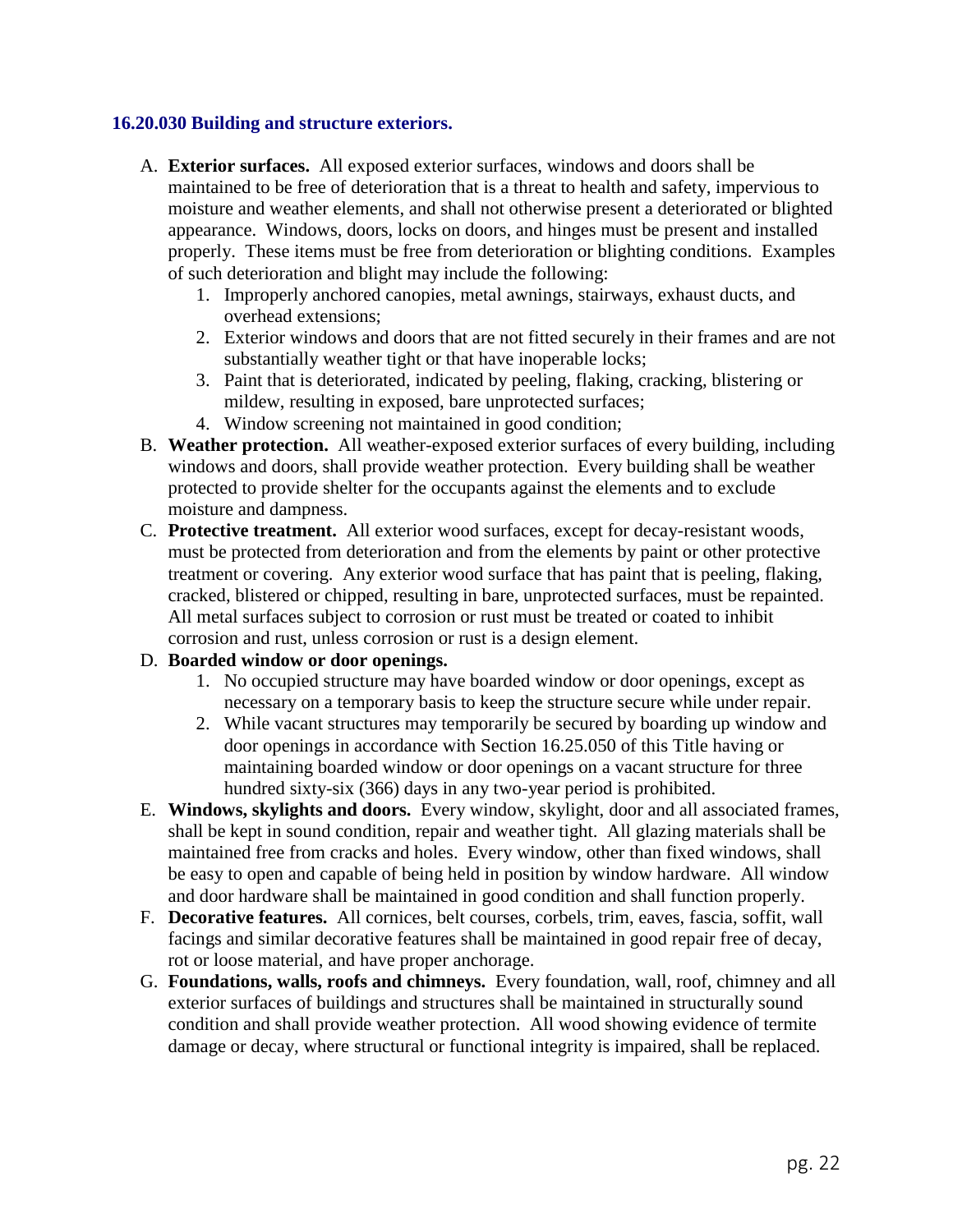- H. **Foundations.** All foundations shall be maintained in a structurally sound condition and shall be capable of supporting the load placed thereon by normal use. Foundations shall have effective waterproofing.
- I. **Walls.** Exterior walls shall be maintained in a structurally sound condition that is substantially weathertight and weatherproof and shall be protected from the elements by paint or other approved protective covering. Exterior walls must be free of loose, crumbling or deteriorated plaster or rotted, split or buckled exterior wall coverings.
- J. **Roofs.** The roof of every building or structure shall be maintained in a structurally sound condition and shall provide weather protection for that building or structure. Roof coverings shall not be rotted, broken, split, buckled or otherwise deteriorated. Roof drainage shall be adequate to prevent dampness or deterioration in the walls or interior portion of the structures. Roof drains, gutters and downspouts shall be maintained in good repair and free from obstructions.
- K. **Chimneys.** All chimneys must be maintained to be structurally safe and in sound condition.
- L. **Stairways, decks and porches.** All stairways, decks and porches shall be maintained in a safe condition and shall be capable of supporting the load and resisting all forces placed thereon by normal use. Every handrail and guardrail shall be firmly fastened and capable of supporting normally imposed loads and shall be maintained in good condition.
- M. **Coolers and their apparatus.** Evaporative coolers, cooler stands and any cooler mounting apparatus shall be maintained in a condition free from excessive accumulation of scale, rust, corrosion or mineral deposits. Cooler stands and any mounting apparatus must be structurally sound. Unused, deteriorating and unattached evaporative coolers are to be removed from the structure.
- N. **Accessory structures.** All accessory structures, including but not limited to detached garages, fences and walls, must be structurally sound and be free of disrepair. Examples of disrepair include missing slats, posts or blocks, or damage, deterioration or rot. Fences and walls cannot be constructed or covered with materials not designed or commonly used for that purpose, such as pallets or tarps. Fences and walls must be properly anchored so as to not be in danger of failure or collapse.
- O. **Exterior, weather tight, watertight and vermin-proof.** Every foundation, roof and exterior wall shall be reasonably weathertight, watertight and vermin-proof and shall be kept in sound condition.
- P. **Address identification.** All buildings, whether new or existing, with an assigned address shall display the address in a manner to be plainly legible and visible from the street or road fronting the property. These numbers shall contrast with their background and shall not be obstructed by trees, shrubs or anything that would tend to hide or obscure the numbers.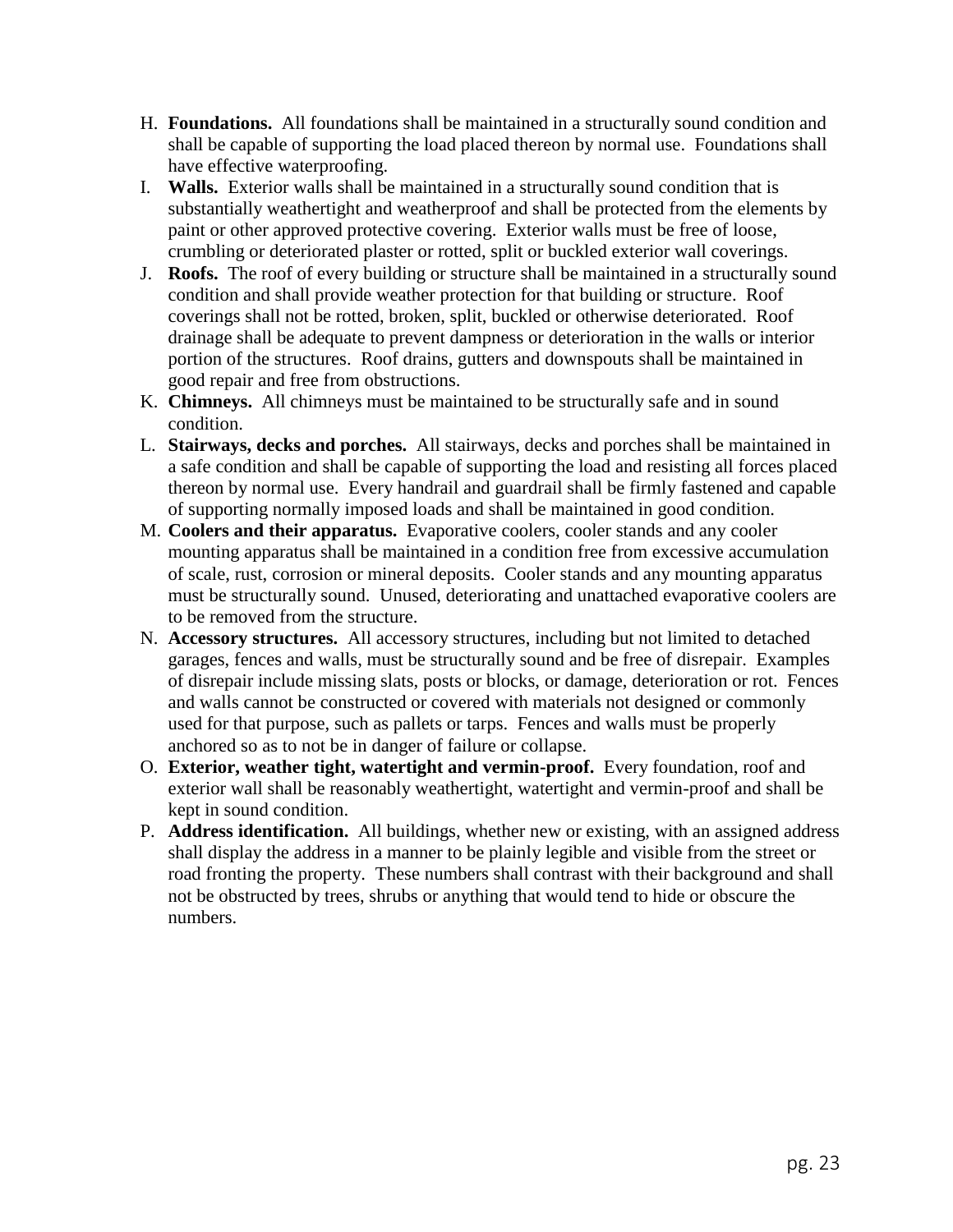## **CHAPTER 16.25 UNSAFE/DILAPIDATED STRUCTURES AND EQUIPMENT**

## **16.25.010 General**

Buildings, structures or equipment that are or hereafter become so deteriorated, damaged, dilapidated, or in need of repair so as to present a threat to the health, safety and welfare of the community constitute a nuisance and shall be abated by repair, rehabilitation or demolition as provided in this Title or other applicable law, code, ordinance or regulation.

#### **16.25.020 Unsafe structures**

It is unlawful to maintain an unsafe structure that is found to be dangerous to life, health or property by not providing minimum safeguards to protect or warn occupants in the event of a fire, or because such structure contains unsafe equipment, or is so damaged, decayed, dilapidated, structurally unsafe or of such faulty construction or unstable foundation, that partial or complete collapse is possible.

#### **16.25.030 Unsafe equipment**

It is unlawful to maintain unsafe equipment that includes any boiler, heating equipment, elevator, moving stairway, electrical wiring or device, flammable liquid containers or other equipment on the premises or within the structure which is in such disrepair or condition that such equipment is a hazard to life, health or property.

### **16.25.040 Structures unfit for human occupancy**

A structure is unfit for human occupancy whenever the code official finds that such structure is unsafe, unlawful or, because of the degree to which the structure is in disrepair or lacks maintenance, is unsanitary, vermin or rat infested, contains filth and contamination, or lacks ventilation, illumination, sanitary or heating facilities or other essential equipment required by this Title, or because the location of the structure constitutes a hazard to the occupants of the structure or to the public.

### **16.25.050 Unsecured vacant buildings or structures**

Unsecured vacant buildings or structures are unlawful and are prohibited by this chapter. The following requirements shall apply to all vacant and unsecured buildings or structures, regardless of whether the building or structure is surrounded in whole or in part by a fence or wall or not.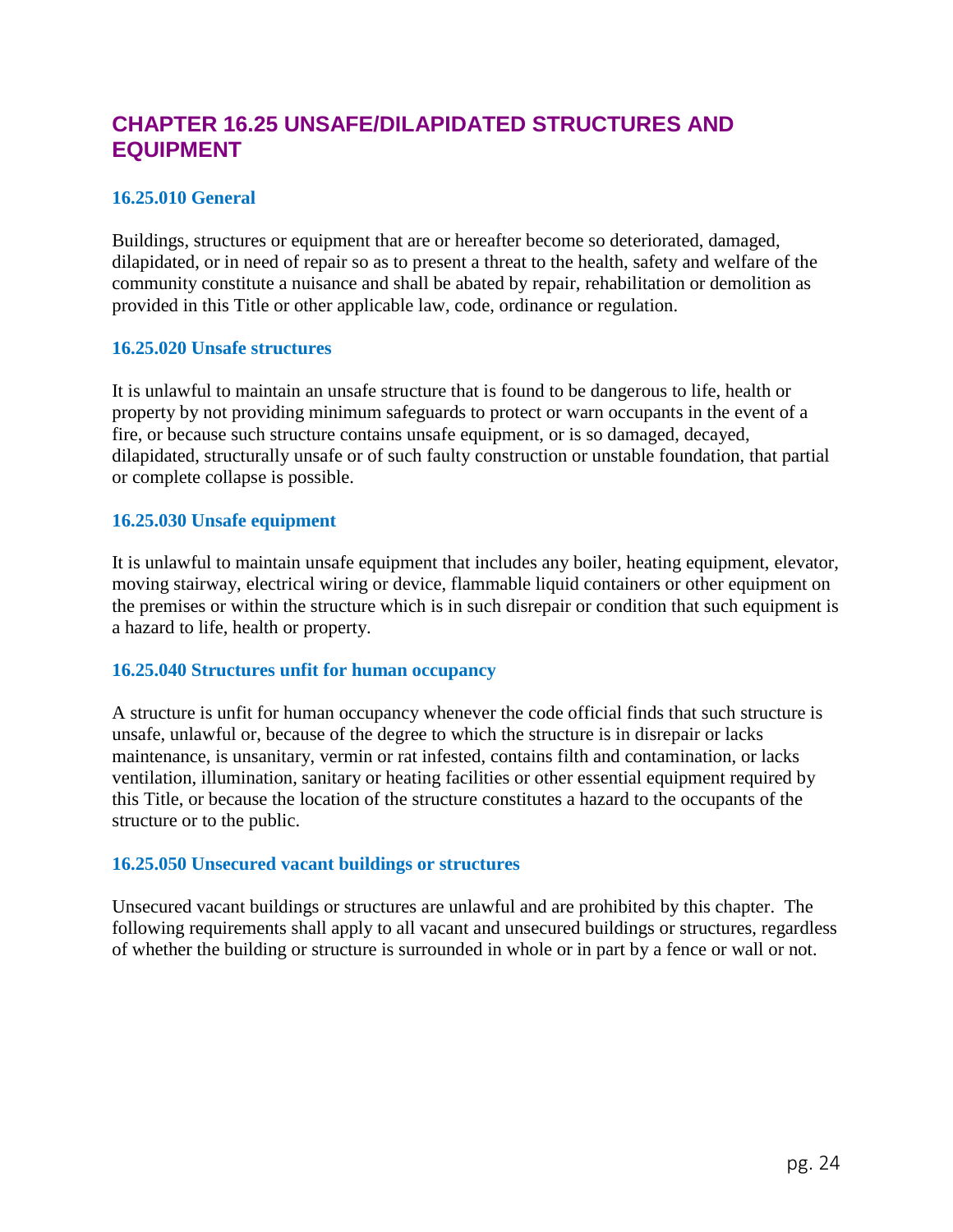- A. **Duty to clean, secure and prohibit trespass.** The owner or responsible person of a vacant building or structure shall remove any accumulation of weeds, combustible waste, or refuse from the interior of a building or structure and the surrounding yards; and shall secure all doors, windows and other openings to prevent unauthorized entry. No vacant building or structure shall be allowed to be used for storage. The owner or responsible person shall post both the structure and premises with signs to provide conspicuous and reasonable notice prohibiting entry (i.e.,**"No Trespassing"** signs).
- B. **Reinspection of secured buildings and structures.** The code official shall periodically reinspect a building or structure that was cleaned or secured pursuant to an administrative or judicial order to ensure continued compliance with the order and this Title. The code official may assess a reinspection fee for actual costs of each inspection in those instances where the building or structure is again found to be vacant and unsecured or in need of debris or weed removal.
- C. **Abatement of unsecured vacant buildings or structures.** When ordered abated, an unsecured vacant building or structure shall be cleaned and secured as follows:
	- 1. All accumulated refuse or stored materials that poses a fire, safety or health hazard within or upon the property or premises shall be removed; and
	- 2. All unsecured doorway, windows, or exterior openings shall be barricaded in accordance with standards established by the code official, which shall be kept on file with the Town Clerk, and in accordance with 16.20.030D of this Title.
	- 3. Both the structure and the exterior premises shall be posted with signs that provide reasonable notice prohibiting entry (i.e. **"No Trespassing" signs**).

## **16.25.060 Closing of vacant buildings or structures**

If a building or structure is vacant and determined to be unfit for human habitation or occupancy, but is not in danger of structural collapse, the code official is authorized to post a placard and/or condemnation on the premises and to order the structure be closed up as to not be an attractive nuisance. Upon failure of the owner to close up the premises within the time specified in the order, the code official shall cause the premises to be closed and secured through any available public agency or by contract or arrangement by private persons and the costs thereof shall be charged against the real estate upon which the structure is located and shall be a lien upon such real estate and may be collected by any available legal resource.

- A. **Notice.** Whenever the code official has condemned a building, structure or equipment under the provisions of this Section, notice shall be provided in accordance to Section 16.50.060 of this Title.
- B. **Placarding.** Upon failure of the owner or responsible person to comply with the notice provisions within the given time, the code official shall post on the premises, building, structure or on defective equipment a placard bearing the words "**CONDEMNED**" and a statement of the penalties provided for occupying the premises, operating the equipment or removing the placard.
- C. **Placard removal.** The code official shall remove the condemnation placard whenever the defect or defects upon which the condemnation and placarding action were based have been eliminated. It is unlawful for any person, other than a code official, to remove the condemnation placard.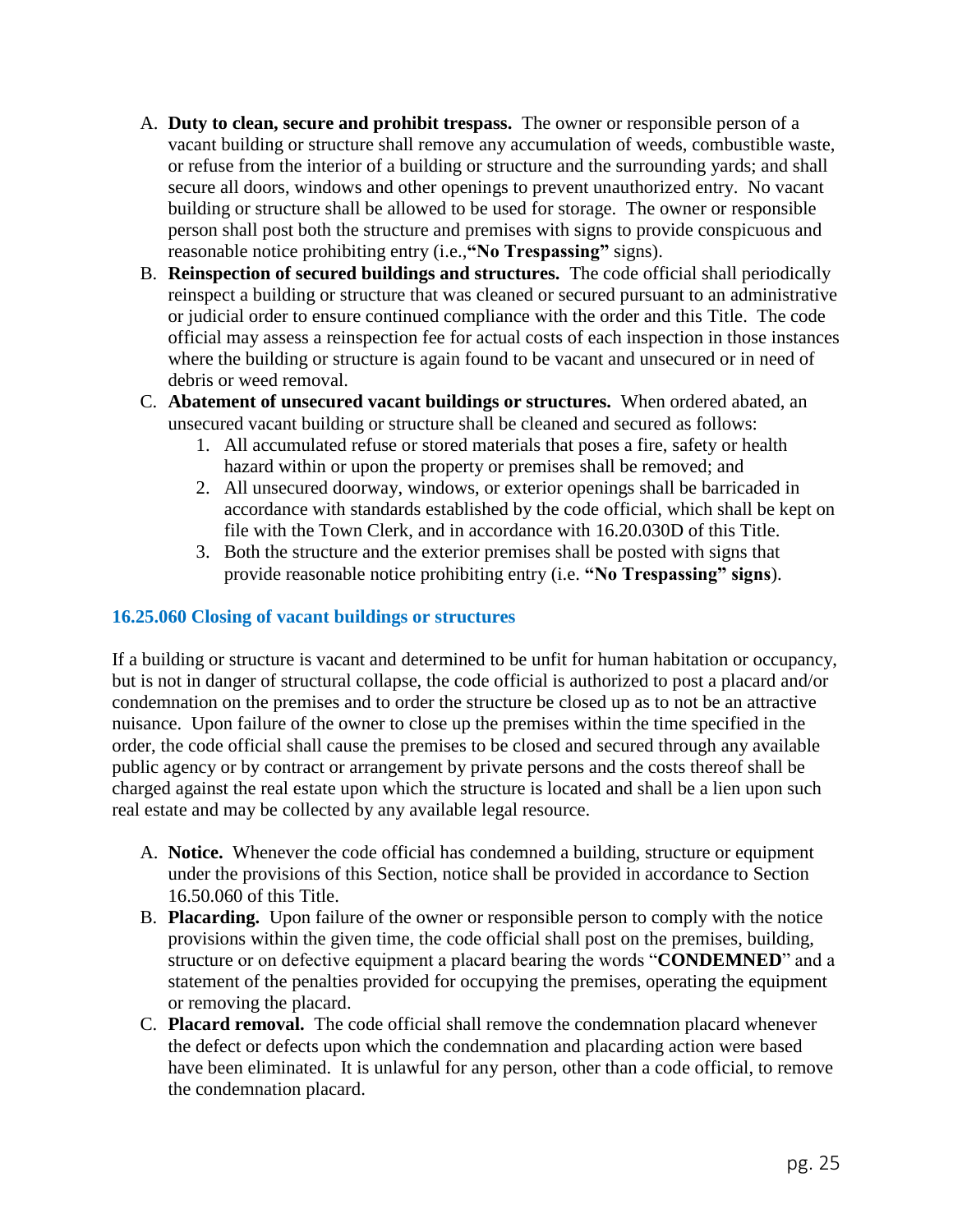D. **Prohibited occupancy**. Any occupied building or structure condemned and placarded by the code official shall be vacated as ordered by the code official. It shall be unlawful for any person to occupy a placarded building or structure. Any person who shall occupy a placarded building or structure or who shall let anyone occupy a placarded building or structure or operate placarded equipment shall be subject to the citations and/or penalties as provided for in Section 16.50.090 of this Title.

## **16.25.070 Emergency measures**

- A. **Imminent danger.** When, in the opinion of the code official, there is imminent danger of failure or collapse of a building or structure which endangers life, or when any structure or part of a structure has fallen and life is endangered by the occupancy of the structure, or when there is actual or potential danger to the building occupants or those in close proximity of any structure because of explosives, explosive fumes or vapors or the presence of toxic fumes, gases or materials, or operation of defective or dangerous equipment, the code official is hereby authorized and empowered to order and require the occupants to vacate the premises forthwith. The code official shall cause to be posted at each entrance to such structure a notice to read as follows: "**THIS STRUCTURE IS UNSAFE AND ITS OCCUPANCY HAS BEEN PROHIBITED BY ORDER OF THE CODE OFFICIAL.**" It shall be unlawful for any person to enter such structure except for the purpose of securing the structure, making the required repairs, removing the hazardous condition or demolishing the same structure.
- B. **Temporary safeguards.** Whenever in the opinion of the code official there is imminent danger due to an unsafe condition, the code official shall order the necessary work to be done, including the boarding up of openings, to render such structure temporarily safe and shall cause such other action to be taken as the code official deems necessary to meet such emergency.
- C. **Closing streets.** When necessary for public safety, the code official shall temporarily close structures and close, or order the authority having jurisdiction to close sidewalks, streets, public ways and places adjacent to unsafe structures and prohibit the same from being utilized.
- D. **Emergency repairs.** For the purpose of this Section, the code official shall employ the necessary labor and materials to perform the required repair work as expeditiously as possible.
- E. **Hearing.** Any person ordered to take emergency measures shall comply with such order forthwith. Any affected person shall thereafter, upon petition directed to the Huachuca City Magistrate be afforded a hearing pursuant to provisions of the Magistrate Court.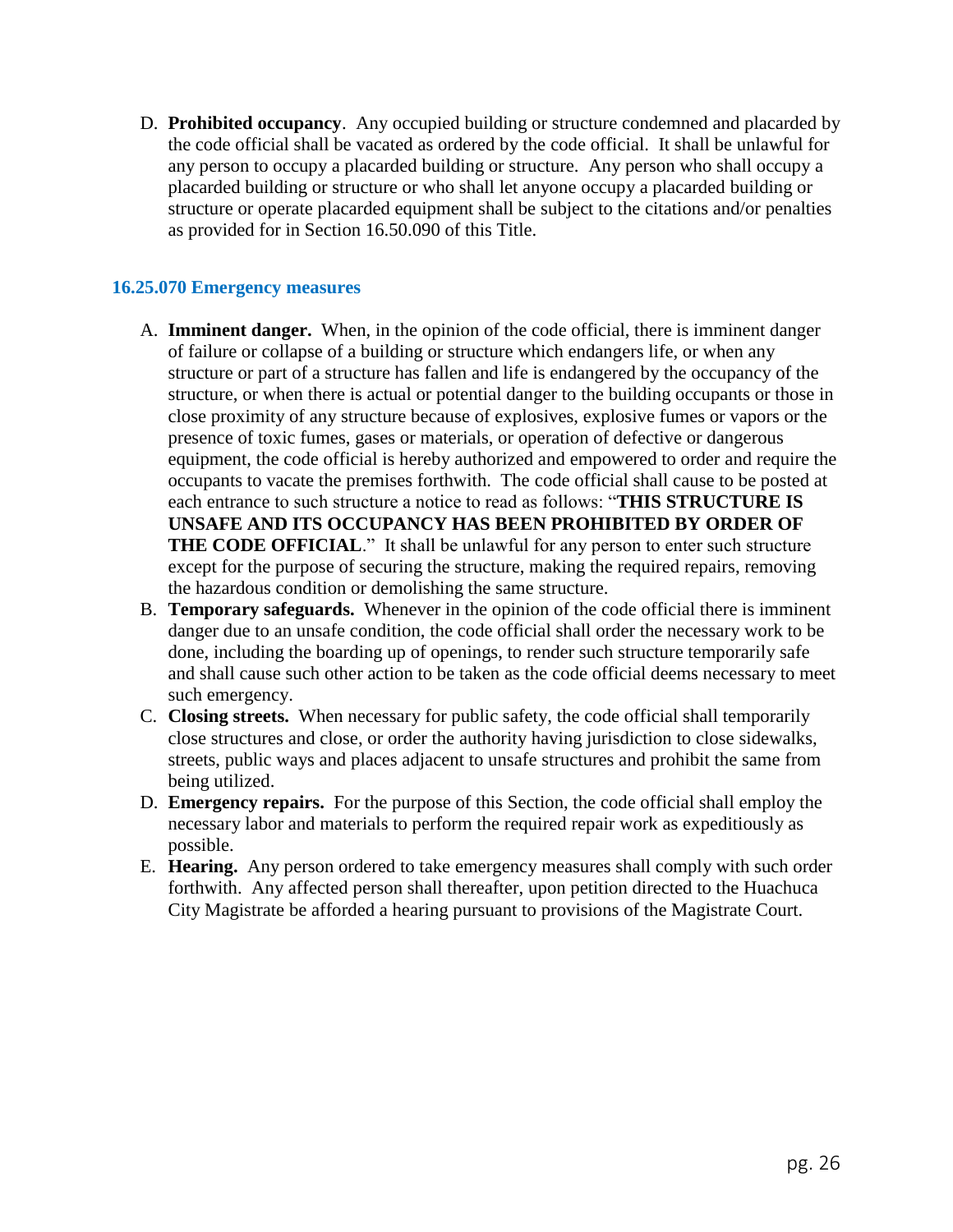#### **16.25.080 Demolition**

The code official shall order the owner of any premises upon which is located any building or structure, which in the code official's judgement is so old, dilapidated or has become so out of repair as to be dangerous, unsafe, unsanitary or otherwise unfit for human habitation or occupancy, and such that it is unreasonable to repair the building or structure, to demolish and remove such building or structure; or if such building or structure is capable of being made safe by repairs, to repair and make safe and sanitary or to demolish and remove at the owner's option; or where there has been a cessation of normal construction of any building or structure for a period of more than two (2) years, to demolish and remove such building or structure.

## **CHAPTER 16.30 GRAFFITI PREVENTION, PROHIBITION AND REMOVAL**

Graffiti is considered to be obnoxious, contributes to neighborhood deterioration, provides a communication system for gangs and other vandals, damages property, and constitutes a public nuisance and must be abated immediately to avoid the detrimental impact of such graffiti on the Town and its residents, to disrupt the communication system for gangs and other vandals, and prevent the further spread of graffiti.

### **16.30.010 Purpose and intent**

It is the purpose and intent of this Chapter to provide a procedure for the prevention and removal of graffiti from walls, buildings, structures or surfaces on public and private property in order to reduce blight and deterioration within the Town and to protect the public health and safety.

### **16.30.020 Graffiti prohibited**

No person who owns or is in control of any real property within the Town shall maintain, permit or allow graffiti to remain on any sidewalk, building, sign, fence, wall or any other structures or surfaces where the graffiti is visible from the street or other public or private property. Doing so is a Class 1 Misdemeanor.

### **16.30.030 Notice of violation**

If it is determined by the Town that graffiti exists on a property in violation of this Chapter, the Town shall, in writing, notify the owner of the property or responsible person through the issuance of a notice of violation providing a maximum of ten (10) days to abate the graffiti, which notice may be served by certified mail, personal service, or by posting the subject property and publishing the notice in a local newspaper. The Town Police Department shall assist in the enforcement of this Section and may use the Arizona traffic ticket complaint form in lieu of a written notice of violation. Failure to comply is a Class 1 Misdemeanor.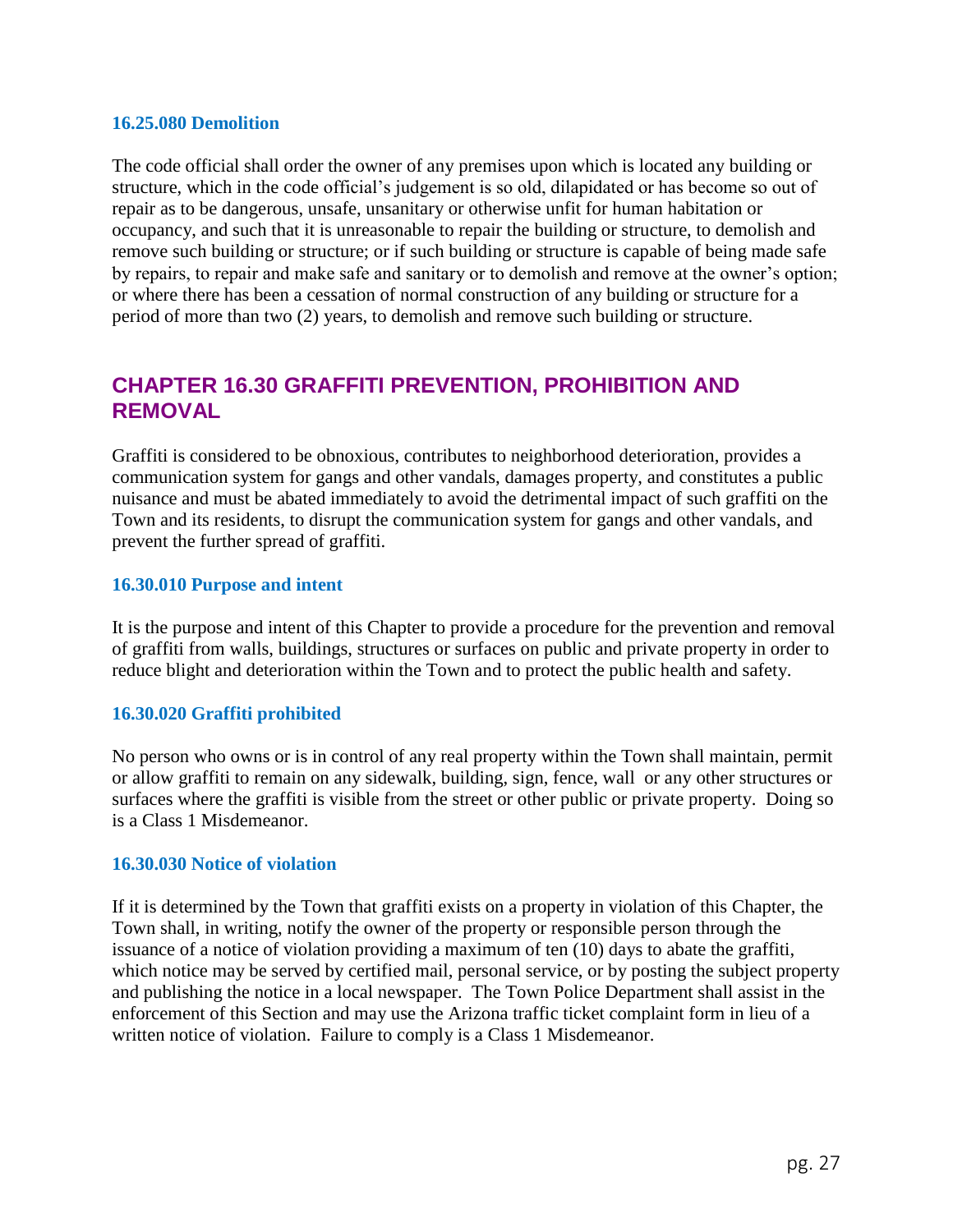## **16.30.040 Notice of violation – contents**

The notice of violation shall include the following:

- A. Identify the property in violation.
- B. Shall generally describe the location of the graffiti
- C. Direct that the graffiti shall be abated within a stated time period, not to exceed ten (10) days of receipt of the notice.
- D. State that in the event the owner or responsible person fails to abate the graffiti within the time period specified in the notice of violation, the Town shall abate the graffiti and bill the owner or responsible person for the costs thereof.

### **16.30.050 Town abatement**

In the event the owner or responsible person fails to abate the graffiti as required by the notice of violation, the Town or its authorized representative is expressly authorized to enter private property only after going through the Police Department and abate graffiti thereon and bill the owner or responsible person for the costs thereof. In the event the bill is not paid, a statement of the account shall be certified to the Town Manager, who shall collect the same due, together with interest at the rate established by law.

## **CHAPTER 16.35 SLUM PROPERTY**

## **16.35.010 Slum property designation**

- A. If after an inspection, the code official finds that a residential property meets the definition of slum property as outlined in this Title and the Arizona State Statutes, the code official or designee may designate the property a slum property.
- B. Written notice shall be given to the owner or owner's statutory agent that such property has been designated a slum property and shall set forth:
	- 1. The identification of the land where the violation(s) is located, by the street address, if known, and by book, map and parcel number.
	- 2. A statement of the violation(s) in sufficient detail to allow a reasonable person to identify and correct the violation(s).
	- 3. Except for an imminent hazard to life, health or public safety, requiring emergency abatement, the owner shall be given thirty (30) days from service of the notice of designation of slum property to correct the violation(s).
	- 4. The name and phone number of the code official who sent the notice.
	- 5. An explanation that the residential rental property is subject to State statutes, including the appointment of a temporary receiver, annual inspections and payment of inspection costs and penalties.
	- 6. An explanation of the appeal process and specify the date by which any appeal must be filed.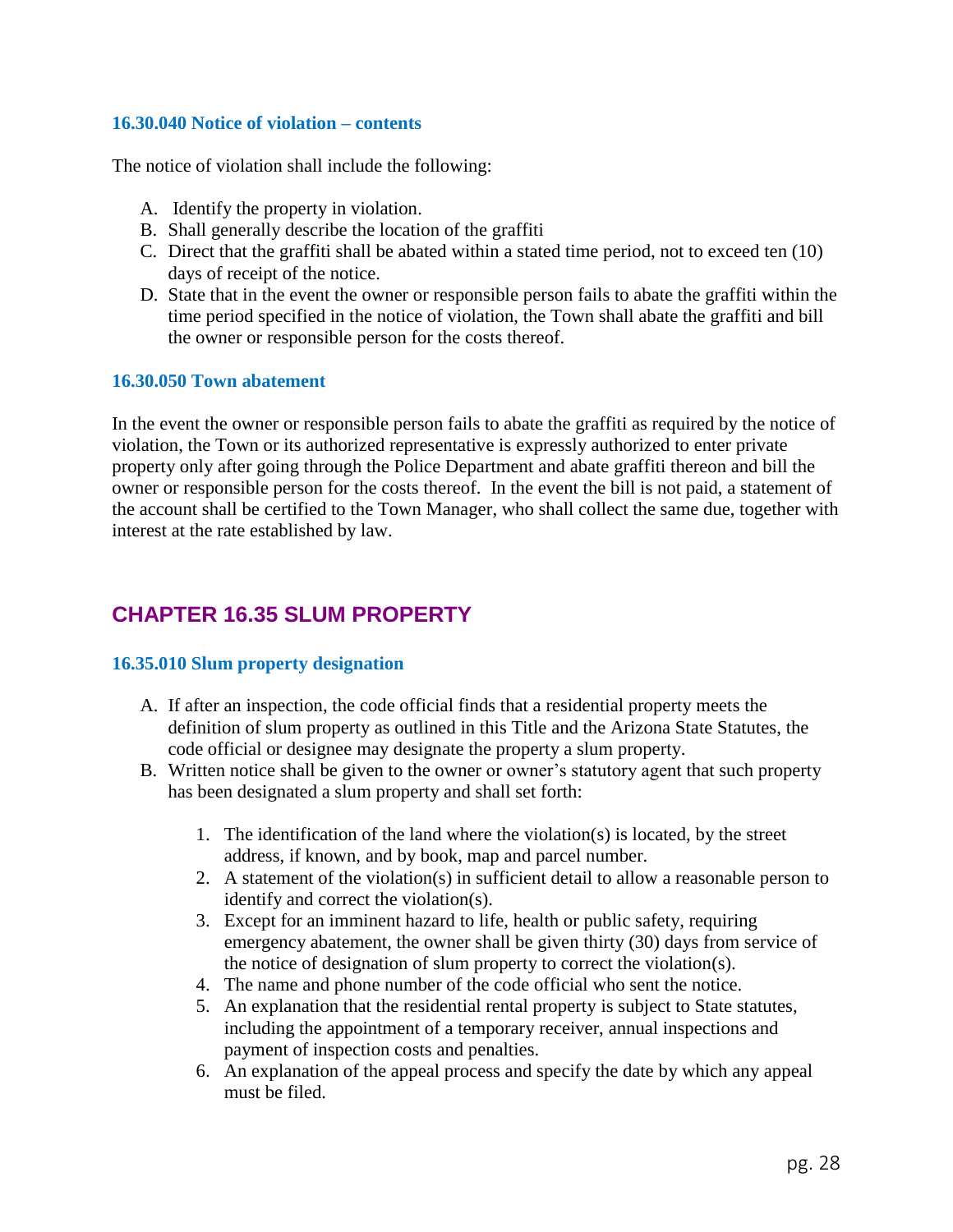- C. The failure to timely appeal the designation of slum property as slum property shall be deemed an admission that the property is slum property.
- D. If the violation(s) in the notice of designation of slum property is corrected within thirty (30) days from the service of the notice, the Town shall withdraw the designation of slum property. If the violation(s) in the notice of designation of slum property is not corrected within thirty (30) days, the Town may then record a notice of designation of slum property in the Cochise County Recorder's Office.

## **16.35.020 Service of notice to designate slum property**

- A. The notice to designate slum property shall be served by any of the following methods:
	- 1. By hand delivering a copy of the notice to the owner or owner's statutory agent; or
	- 2. By mailing a copy of the notice to the owner at the last known address or at the address to which the tax bill for the land was last mailed; or
	- 3. By mailing a copy of the notice to the owner's statutory agent.
- B. The notice to designate slum property is deemed served on the date it is hand delivered or, if mailed, on the date it is deposited in the United States mail.

### **16.35.030 Slum designation appeal**

Within ten (10) working days from the date of the notice of slum designation, the property owner of property designated to be slum property may file with the Town Clerk a written appeal to the Board of Adjustment from such designation. The failure to timely appeal the designation of slum property as slum property shall be deemed an admission that the property is slum property.

- A. The appeal shall clearly show the street address (if known) and the parcel identification number of the property, the date of the notice of slum property designation was issued and the reason for the appeal.
- B. The Board of Adjustment shall, at its next regularly scheduled meeting after receiving the appeal, but no later than sixty (60) days, hear and determine the same and the decision of the Board of Adjustment shall be final.
- C. If no appeal is taken or if the Board of Adjustment affirms the designation of the property as a slum property, the Town may proceed with all inspections and enforcement, charges and other remedies provided by law for slum properties.

## **16.35.040 Remedies**

- A. If the violations outlined in the notice of designation of slum property is corrected within thirty (30) days from the service of the notice, the Town shall withdraw the designation of slum property.
- B. If the violations are not corrected, the Town may then record a notice of designation of slum property with the Cochise County Recorder's office. A recorded notice shall run with the land. Failure to record a notice shall not affect the validity of the notice as to the persons who receive the notice.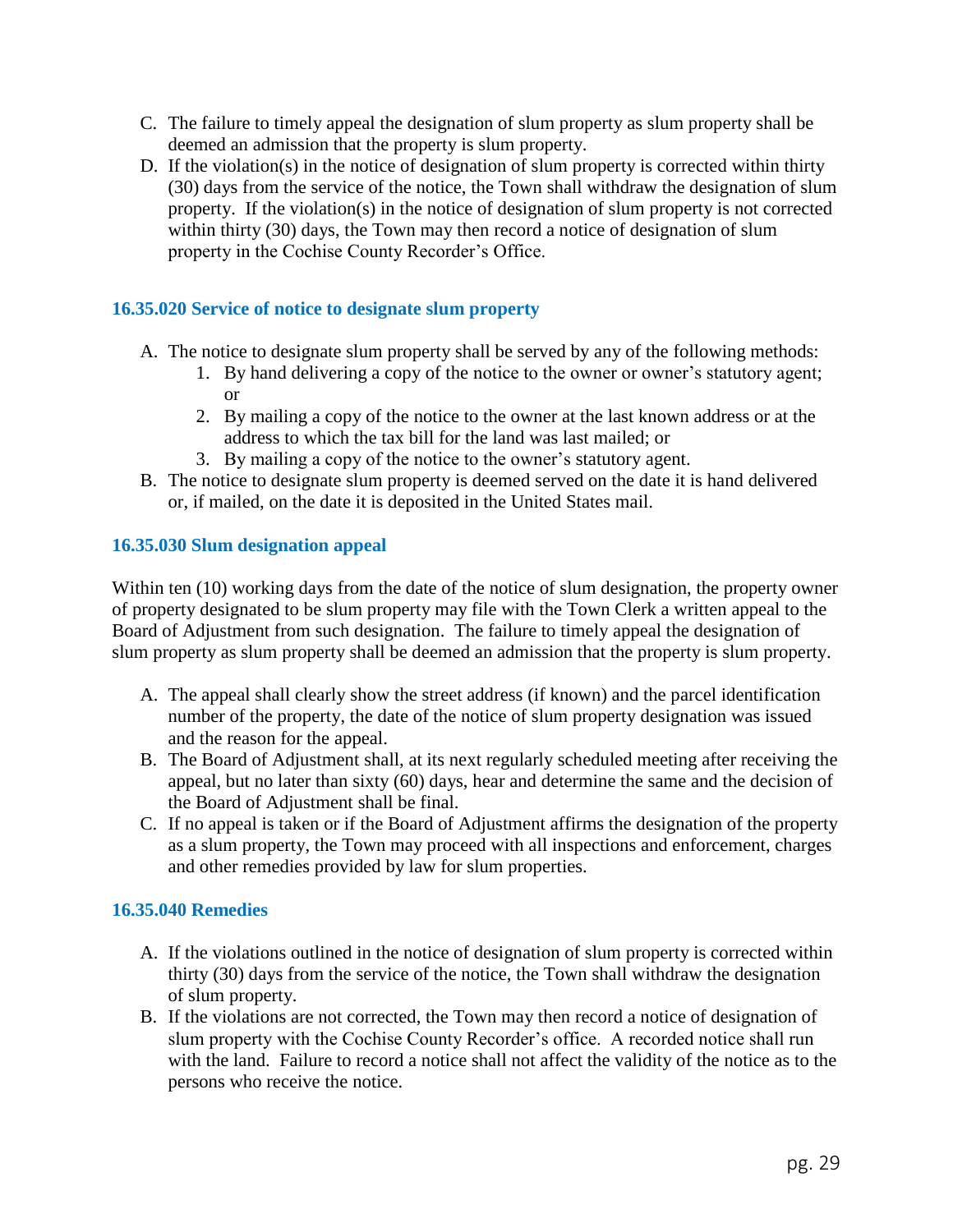- C. In addition to other remedies provided in this Title for the abatement of slum property, the code official is authorized to seek the appointment of a temporary receiver and recover costs associated with such appointment including the filing of liens as provided by law.
- D. In addition to any other remedy providing for recovery of costs either by law or otherwise specified by this Title or elsewhere in the Huachuca City Municipal Code, the code official is authorized to file costs as provided by law associated with inspections of slum properties in accordance with A.R.S. §33-1904 or its successor sections in the Cochise County Recorder's office and upon such filing such costs shall be a lien on the property.

## **CHAPTER 16.40 PUBLIC NUISANCE**

## **16.40.010 Public nuisance designated**

Anything which is injurious to health, safety or is indecent, or offensive to the senses, or an obstruction to the free use of property, so as to interfere with the comfortable enjoyment of life or property by an entire community or neighborhood, or by a considerable number of persons, or which unlawfully obstructs the free passage or use, in the customary manner, of any stream, public park, square, street, alley, public easement or highway, is designated a public nuisance, and is no less a nuisance because the extent of the annoyance or damage inflicted in unequal. In addition, any violation of this Title that is continuous with respect to time is a public nuisance.

### **16.40.020 Nuisance prohibited**

It shall be unlawful for any person to cause, permit, maintain or allow the creation or maintenance of a nuisance as defined in this Chapter and Chapter 16.10.

### **16.40.030 Buildings and structures constituting a nuisance**

All buildings and structures are to be maintained so as not to pose a threat to the health and safety of any person or persons. The condition of a building or structure that meets any one (1) or more of the following conditions is considered a public nuisance, is a violation of this Chapter, and subjects the building or structure to abatement as provided in Section 16.50.100 of this Title, including demolition as provided in Section 16.50.100 (F):

- A. The building or structure is vacant and unsecured, regardless whether the building or structure is surrounded in whole or in part by a fence or wall or not.
- B. The building or structure lacks safe and adequate means of exit in case of fire or panic.
- C. The stress in any materials, member or portion thereof, due to all dead and live loads is more than one and one-half (1 ½) times the working stress or stresses allowed in the building code for new buildings of similar structure, purpose or location.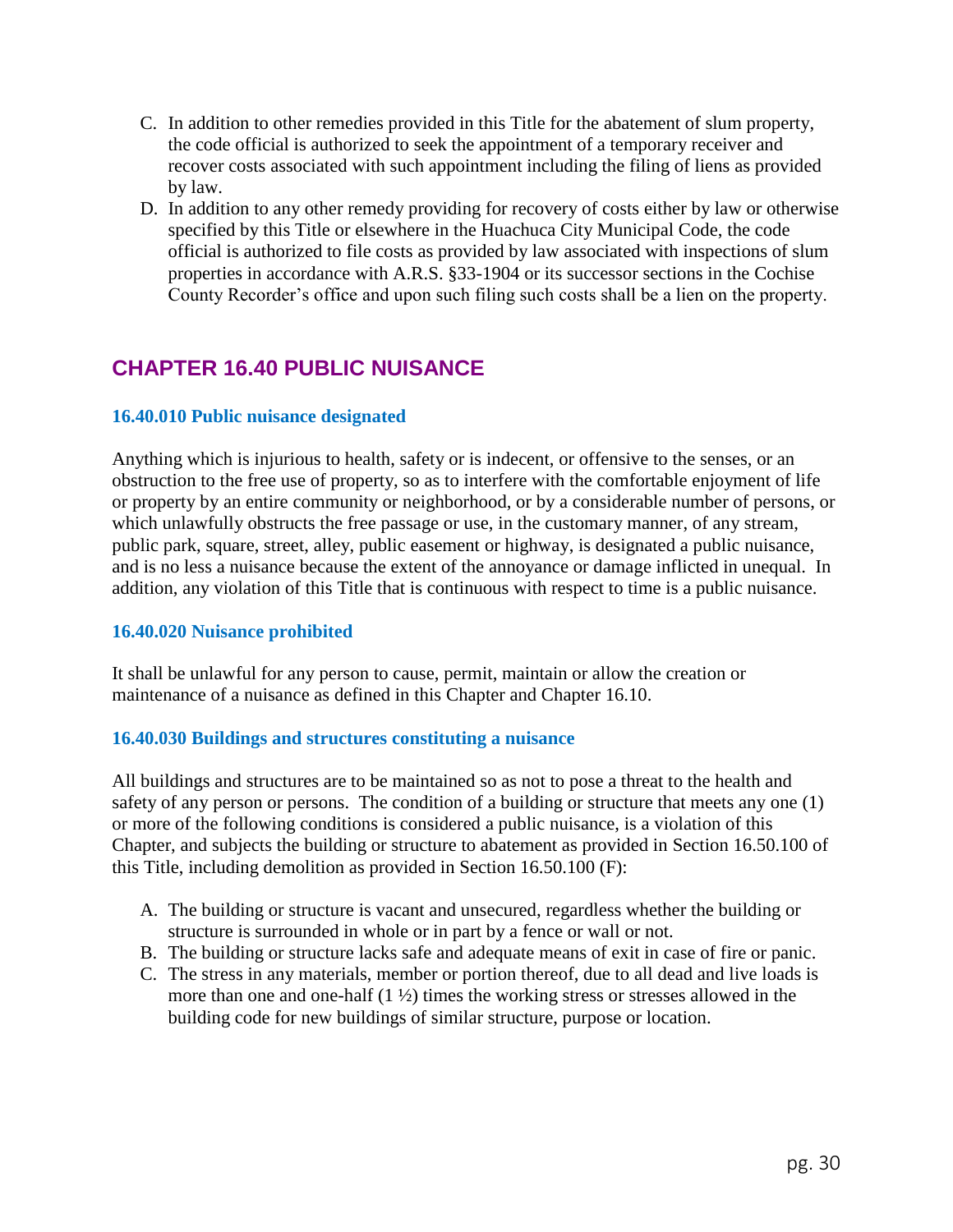- D. The building, structure or any portion thereof has been damaged by fire, earthquake, wind, flood or any other cause, to such an extent that the structural strength or stability thereof is materially less than it was before the damage and is less than the minimum requirements of the building code for new buildings of similar structure, purpose or location.
- E. The building or structure has been so damaged by fire, wind, earthquake or flood, or has become so dilapidated or deteriorated as to become an attractive nuisance to children or a harbor for trespassers or persons committing unlawful acts.
- F. The building, structure, or any portion or member or appurtenance thereof is likely to fail, or to become detached or dislodged, or to partially or completely collapse and thereby injure person's or damage property.
- G. Any portion of a building or structure, or any member, appurtenance or ornamentation on the exterior thereof is not of sufficient strength or stability, or is not so anchored, attached or fastened in place so as to be capable of resisting a wind pressure of one-half  $(1/2)$  of that specified in the building code for new buildings of similar structure, purpose or location without exceeding the working stresses permitted in the building code for such buildings.
- H. Any portion of a building or structure that has wracked, warped, buckled or settled to such an extent that walls or other structural portions have materially less resistance to winds or earthquakes than is required in the case of similar new construction.
- I. The walls or other vertical structural members of the building or structure list, lean or buckle to such an extent that a plumb line passing through the center of gravity falls outside of the middle third of its base.
- J. The building or structure, excluding the foundation, has thirty-three (33) percent or more damage or deterioration to the supporting member or members or structural assembly, or fifty (50) percent damage or deterioration to the non-supporting members, enclosing or outside walls or coverings.
- K. The building or structure is infested by rodents, insects or other noxious pests, rendering it uninhabitable.
- L. The building or structure exhibits conditions that present actual or imminent hazards or dangers or is otherwise unsafe for the purpose for which it is being used.
- M. The building or structure, whether erected in accordance with any applicable laws or not, has any non-supporting part, member or portion less than fifty (50) percent, or in any supporting part, member or portion less than sixty-six (66) percent of the following:
	- 1. Strength,
	- 2. Fire-resisting qualities or characteristics, or
	- 3. Weather-resisting qualities or characteristics required by law in the case of a newly constructed building of like area, height and occupancy in the same location.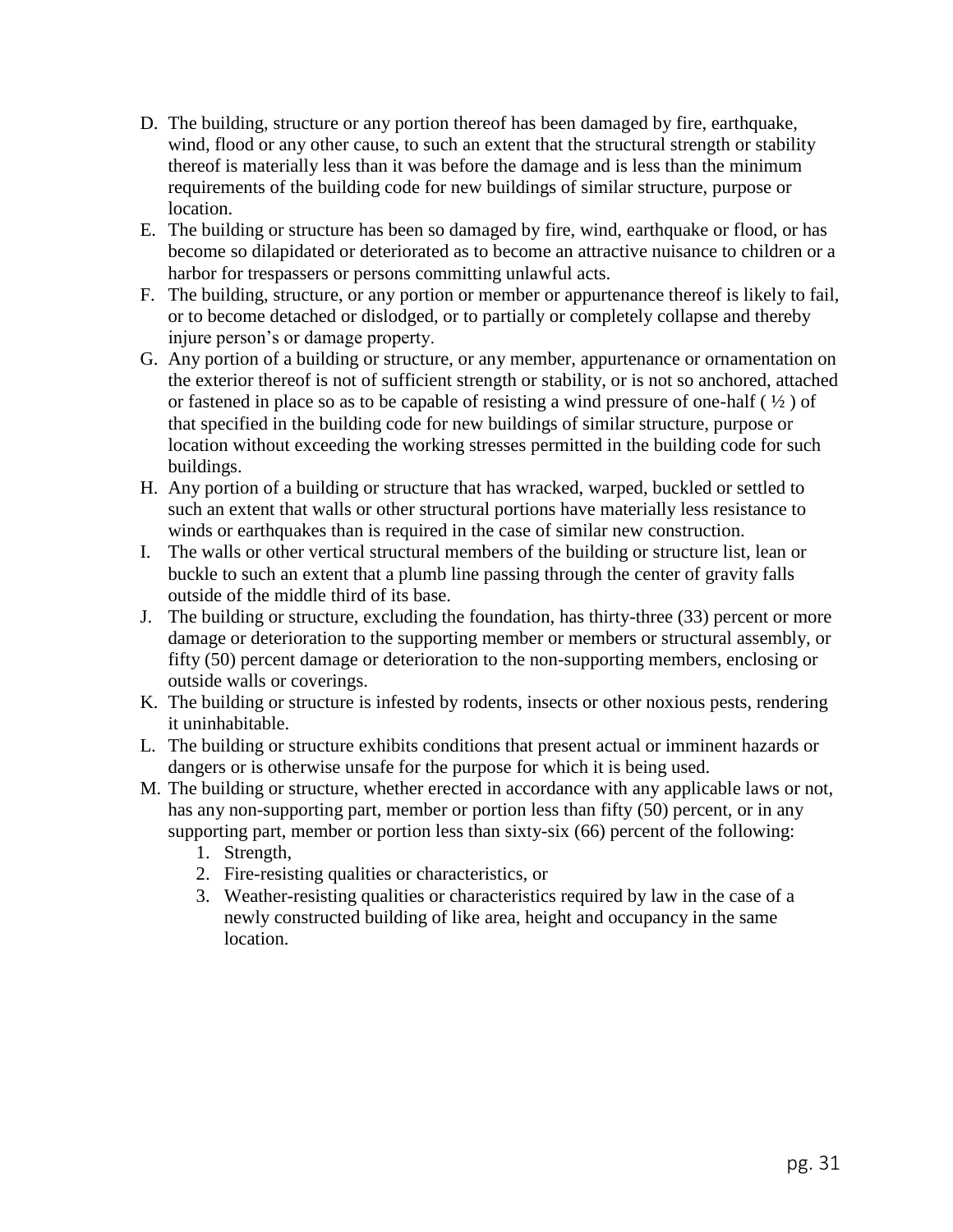- N. A dwelling is unsanitary, unfit for human habitation or in such a condition that is likely to cause sickness or disease.
- O. The building or structure, because of obsolescence, dilapidated condition, damage, lack of sufficient fire-resistive construction, faulty electric wiring, gas connections or heating apparatus, or other cause.
- P. The building or structure has been found upon reinspection, to be vacant and unsecured, and either
	- 1. The code official has issued at least one (1) previous abatement order to secure within the preceding twelve (12) months, or more than three (3) abatement orders to secure over any timeframe; or
	- 2. The code official has secured the building or structure on at least one (1) previous occasion within the preceding twelve (12) months, or more than three (3) times over any timeframe.
- Q. A building or structure or portion thereof remains for any period of time on a site after the demolition or destruction of the building or structure, or normal construction of an unfinished or incomplete building or structure has ceased for a period of more than twelve (12) months.
- R. Slum property.

## **16.40.040 Other conditions constituting a nuisance**

Except as otherwise permitted by law, each of the following conditions is declared to be a nuisance:

- A. Abandoned property and/or structure.
- B. Maintenance of premises, including buildings, so out of harmony or conformity with the maintenance standards of adjacent properties as to cause an attractive nuisance, blight, complaints and substantial diminution of the enjoyment, use or property values of such adjacent properties.
- C. A building, premises or land regularly used in the commission of a crime.
- D. Animal waste that is not securely protected from insects and the elements, or that is kept or handled in violation of the Town Code or the county; provided, that nothing in this subsection shall be deemed to prohibit the normal use of such animal manure for fertilizing lawns or gardens.
- E. Making, causing or permitting to be made any vibration or artificial illumination of such intensity as to interfere substantially and unnecessarily with the use and enjoyment of any public or private property, or as to constitute a hazard or threat to the public health, safety and welfare of the people of the Town. Nothing herein shall be construed so as to prohibit or cause removal of any lighting system that has been approved and installed in accordance with the Town Code or the Arizona Department of Transportation, or which has been approved and installed in accordance with the sign, subdivision or zoning codes of the Town, or where the person responsible for such artificial illumination is utilizing the same at any exhibition, performance, amusement attraction or event authorized or sponsored by the Town. Outdoor lighting shall comply with zoning requirements outlined in Chapter 18.125 Huachuca City Municipal Code.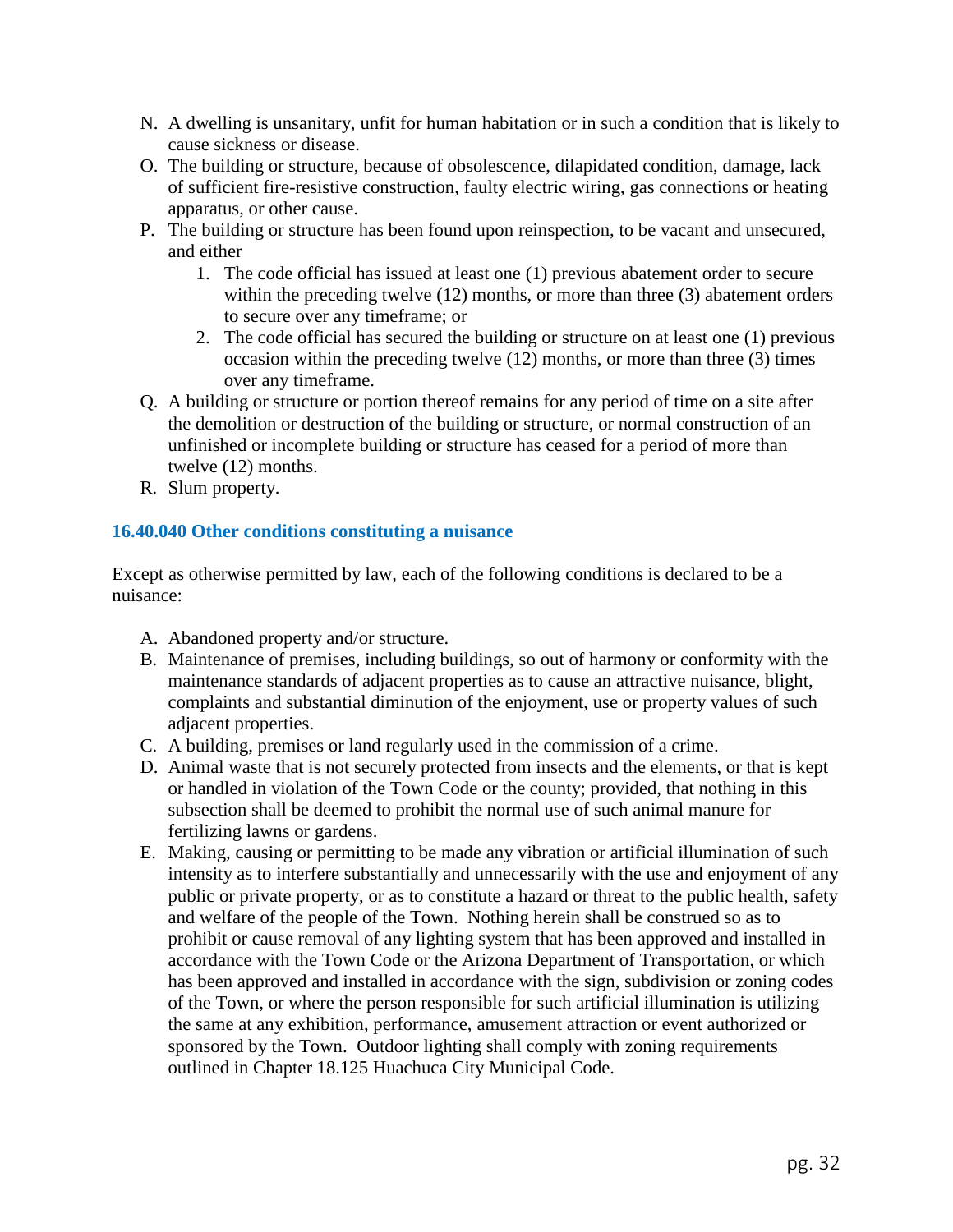- F. Willfully or negligently permitting or causing the escape or flow of water into the public right-of-way in such quantity, in the opinion of the Town, as to cause flooding, to impede vehicular or pedestrian traffic, to create a hazardous condition for such traffic, or to cause damage to the public streets or alleys of the Town through the failure or neglect to properly operate or maintain any water facility or device, including, but not limited to, swimming pools, architectural pools, spas, sprinklers, hoses, pipes, ditches, standpipes, berms, valves and gates.
- G. Any commercial or industrial type equipment, to include the following: tractors, backhoes, bulldozers, trenchers, cranes or other similar equipment parked in an area visible to the public for more than 48 hours in any residential district except when the equipment is being used for construction purposes on the site.
- H. Any putrid, unsound or unwholesome bones, meat, hides, skins, or the whole or any part of any dead animal, butcher's trimmings and offal, or any waste vegetable or animal matter in any quantity, garbage, human excreta, sewage or other offensive substances; provided, that nothing contained in this subsection shall prevent the temporary retention of waste in receptacles in the manner approved by the Cochise County health officer or the Town Code.
- I. A dumping ground or other land or building for depositing litter or debris.
- J. Exterior areas used or maintained as junkyards, except any automobile wrecking yard or other junkyards where the use is allowed by the Town zoning regulations.
- K. The erection, continuance or use of any building, room or other place in the Town that, by noxious exhalations or other airborne irritations, including but not limited to smoke, soot, dust, fumes or other gases, offensive odors or other annoyances, is discomforting or offensive or detrimental to the health of individuals or of the public. Refer to definition of smoke outlined in Chapter 16.10 of this Title.
- L. Burning or disposal or refuse, sawdust or other material in such a manner as to cause or permit ashes, sawdust, soot or cinders to be cast upon land or buildings, the sidewalk, streets, alleys, or highways of the Town, or to cause or permit the smoke, ashes, soot or gasses arising from such burning which is discomforting or offensive to a reasonable person of normal sensitivity, or to constitute a potential hazard to public health, safety and welfare; provided, that this subsection shall not apply where the person responsible for the action has properly obtained a fire permit from the Fire Department.
- M. Allowing fumes and residue from spraying applications to enter the property of another without permission.
- N. To leave or permit to remain in an unsecured location outside on any property, or within any unoccupied or abandoned building, dwelling or other structure or in a place accessible to children, any abandoned, unattended or discarded ice box, refrigerator, washer, dryer or other container that has an airtight door or lid, snap lock or other locking device that may not be released from the inside, without first removing such door or lid, snap lock or other locking device from such ice box, refrigerator or container.
- O. An unsecured or abandoned excavation, pit, well or other holes.
- P. Maintaining any privy, vault, cesspool, septic system, sump, pit, accumulated water or like place or thing which is not securely protected from insects or rodents or which is foul, malodorous, or detrimental to the health of the public.
- Q. Any swimming pool, architectural pool or spa that creates a health hazard, is unsecured, harbors insect infestation or presents a deteriorated appearance.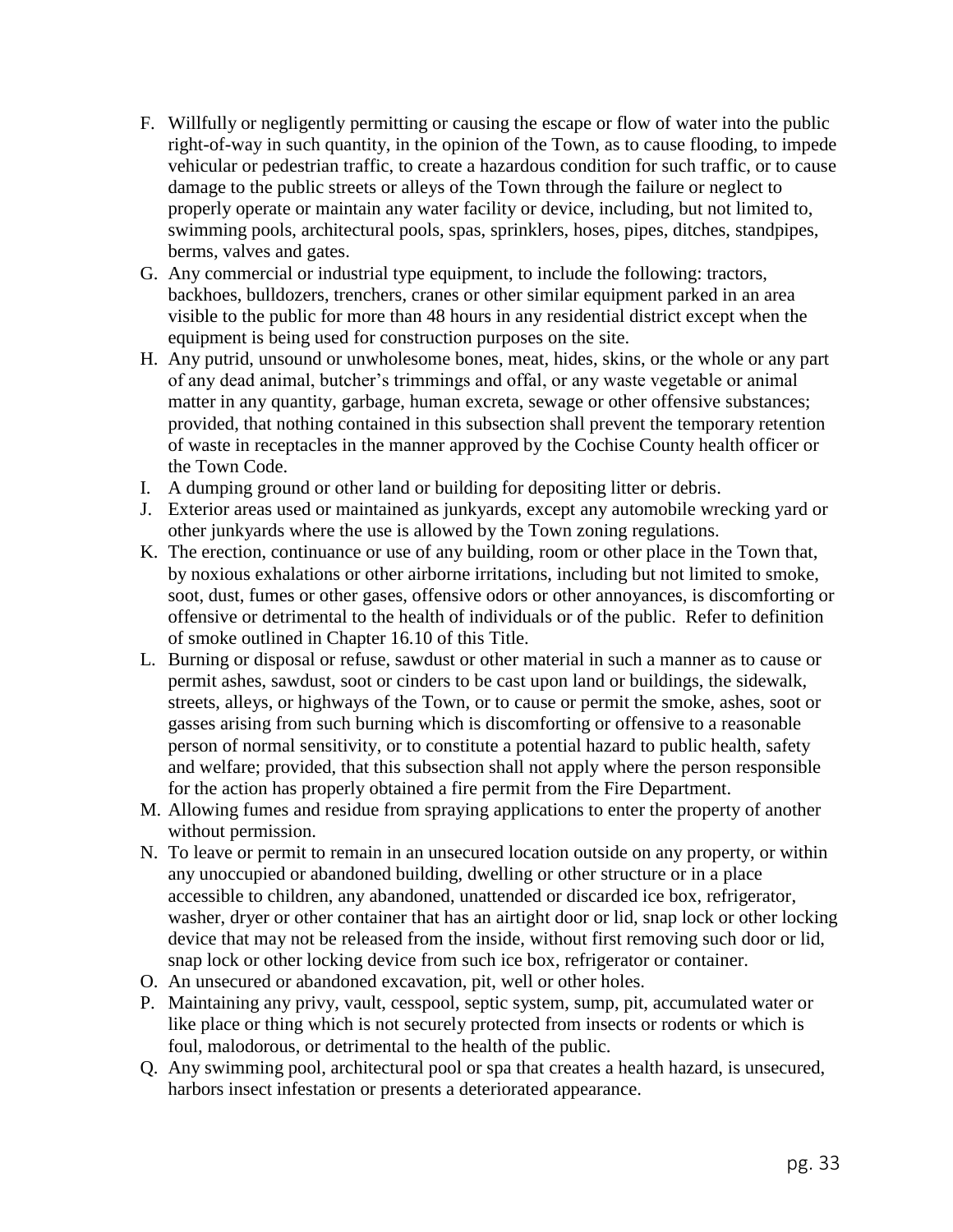- R. The use, on public or private property, of any form of motor vehicle, motorcycle, minibike, dune buggy, motor scooter or other recreational vehicle or conveyance which produces offensive noise or airborne dust sufficient to cause discomfort or annoyance to a reasonable person of normal sensitivity.
- S. Any material growing within or along a public or private right-of-way, alley, access drive, fire lane or utility easement, which by reason of its size, manner of growth or location, constitutes an obstruction, impairs visibility or otherwise endangers any person, improvement or structure.
- T. Plant growth or any other condition that constitutes a fire hazard or encourages infestation of noxious pests.
- U. Any sign, cornice, parapet wall, mechanical screen or fence which has become deteriorated or so unstable that it constitutes a hazard to passers-by.
- V. Any material, structure, fabrication or vehicle placed on, in or near any public or private right-of-way, alley, sidewalk, access drive, fire lane or easement which prevents the free and unimpeded use thereof shall be considered a public nuisance.
- W. Graffiti.
- X. Excessive heat extending beyond property lines.

# **CHAPTER 16.45 ADDITIONAL VIOLATIONS**

## **16.45.010 Additional violations**

- A. No person shall create, maintain or permit a public nuisance as defined in Chapter 16.10 and enumerated in Chapter 16.40 of this Title.
- B. No person shall create, maintain, permit or assist any violation of this Title, or fail to perform any act or duty required by this Title.
- C. No person shall interfere or attempt to interfere with a Town Official investigating or abating a violation of this Title.
- D. No person shall knowingly make a false statement or knowingly mislead a Town Official investigating or abating a violation of this Title.

## **16.45.020 Each day a separate violation**

Each day any violation of any provision of this Title or the failure to perform any act or duty required by this Title continues shall constitute a separate offense upon being cited.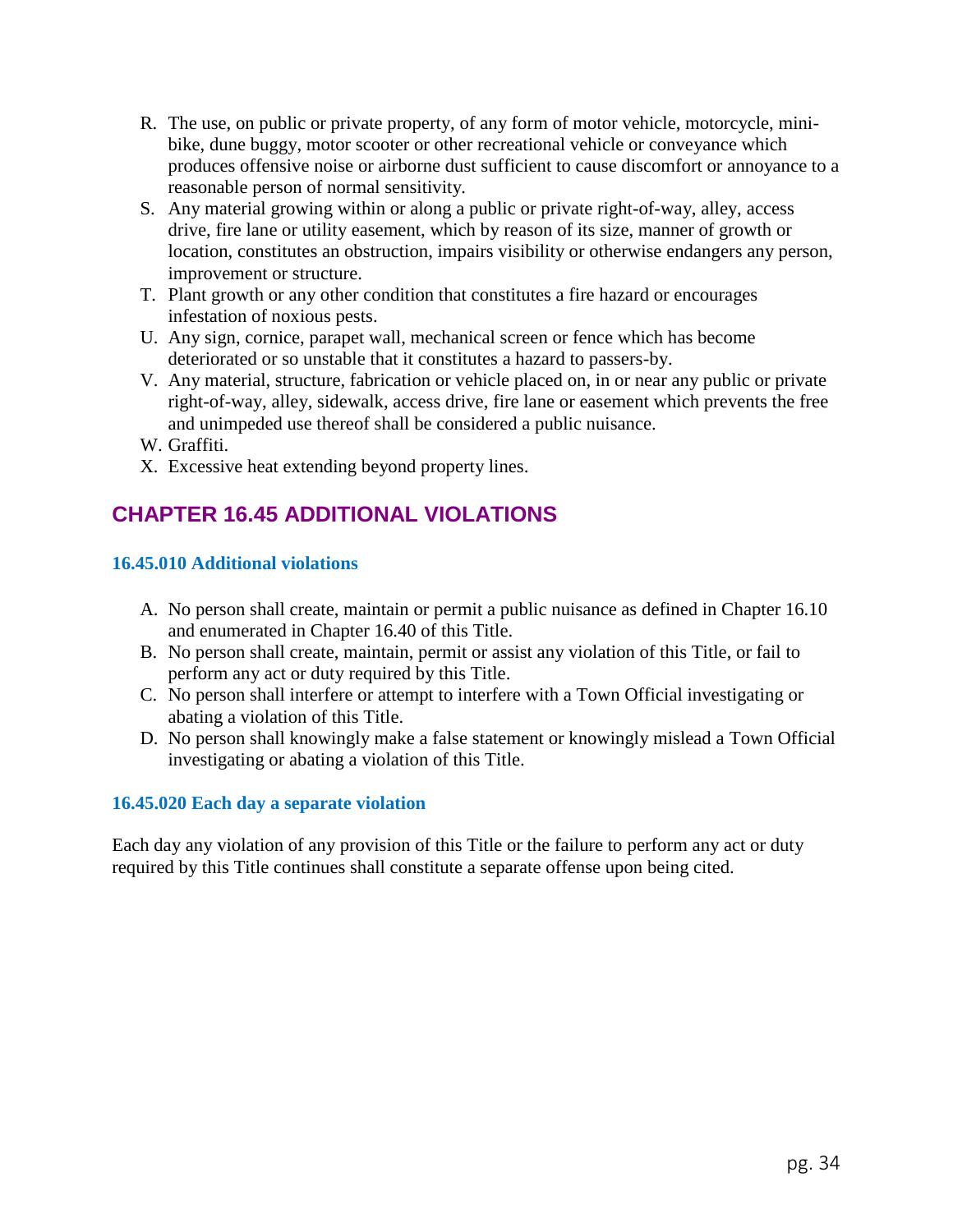## **CHAPTER 16.50 ADMINISTRATION, ENFORCEMENT AND APPEALS**

## **16.50.010 Authority to enforce**

- A. The code official, as defined in Chapter 16.10 may enforce the provisions of this Title by any one (1) or more lawful means, including but not limited to, voluntary compliance, administrative and civil consent orders, civil enforcement, including injunctive action, criminal enforcement, abatement by administrative procedure, emergency abatement and designation of slum property. The Town may also require restitution. One (1) type of enforcement neither limits nor precludes the Town from pursuing any other type of enforcement.
- B. The code official is authorized to make safe any structure, in whole or part, which in the opinion of the code official, is an imminent threat to the health or safety of any person or persons due to the conditions of such structure. Such work shall be limited to the minimum work necessary to remove the hazard or secure the hazard through boarding or fencing.
- C. When vegetation extends into a street, alley, or public right-of-way in such a manner that it interferes with the free and safe use of the street, alley, or right-of-way, the Town may immediately trim and cut such vegetation as necessary to remove such interference without notice to the property owner and without following the abatement procedures set forth in this code. In addition, the Town may immediately remove any structure or sign from any street or public place. Costs of such removal may be billed to the property owner for reimbursement.
- D. No person shall obstruct, impede or interfere with any officer, employee, contractor or authorized representative of the Town who is lawfully engaged in the enforcement or execution of the provisions of this Title.
- E. A violation of this Title is in addition to any other violation of the Huachuca City Municipal Code. The authority of the code official to enforce the provisions of this Title is independent of and in no way limits enforcement of any other violations of the Town Code or of State statutes.

## **16.50.020 Presumptions**

A. The owner of land, as recorded in the Cochise County Recorder's Office, is presumed to have control over the land and buildings and accessory improvements on the land. If more than one (1) person is recorded as the owner of land, all persons on record are presumed to have joint and several control over the land and buildings and accessory improvements on the land. The occupant residing or operating a business on land or in a building is presumed to have control over the building and land on which it is located. These presumptions shall not prevent the enforcement of this Title against persons other than record owners.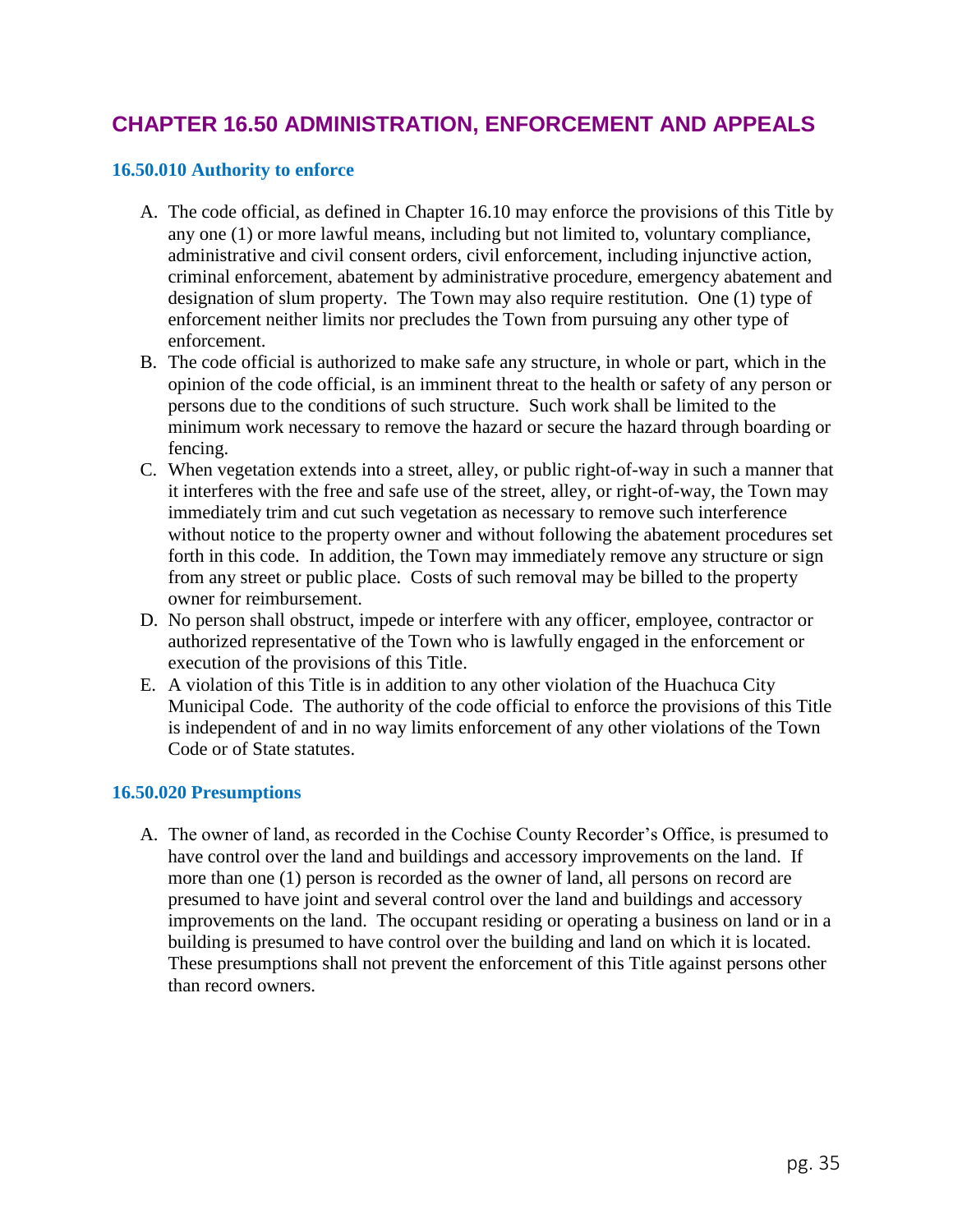- B. A sign or structure is presumed to be owned by and under the control of:
	- 1. The person whose name, address, email address or phone number appears on it, and/or
	- 2. The person whose business, product or service appears on it, and/or
	- 3. The person whose business benefits by it, and/or
	- 4. The person who owns or controls the land upon which the sign or structure is placed, and/or
	- 5. The person installed or placed it.
- C. All presumptions are rebuttable.

## **16.50.030 Inspections**

- A. **Right of entry.** The code official is authorized to make inspections of property to determine compliance with this Title; provided however, inspections for buildings not readily accessible to or readily visible to the public shall be conducted in conformance with A.R.S. 9-833. Except in a situation presenting an imminent hazard to life, health or public safety, building interiors and screened land shall be inspected during the normal business hours of the Town, unless otherwise arranged upon the owner's or occupants' consent, or any administrative or court order.
- B. **Correction of violations required.** If upon inspection, it is determined that violations of this Title or State law exist, the owner or responsible person shall be required to correct all violations within a reasonable amount of time. In the event the building, dwelling, or dwelling unit is unoccupied or becomes unoccupied, future occupancy will be prohibited until a compliance letter is issued by the Town.
- C. **Inspection fees.** Except as expressly provided in this Title or elsewhere in the Huachuca City Municipal Code, no fee shall be charged for an initial inspection to determine the existence of a violation of this Title. Any person who neglects, fails or refuses to correct the violation contained within a notice of violation issued pursuant to Section 16.50.060 may be assessed a re-inspection fee for inspections that occur after the compliance date specified in the notice, where such re-inspection demonstrates the failure to comply. The fee for these re-inspections shall be set by resolution or ordinance adopted by the mayor and council. Failure to pay re-inspection fees within fourteen (14) days of assessment is a violation of this section. Re-inspection fees may be collected in any manner as provided by law, including as a lien against the real property where the violation occurred.
- D. **Appeal of re-inspection fee.** A person may appeal the imposition of a re-inspection fee to the code official through an administrative conference in the manner provided in Section 16.50.110 (B). The administrative conference shall be the only administrative appeal of a re-inspection fee, and no appeal may be made to the Board of Adjustments.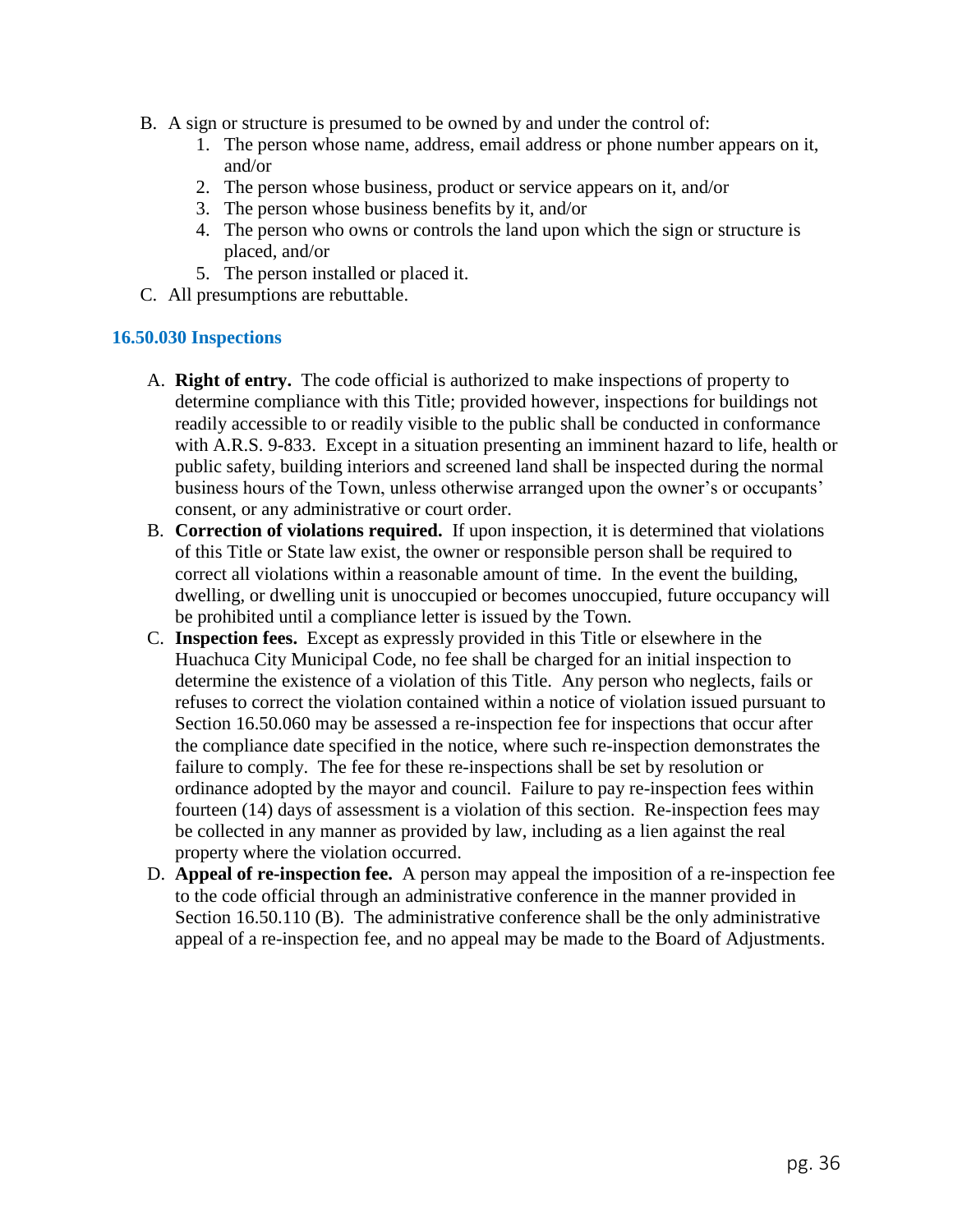#### **16.50.040 Warrants**

#### A. **Issuance – Supporting affidavit.**

- 1. An inspection warrant for residential rental property may only be issued in accordance with state law.
- 2. An inspection warrant for all other property may be issued upon a showing that the proposed inspection is reasonable and necessary.
- 3. An abatement warrant may be issued to allow entry upon private property to abate specific conditions in accordance with an abatement order issued by the court.
- B. **Refusal to permit inspection or abatement prohibited: penalty.** Any person who willfully refuses to permit an inspection or abatement lawfully authorized by warrant issued pursuant to this Chapter is guilty of a misdemeanor.
- C. **Return.** An inspection or abatement warrant must be returned to the judge by whom it was issued within ten (10) working days from its date of execution.

#### D. **Execution of inspection or abatement warrants:**

- 1. **Occupied property**. In executing an inspection or abatement warrant, the person authorized to execute the warrant shall, before entry into the occupied premises, make a reasonable effort to present the person's credentials, authority and purpose to an occupant or person in possession of the property the warrant or a copy thereof upon request. A copy of the warrant shall be left with the occupant or the person in possession.
- 2. **Unoccupied property**. In executing an inspection warrant or abatement warrant on unoccupied property, the person authorized to execute the warrant need not inform anyone of the person's authority and purpose, but may promptly enter the designated property if it is at the time unoccupied or not in the possession of any person or at the time reasonably believed to be in such condition. In such case, a copy of the inspection or abatement warrant shall be conspicuously posted on the property.

#### **16.50.050 Voluntary compliance**

The code official may seek voluntary compliance with the provisions of this Title, proactively or reactively, through warnings, letters, notices to comply, compliance orders, or other means designed to achieve compliance in the most efficient and effective manner under the circumstances.

### **16.50.060 Notice of violation**

A. **Notification.** If the code official finds a violation of this Title, in the first instance, in any given twelve-month period, other than when the violation presents an imminent hazard to life, health or public safety under Section 16.50.100 (D), the code official may notify the owner or responsible person through the issuance of a notice of violation.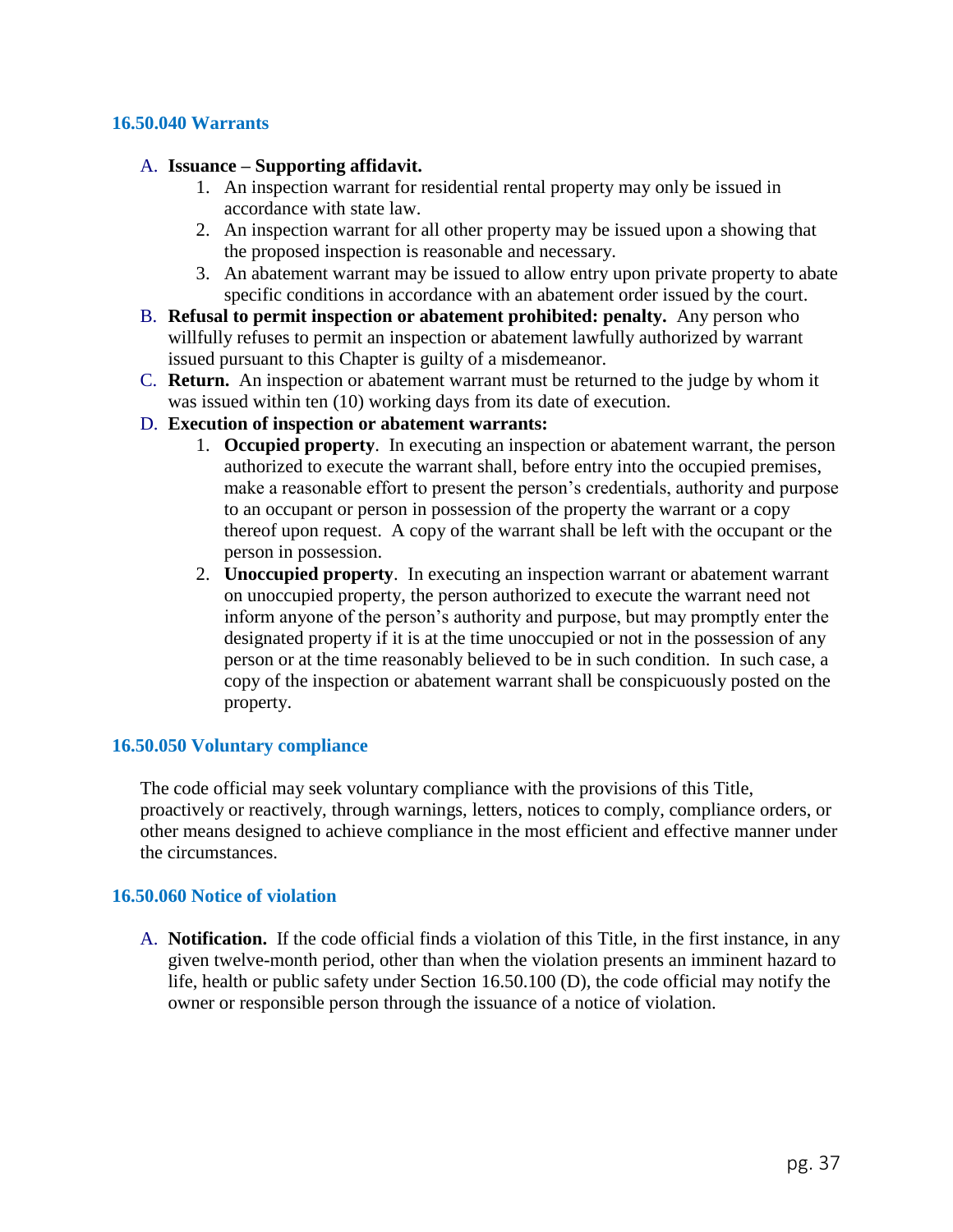- B. **Contents of notice.** A notice of violation issued pursuant to this Title shall include the following information:
	- 1. The identification of the property in violation; street address, legal description or tax parcel identification of the property is sufficient identification of the property;
	- 2. A statement of the violation(s) in sufficient detail to allow the owner, occupant or responsible person to identify and correct the violation(s);
	- 3. A statement of the actions required to correct and abate the violation(s). The statement of required action shall direct the owner, occupant or responsible person to perform whatever action is reasonably necessary to correct the violation(s), including cleanup, extermination, repair, rehabilitation, vacation of the building or structure, compliance with Chapter 16.35, and/or demolition;
		- a. If the action required is a repair, the notice shall direct that all required permits be secured for the repair, and that the repair work shall be commenced and completed within a such time, not to exceed sixty (60) days, as the code official determines is reasonable under the circumstances;
		- b. If the action required includes the vacation of a building or structure, the notice shall direct that the building or structure be vacated within a certain time as the code official determines is reasonable under the circumstances;
		- c. If the action required includes demolition and removal of a building or structure, the notice shall direct that the building or structure be vacated within a certain time as the code official determines is reasonable under the circumstances; that all permits required for the demolition be secured within sixty (60) days from the date of the notice; and that the demolition and removal be completed within a certain time as the code official determines is reasonable under the circumstances;
		- d. If the action required is the abatement of a hazardous excavation, the notice shall direct any or all the following actions be completed within a certain time as determined to be reasonable by the code official;
			- i. Securing the excavation by surrounding either the excavation or the property with a fence or other enclosure that is at least five (5) feet in height at all points;
			- ii. Securing the excavation by completely covering the excavation in a manner that prevents any access to the excavation and eliminates any hazard or attractive nuisance;
			- iii. Completely filling the excavation with clean fill.
	- 4. The stated compliance date shall be a reasonable time period as determined by the code official.
	- 5. The name and phone number of the code official;
	- 6. The criminal or civil penalties for failing to correct the violation;
	- 7. A statement describing the Town's authority to abate the violation(s) should the owner or responsible person not correct the violation(s) within the time specified in the notice, and to assess a lien against the property for the costs of abatement; and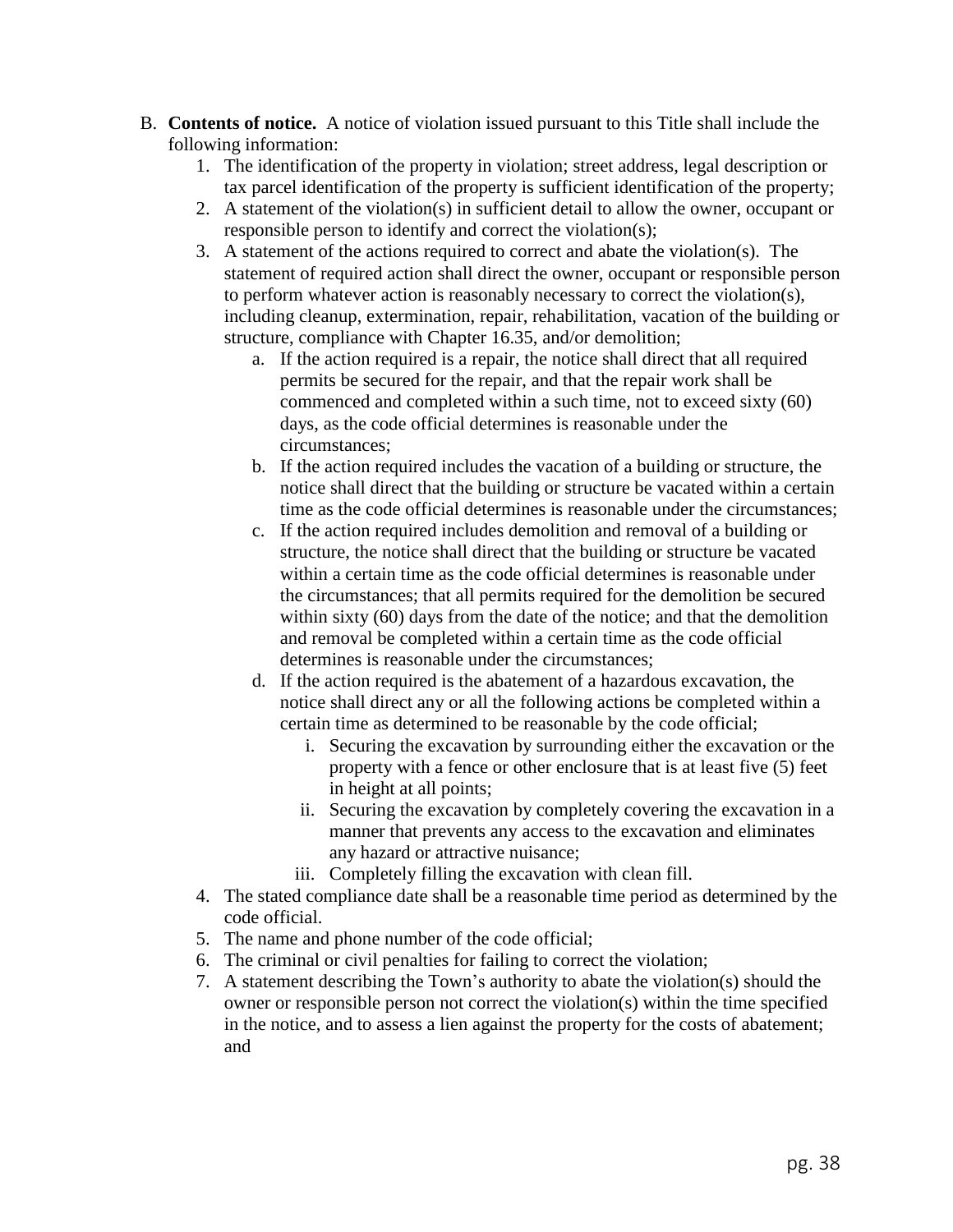- 8. A statement advising that any person having legal interest in the property may appeal from the notice in the manner specified in this Title; and that failure to appeal will constitute a waiver of all rights to an administrative determination and hearing of the matter.
- C. **Cost to abate.** In order for the Town to assess the property for the costs of abatement as provided in Section 16.50.100B, the notice shall be given not less than thirty (30) days before the day set for compliance and shall include the estimated cost of such abatement to the Town if the owner or responsible person does not comply.
- D. **Service of notice**. The notice shall be served upon the record owner and/or the responsible person in the manner describe in subsection (E) of this section. In addition, the notice shall be served on the holder of any legal interest in the property, if known to the code official, and in cases involving an order to vacate, upon any lawful tenant. Any failure to serve any person holding legal interest in the property shall not invalidate any proceedings as to any other person duly served and shall not relieve any such person from any obligation imposed by this Title.
- E. **Method of service**. Notices given under this Title shall be deemed effective:
	- 1. On the date when written notice is hand delivered or on the date when written notice is mailed by first class mail, addressed to the property owner or responsible person, except any notice that includes an order to vacate or an order to abate by demolition. Any notice served by first class mail shall be mailed to the last known address of the owner, the owner's authorized agent or the owner's statutory agent and to the address to which the tax bill for the property was last mailed.
	- 2. On the date when written notice is hand delivered or mailed by certified mail return receipt requested, addressed to the property owner or responsible person for any order to vacate or abate by demolition.
	- 3. Upon notification through one-time public notice published in a newspaper of general circulation and by posting on the property for a period of thirty (30) days, if personal service or mailed service is not practicable.
- F. **Additional notice; notice not required.** Nothing herein shall preclude the Town from giving additional verbal or written notice at its discretion, but it is not obligated to notify the same person as to a second (or additional) violation(s) which has been the subject of a notice to comply within the previous twelve-month period. If the Town does elect to give any additional notice in any instance, it shall not thereby become obligated to give such additional notice thereafter in the same or other situations.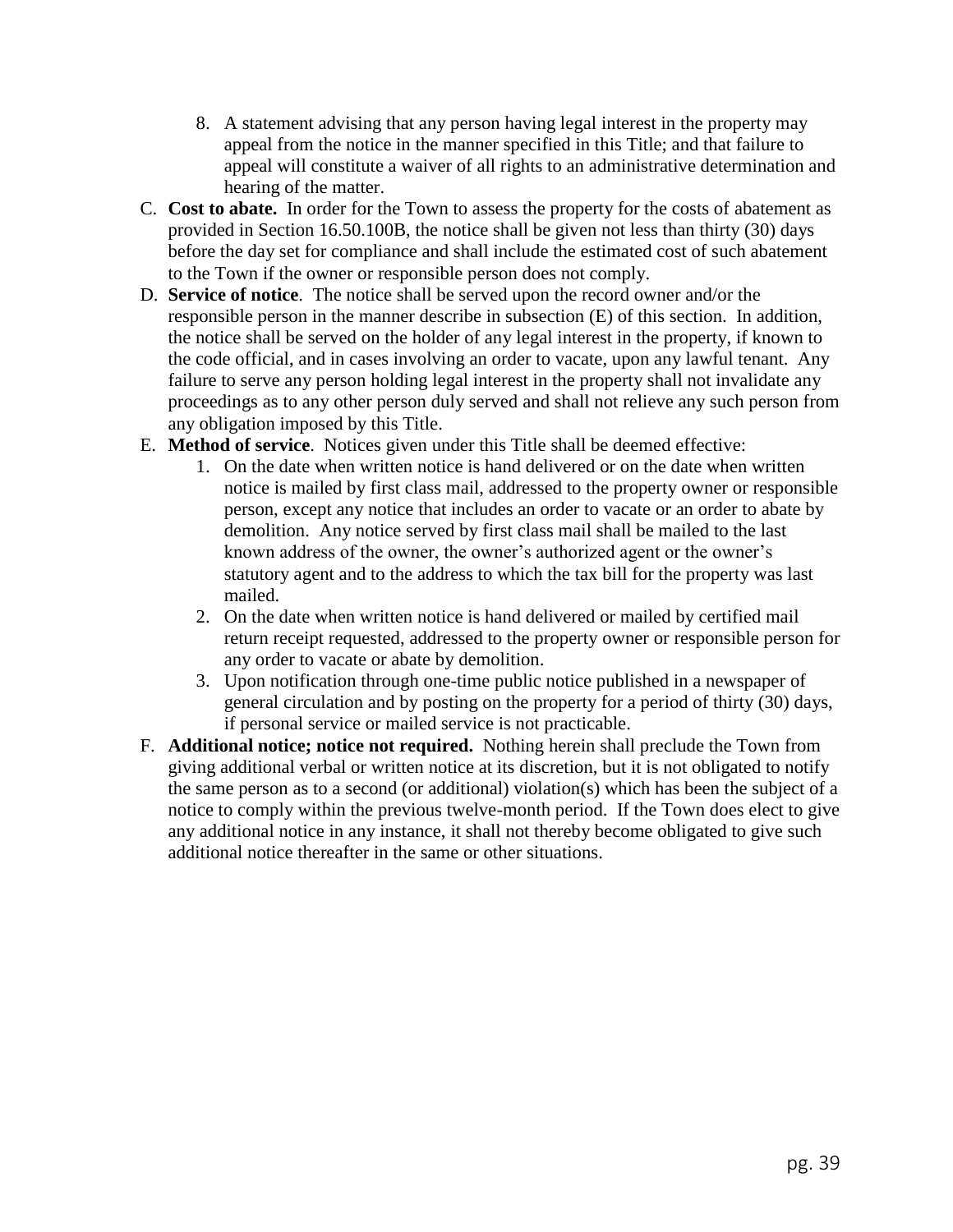- G. **Recording a violation.** If there is not compliance with a notice of violation within the time specified in the notice, and no appeal has been properly and timely filed, the code official may record a notice of violation with the office of the Cochise County Recorder. A recorded notice of violation shall describe the property and the violations and shall certify that the owner has been notified. A recorded notice of violation shall run with the land and shall constitute notice, for all purposes of this Title, to all persons or entities thereafter acquiring an interest in the property. Whenever the required corrections ordered thereafter have been completed or the building demolished so that the violations described in the notice have been abated, the code official shall file a new certificate with the Cochise County Recorder certifying that all required corrections have been made and that the property is no longer in violation of this Title. Failure to record a notice of violation shall not affect the validity of the notice as to persons who receive the notice.
- H. **Civil or criminal violation proceedings.** Unless otherwise specifically provided, nothing in this section shall require the issuance of a notice of violation prior to the commencement of civil or criminal violation proceedings.

## **16.50.070 Transfer of property after notice**

- A. **Responsibility upon transfer of property.** The transfer of any and all property interests in any manner, including but not limited to the sale, trade, lease, gift or assignment of any real property, against which a notice of violation has been issued shall not relieve the party(s) served with a notice unless the legal entity assuming an ownership interest in such property, in writing, assumes responsibility for compliance with the notice of violation and a copy of such writing is presented to the code official.
- B. **Fraudulent transfer as a misdemeanor.** Any person who has been served with a notice of violation and who then transfers an ownership interest in the real property against which the notice has been served is guilty of a misdemeanor if the transfer is made without first obtaining a written acceptance of liability from the new owner for the items listed in the notice.

## **16.50.80 Administrative consent orders, civil and criminal complaints**

- A. **Administrative consent orders.** The Town may enter into a written administrative consent order, signed by the Town Manager or code official, with a person accused of violating this Title. The administrative consent order may be enforced as a contract is enforced or by any other lawful means.
- B. **Civil complaints.** The Town Manager or designee, building official, code official, Town attorney and Huachuca City police officers may bring civil complaints under this Title.
	- 1. The complaint shall include a written description and statutory designation of the violation(s).
	- 2. The Town shall attempt to hand deliver the civil citation to the person accused of violating this Title. If the Town is unable to hand deliver the civil citation, the Town may serve it by certified or registered mail, return receipt requested, or by any means allowed by the Arizona Rules of Civil procedure. If the Town sends a citation via certified or registered mail, an additional copy must also be sent by regular mail.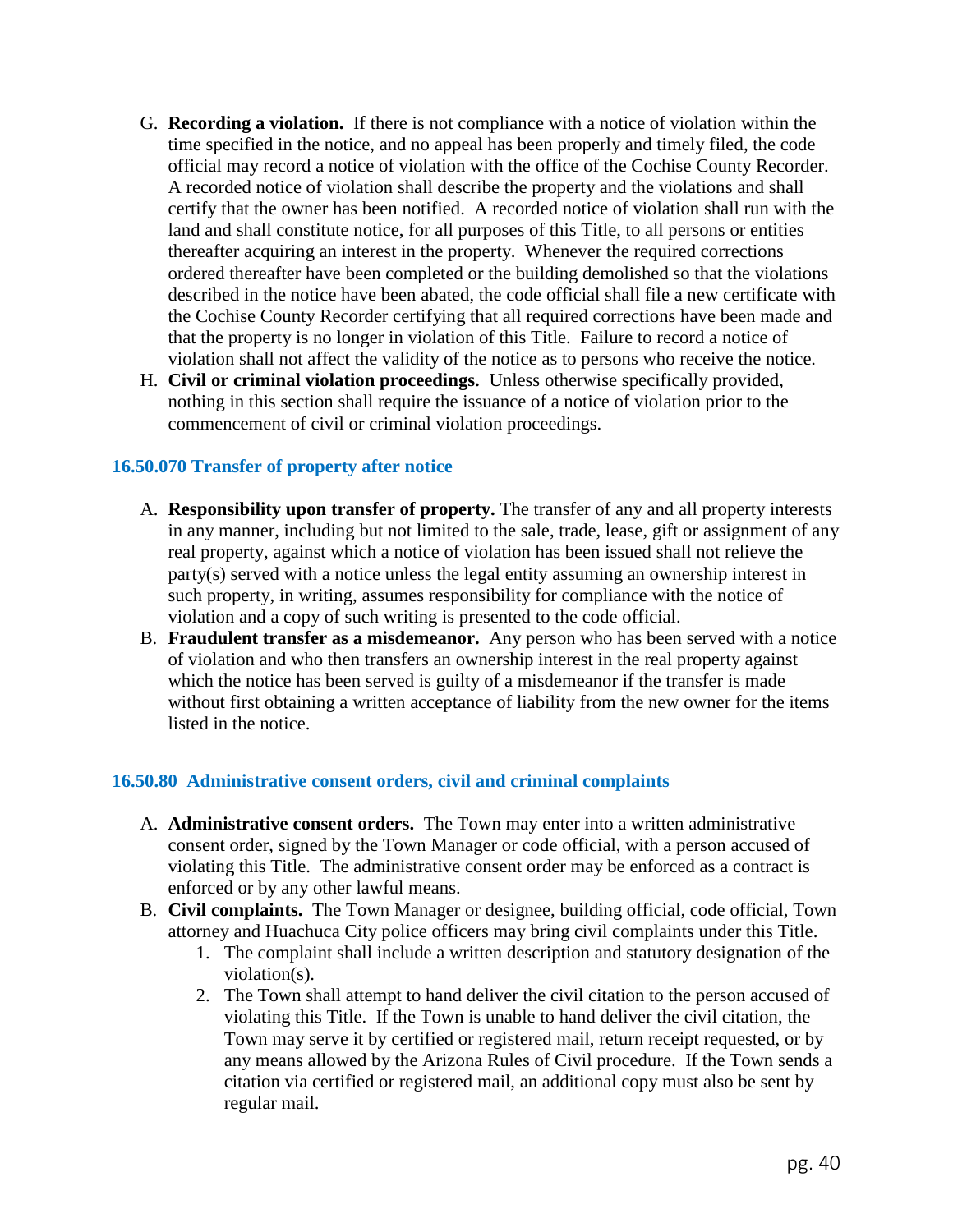- 3. The citation is deemed served on the date it is hand delivered or, if mailed, on the date it is deposited in the United States Mail.
- C. **Civil complaints court appearance or failure to appear.**
	- 1. On or before the date specified in the complaint, the defendant shall appear in Municipal Court in person or through an attorney. The defendant shall admit or deny the allegations in the complaint. If the defendant admits the allegations, the court shall enter judgement against the defendant, impose the civil penalties set forth in Section 16.50.090 of this Chapter, require restitution and require the defendant to correct the violation(s). If the defendant denies the allegations, the court shall set the matter for hearing.
	- 2. If a defendant service with a complaint fails to appear on or before the date specified in the complaint, the court shall enter judgement against the defendant and impose the civil penalties set forth in Section 16.50.090 of this Chapter, require restitution and require the defendant to correct the violation(s).
- D. **Criminal complaints.** A Huachuca City police officer, or the Town attorney may bring criminal complaints under this Title.

## **16.50.090 Violations and penalties**

Unless a penalty, remedy or sanction is otherwise specified in this Title, the penalty for a violation of this Title shall be as follows:

- A. The remedies herein are cumulative, and the Town may proceed under one (1) or more such remedies.
- B. Violations of this Title may be prosecuted pursuant to the provisions of this Section.
- C. Each day any violation of any provision of this Title or the failure to perform any act or duty required by this Title exists shall constitute a separate violation or offense.
- D. In addition to the various removal, abatement and cost recovery provisions contained throughout this Title, as well as any other remedies allowed at law, citations for civil and criminal violations of this Title may be filed in the Huachuca City Magistrate Court by the Police Department or the Town Attorney against any owner or responsible person who commits, causes, permits, facilitates or aids or abets any violation of any provision of this Title or who fails to perform any act or duty required by this Title.
- E. Penalties for Title 16 violations may be civil or criminal.
	- 1. If the violation(s) concerns property used for residential purposes, the fine for a defendant's first citation under this Title shall be fifty dollars (\$50) per violation. The fine for a defendant's second violation under this Title shall be one hundred dollars (\$100) per violation. A defendant's third and subsequent violations under this Title over any timeframe after the second violation shall be classified as a criminal class 1 misdemeanor, punishable as determined by the court, not to exceed \$2,500 fine, six months in jail and three years' probation.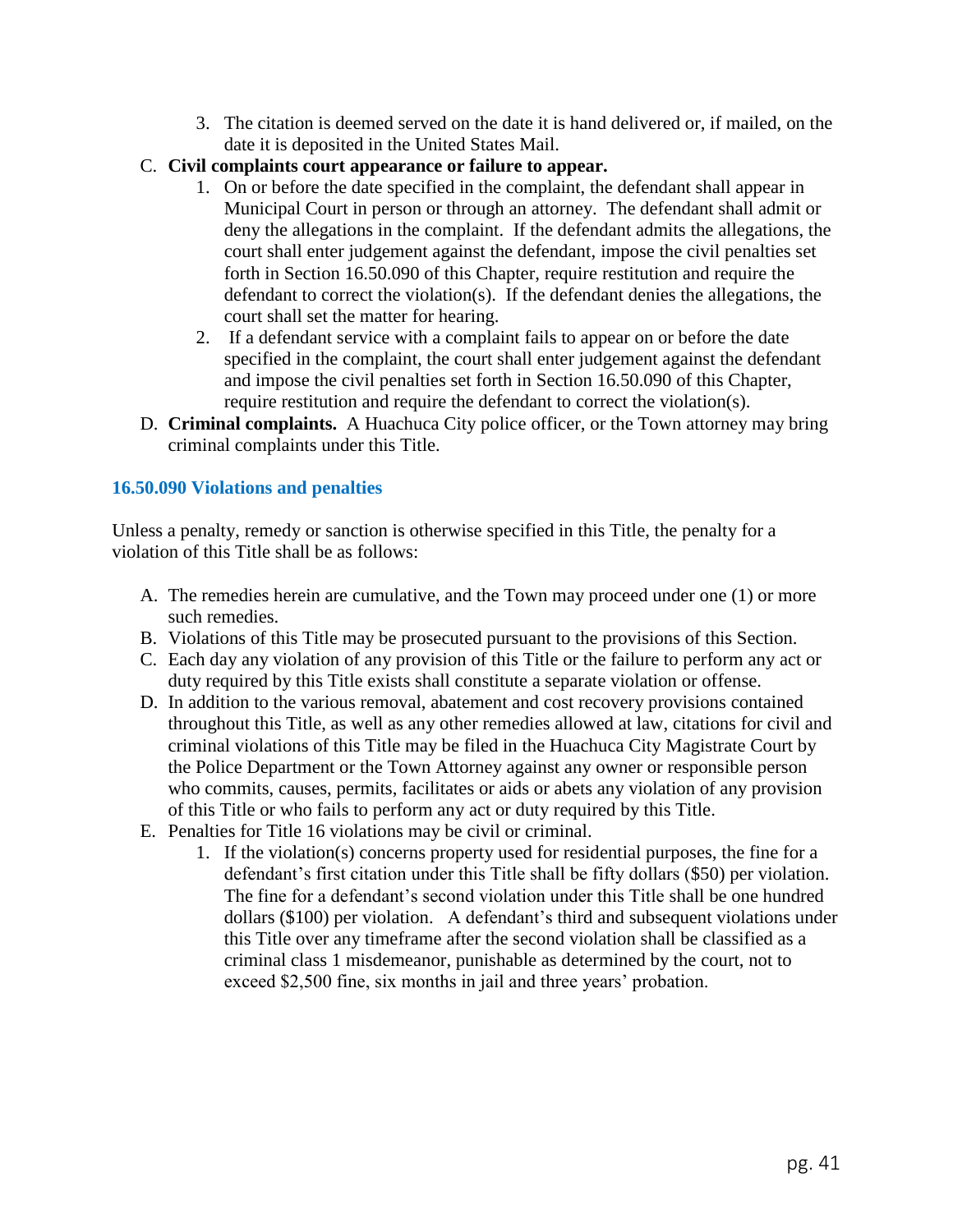- 2. If the violation(s) concerns property used for non-residential purposes, the fine for a defendant's first citation under this Title shall be two hundred fifty dollars (\$250) per violation. The fine for a defendant's second violation under this Title shall be five hundred dollars (\$500) per violation. A defendant's third and subsequent violations under this Title over any timeframe after the second violation shall be classified as a criminal class 1 misdemeanor, punishable as determined by the court, not to exceed \$2,500 fine, six months in jail and three years' probation.
- F. In addition to the penalties of Subsection E above, the court shall impose restitution as part of its sentence, to compensate the Town for its costs to enforce this Title and bring a building or land into compliance with this Title. Restitution shall include all costs of abatement, including inspection fees, and prosecution of the case.
- G. Any continuing violation of this Title constitutes a public nuisance that may be abated by the Town. Imposition of a fine or penalty assessment shall not relieve the owner or responsible person of the responsibility of abatement of the violation(s) or excuse him/her from liability for any and all costs incurred by the Town for abatement.
- H. In addition to any other abatement procedure provided in this Title, the Town attorney or prosecutor may petition the municipal court for an order permitting the Town to abate any condition that constitutes a violation of this Title. The court shall conduct an informal hearing after written notice, served by personal service or certified mail, to the owner as recorded in the office of the Cochise County Recorder, and any responsible person. The rules of evidence shall not apply to the informal hearing. Each party shall have an opportunity to be heard and present evidence at the hearing. Any failure to appear after notice of the hearing may be deemed a waiver by that party to submit evidence or to be heard. The court's determination on whether a condition or violation of this Title exists shall be based on a preponderance of the evidence. Upon finding that abatement is appropriate the court may order the Town to take any action reasonably necessary to abate the condition that constitutes a violation. The reasonable costs of any abatement permitted by the court order are the responsibility of the owner and may be collected as provided by law.

### **16.50.100 Abatement**

### A. **Court ordered abatement.**

1. Upon finding a person guilty or responsible for a violation of any provision of this Title, the court shall order such person to perform whatever action is reasonably necessary to correct and abate the violations, including cleanup, board-up, extermination, repair, rehabilitation, vacation of the building or structure, permanently securing or filling the excavation and/or demolition. If more than one (1) person is guilty or responsible for a violation, such persons shall be jointly and severally responsible for completing the abatement.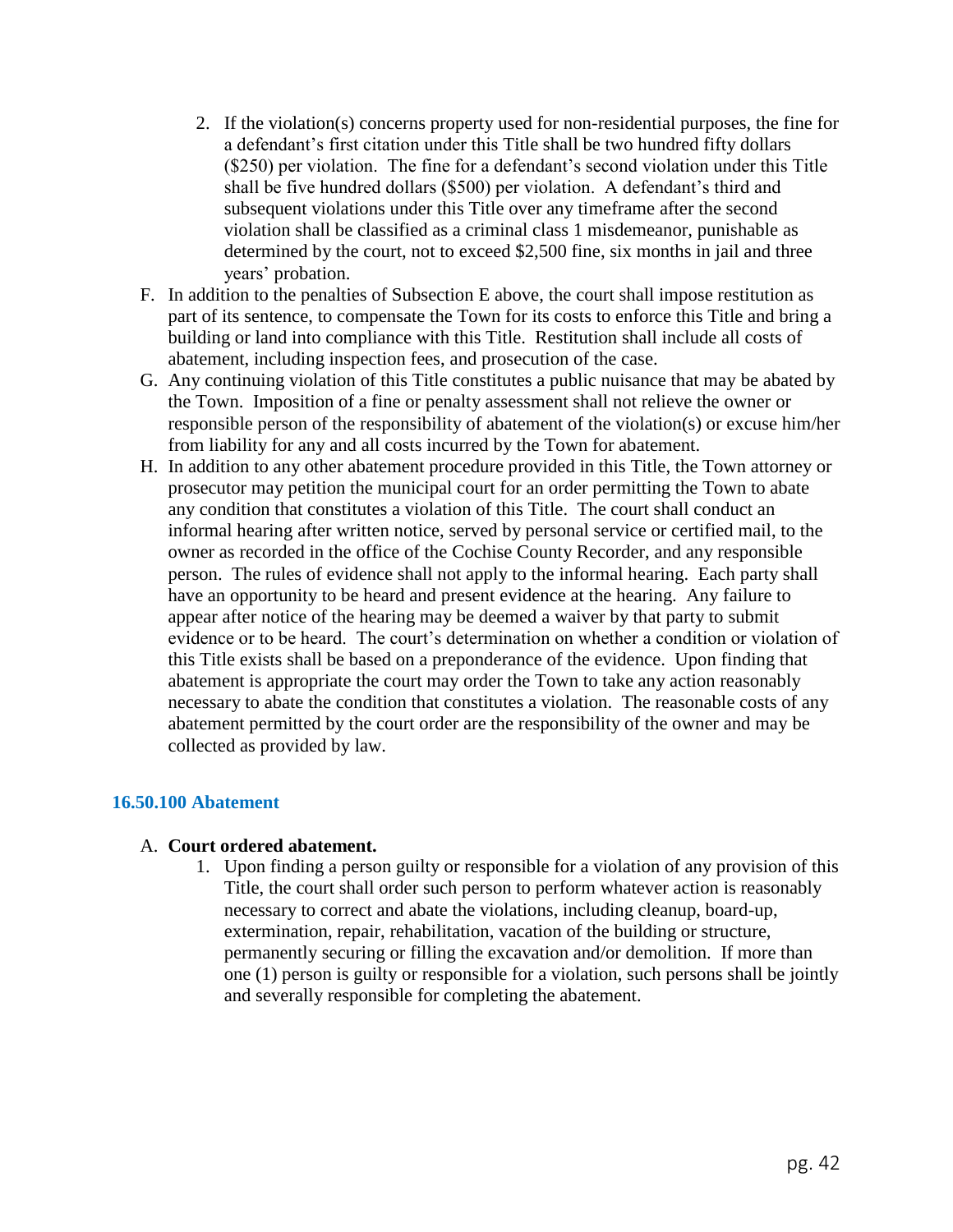2. When the court orders abatement pursuant to this Section, the court shall advise a violator that additional fines will be imposed for failure to abate a violation, and that the Town may bring criminal charges for failure to obey an order to abate a violation.

## B. **Abatement by the Town**

- 1. In addition to ordering abatement of a violation as provided in Subsection A above, upon finding a person guilty or responsible for a violation of any provision of this Title, the court may issue an order authorizing the Town to perform whatever action is reasonably necessary to correct and abate the violation, including cleanup, board-up, extermination, repair, rehabilitation, vacation of the building or structure, disconnection of utilities, permanently securing or filling an excavation, and/or demolition. Town personnel can perform the abatement work or hire appropriate persons or companies to perform such work.
	- a. The reasonable costs of any such abatement shall be the responsibility of the person found guilty or responsible of the violation. If more than one (1) person is guilty or responsible for a violation, such persons shall be jointly and severally responsible for the costs of the abatement.
	- b. The Town shall pay the cost and expense of such abatement from any appropriation made available for that purpose and shall prepare a statement of cost, plus five (5) percent incidental cost of abating the violation. The statement shall be mailed to the owner, the owner's statutory agent or other responsible party.
	- c. The statement of cost shall specify the date the payment is due to the Town.
	- d. If payment is not made by the date specified in the statement of cost, the Town shall place a lien on the land in the amount of the statement.
- 2. The Town may make the costs of an abatement an assessment on the property that is the subject of the violation where all the following are true:
	- a. The case was initiated by the service of a notice of violation pursuant to Section 16.50.60 of this Title;
	- b. The owner or responsible person failed to comply with such notice within the specified timeframe; and
	- c. The notice included the estimated cost of such abatement to the Town if the owner or responsible person did not comply.
- 3. Upon commencement of action on the property or after mailing the statement of account to the owner or responsible person, the Town shall assess the property for the cost of work performed, including actual costs of any additional inspection and other incidental connected costs, and for associated legal costs for abatement or injunction and may pursue any or all means for recovery of cost if the assessment is not paid. If the assessment is paid, the Town shall remove the assessment.
- 4. Prior assessment or assessments for the purposes provided for in this Title shall not be a bar to subsequent assessment or assessments and any number of liens or assessments on the same parcel may be enforced in the same action.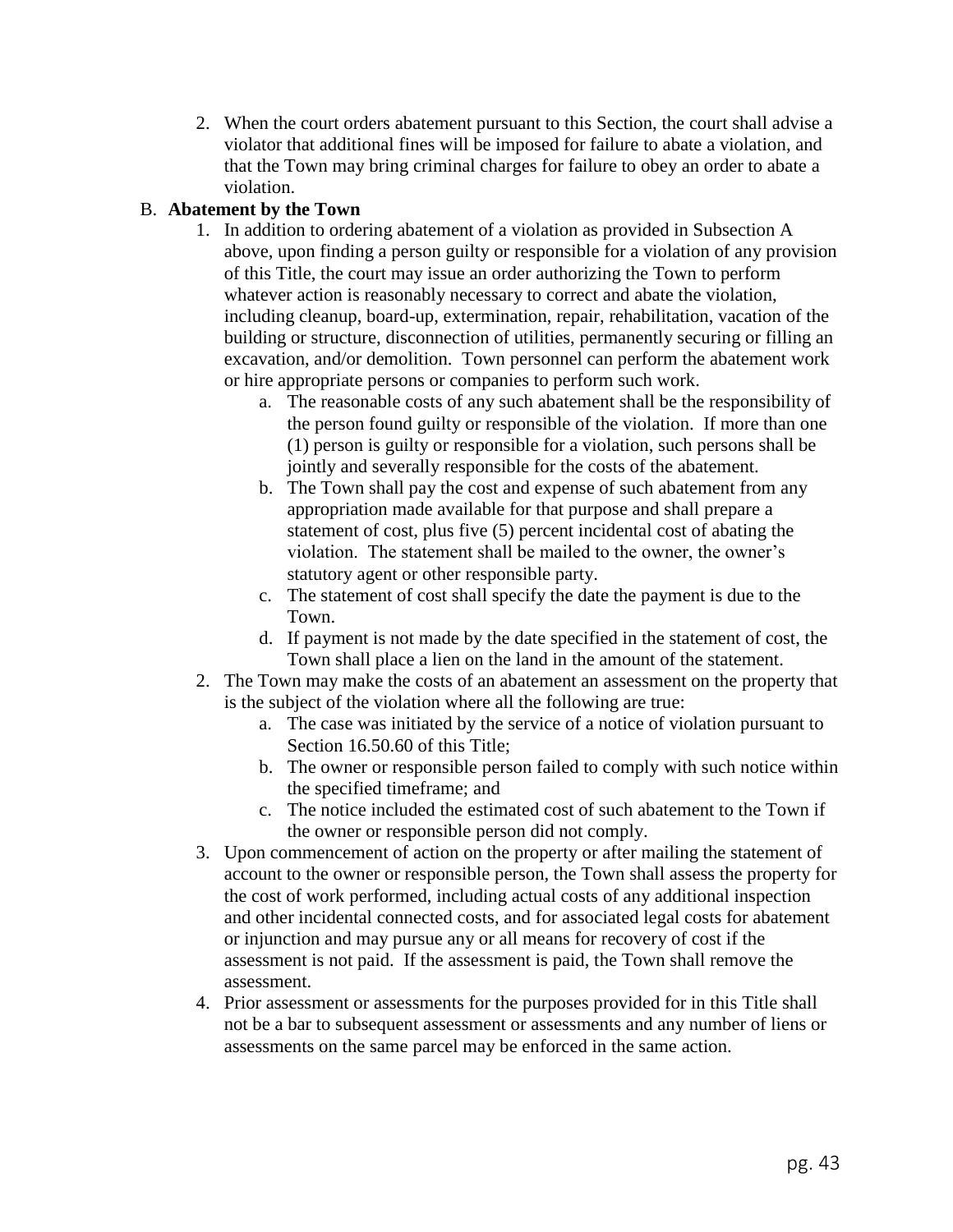- 5. An assessment made pursuant to this section is prior and superior to all other liens, obligations, mortgages or other encumbrances, except liens for general taxes.
- 6. Any liens or assessments filed with the Cochise County Recorder pursuant to previous provisions of this chapter or any similar chapter shall remain in effect under the same terms and conditions that existed at the time of recording.
- 7. If the code official observes a violation(s) of Section 16.15.020 (A), (B), (C), (D) or Sections 16.15.030 (A), (B), (C), (D), (E) and serves a written notice of violation(s) pursuant to Chapter 16.50.060 and the violation(s) has not been completely abated within the timeframe specified, then the violation is presumed to constitute a health or fire hazard or a public nuisance. The Town may then go upon the property and abate the violation(s), assess the owner, occupant or responsible party the cost of the abatement, and record a lien on the land for assessment. Town personnel can perform the abatement work or hire appropriate persons or companies to perform such work.
	- a. Following abatement, the Town shall prepare a statement of the cost of abating the violation(s) of this Title, plus five (5) percent incidental cost of abating the violation.
	- b. The statement shall be mailed to the owner, the owner's statutory agent or other responsible party at the address used to service the notice of violation. If more than one (1) person is responsible for the violation(s), such persons shall be jointly and severally responsible for the payment of the costs or expenses of the abatement.
	- c. The payment may be in addition to any civil or criminal penalty imposed pursuant to this Town Code.
	- d. The statement shall set forth:
		- i. The statement of cost is an assessment upon the land from which the Town abated the violation(s).
		- ii. The payment of the statement of cost shall be made by the date specified in the statement of cost.
		- iii. If payment is not made by the date specified in the statement of cost, the Town shall place a lien on the land in the amount of the statement.
		- iv. The appeal procedures, if any.
- C. **Temporary abatement.** If it is determined that a nuisance as provided in Section 16.40.030 is a hazard to the public safety and health, the code official may declare such building or structure a hazard. After notice is communicated to any owner of record or responsible person to secure the structure and the owner does not secure the building or structure to Town specifications, the hazard may be summarily abated by the Town through boarding. The Town may also post both the building, structure and exterior premises with signs to provide reasonable notice prohibiting entry (i.e., "No Trespassing" signs). Any and all charges and costs arising from the Town taken action to secure the structure shall be charged to the owner or responsible property. If unpaid, the charges and costs shall be a lien against the real property containing such structure.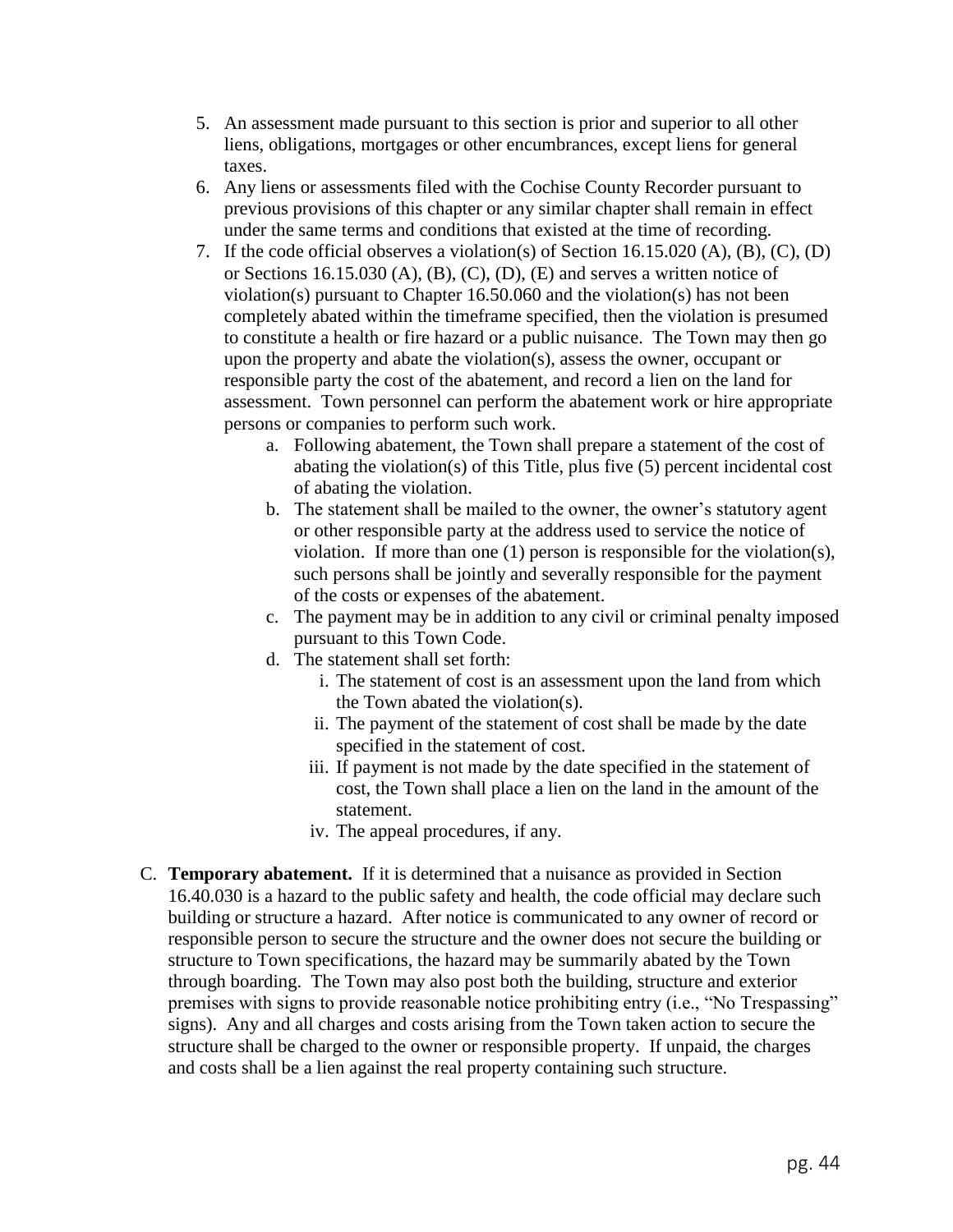- D. **Emergency Abatement.** Notwithstanding any other provision of this Title if, in the opinion of the code official, the conditions at a property constitute an imminent hazard, the code official may order immediate abatement of the hazard without notice. Such abatement of the imminent hazard shall be limited to the minimum work necessary to remove the hazard and may include disconnection of utilities.
	- 1. The Town shall pay the cost and expense of such abatement from any appropriation made available for that purpose.
	- 2. A lien shall be recorded with the Cochise County Recorder's Office and shall address the same costs and procedures identified in Subsect (B) above Abatement by the Town.
	- 3. Whenever the code office find that any building or structure contains an imminent hazard or health hazard, the code official may declare such building or structure unfit for human occupancy and order it to be vacated or to remain vacant. A structure declared unfit for human occupancy and ordered vacated or to remain vacant under the provisions of this Title shall not be leased, rented or occupied and the utilities cannot be reconnected until it has been inspected and deemed fit for occupancy by the Town. The Town shall reinspect, for the purpose of reoccupancy, within three (3) business days of the receipt of a written request by the owner.
	- 4. Fire department suppression forces are responsible for emergency operations related to fire conditions. In any case involving fire conditions at a building or structure, fire suppression forces shall be responsible for fire suppression and structure control until such time as the fire is fully extinguished. After the fire conditions are fully extinguished, and after any necessary fire cause investigation, fire suppression forces shall transfer control and responsibility for the building or structure to the building official or other appropriate code official. After this transfer, all subsequent enforcement actions, such as securing the structure, restoring utilities, or ordering demolition, as well as all follow up actions such as cost recovery, shall be the responsibility of the building official or code official. After the transfer of responsibility fire cause investigators shall retain authority over and responsibility for investigation of the fire causation.
- E. **Structures posted as dangerous.** Whenever the code official has determined that a building or structure is unfit for occupancy and orders the building or structure to be vacated, the code official shall post a written notice at or upon each exit of the building or structure. The notice shall be in substantially the following form:

DO NOT ENTER. UNSAFE TO OCCUPY

It is unlawful to occupy this building or structure, or to remove or deface this notice.

F. **Abatement by demolition.** Abatement by demolition shall be ordered only where repair of the structure is unreasonable or impracticable, and demolition and removal of a structure or building is necessary to correct and abate a violation. Any action involving the demolition of a building or structure shall be commenced by issuing a notice of violation to the Owner and any responsible person in accordance with the provisions of Section 16.50.060.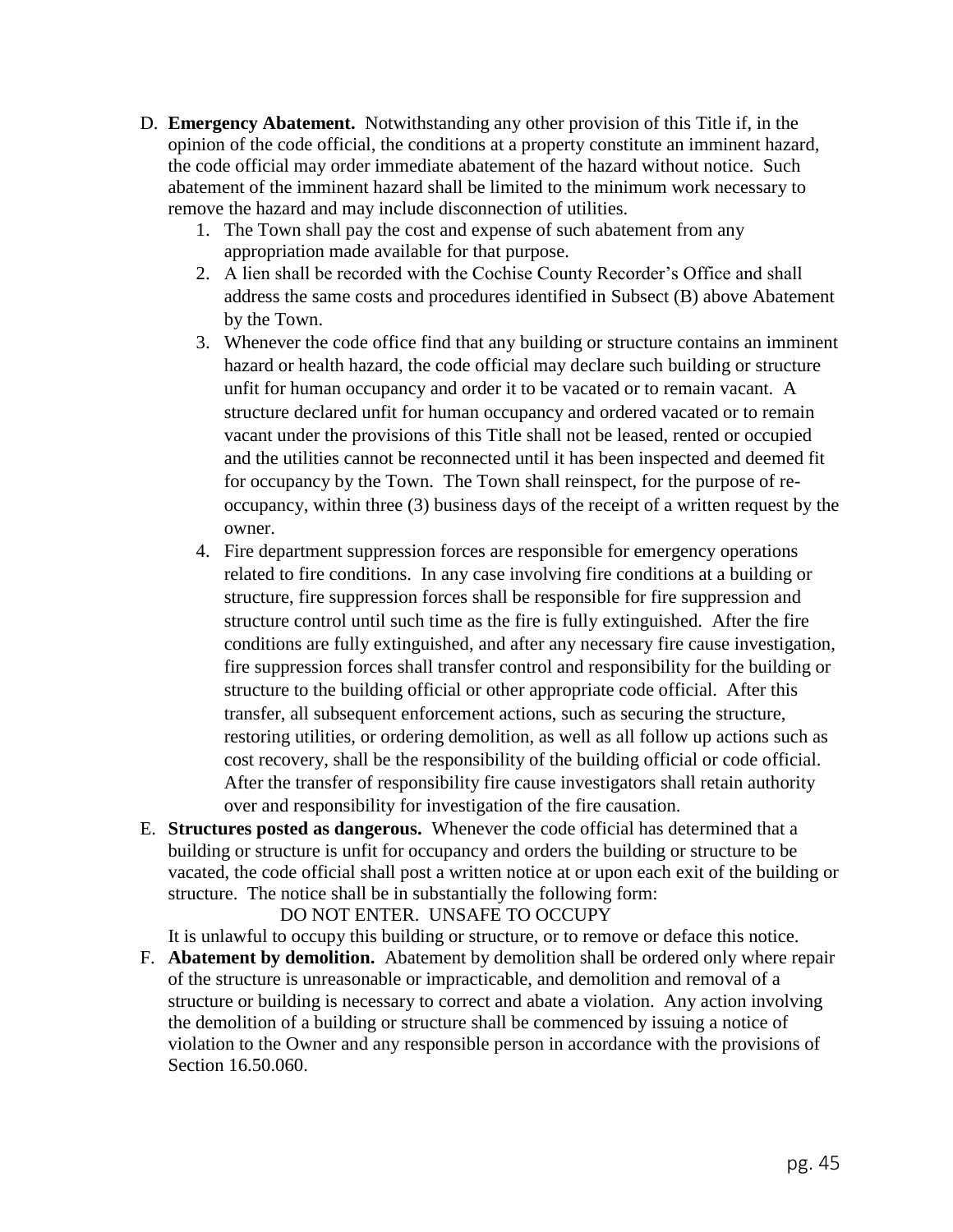## **16.50.110 Administrative appeal**

- A. **Availability of administrative appeal.** The provisions of this Section, which permit administrative review of a notice of violation, only apply to: 1) Violations of Chapter 16.20 Building Maintenance Standards; 2) Violations of Chapter 16.25 Unsafe Structures and Equipment; 3) Designations of slum properties pursuant to Chapter 13.35; 4) Imposition of a re-inspection fee for the failure to comply with a notice of violation; 5) Violations of this Title wherein the Town seeks the recovery of costs through the imposition of an assessment as provided in Sections 16.50.100(B). No administrative appeal is available in a case involving a pending or adjudicated court proceeding.
- B. **Administrative conference.** An appeal shall be made to the code official in the following manner:
	- 1. The applicant shall file a written appeal on the form provided by the code official and accompanied by a non-refundable fee, as determined by separate ordinance, within ten  $(10)$  days after the date of service of the notice.
	- 2. The appeal will be heard by the code official within ten (10) days at a regular, specified time.
	- 3. The code official may use a hearing committee consisting of such staff as the code official deems appropriate or other technical persons to advise the code official on an administrative appeal.
	- 4. The applicant shall provide adequate information to fully describe the conditions in question.
	- 5. The applicant may, but is not required to, meet personally with the code official.
	- 6. If the code official denies an appeal made under this section, the applicant must comply with the decision of the code official or may appeal to the Board of Adjustment according to sub-section D below.
	- 7. Failure to file an appeal in accordance with the provisions of this Section constitutes a waiver of the right to an administrative conference. Additionally, any person who appeals directly to the Board of Adjustment, pursuant to subsection D below waives the right to an administrative conference.
- C. **Modifications.** The code official may grant a minor variance to the provisions specified in this Title when there exists an unusual or unreasonable hardship resulting from a literal interpretation of this chapter. The code official shall first find that a special individual hardship makes the strict application of this chapter impractical, and the variance is in conformity with the intent and purpose of this Title, and that the variance does not lessen health, life safety and fire safety requirements or any degree of structural integrity. The details of actions granting variances shall be recorded and maintained by the code official.

## D. **Appeals to the board of adjustment.**

1. An owner or responsible person who is not or was not a party to a pending or adjudicated court proceeding involving a request for court ordered abatement of the violation (hereinafter, the appellant) may appeal a notice of violation or slum designation to the board of adjustment (hereinafter, the board), when it is claimed that: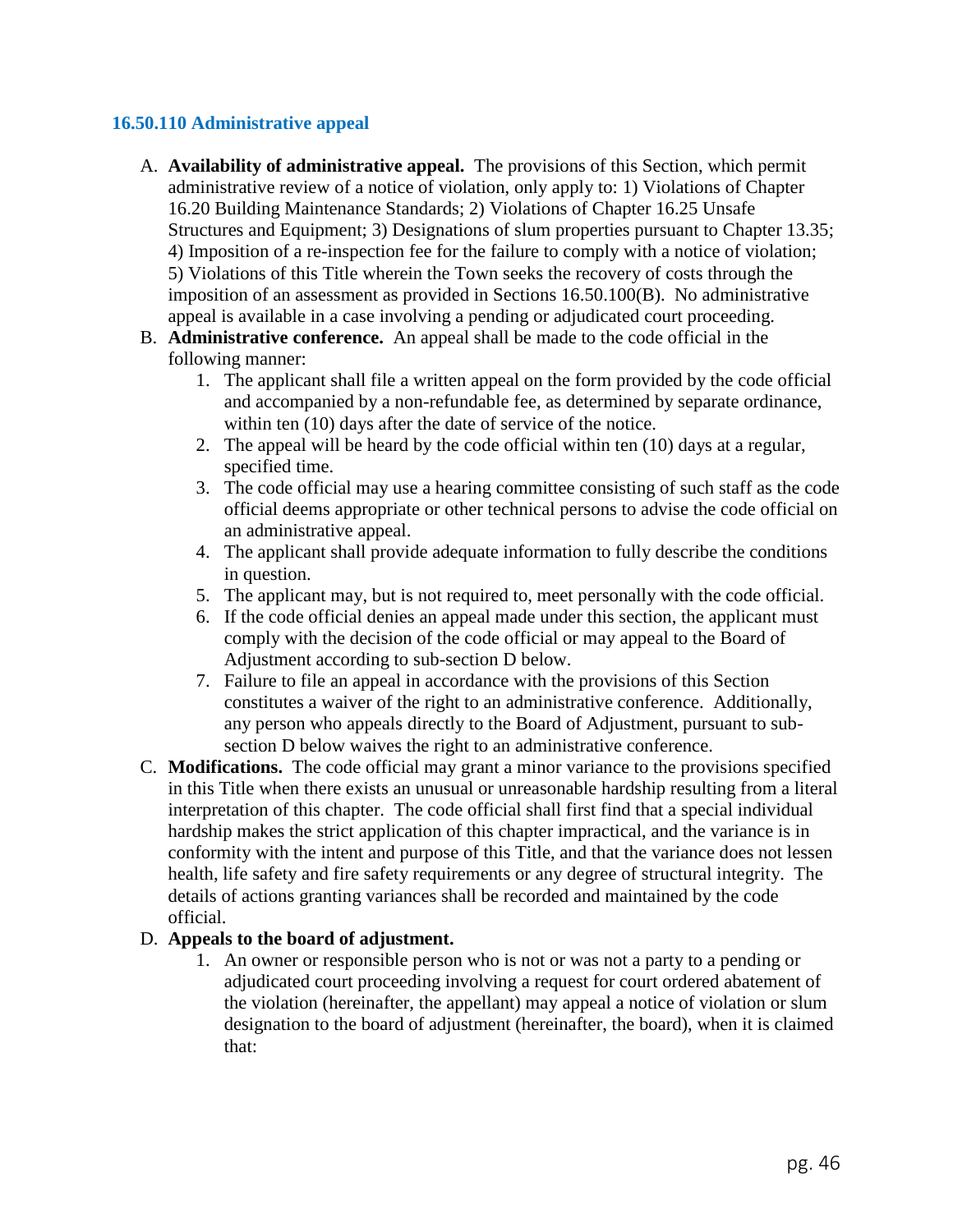- a. Substantive errors exist in the notice of violation or the slum designation.
- b. The method or schedule for correcting the violation as set forth in the notice of violation or the slum designation is unreasonable or arbitrary.
- 2. An owner or responsible person whose relationship with the property existed at the time of the recording of an assessment, and who is not or was not a party to a court proceeding which has established or may establish the amount of an assessment, may appeal the amount of the assessment for abatement to the board.
- 3. The appellant shall prepare the appeal in a written application as follows:
	- a. The appellant shall file a written appeal on the forms provided by the code official and accompanied by a non-refundable fee, as determined by separate ordinance.
	- b. The appellant shall provide adequate information to fully describe the conditions in question.
	- c. The application for appeal shall contain each appellant's signature and mailing address to which the decision of the board may be mailed.
	- d. The appellant shall provide a brief statement describing the legal interest of each of the appellants in the property involved in the proceeding.
	- e. The appellant shall verify by declaration under penalty of perjury the truth of the matters stated in the application
	- f. The appeal shall be filed within thirty (30) days from the date of the service of the notice of violation or notice of designation as a slum property; provided, however, that if the building or structure is in such condition as to make it an imminent hazard and is posted and vacated in accordance with Section 16.50.100 (D) of this Title, an appeal shall be filed within ten (10) days from the date of the service of such notice.
- 4. Except for vacation orders made pursuant to Section 16.50.100 (D), the timely filing of an appeal shall act as an automatic stay of enforcement of the notice of violation until the appeal is finally determined by the board. The filing of an appeal does not stay enforcement of any notice or order, or any provision thereof, where the notice or order includes an order to vacate.
- 5. As soon as practicable after receiving the written appeal, the board shall fix a date, time and place for the hearing of the appeal. Such date shall not be less than ten (10) days nor more than sixty (60) days from the date the appeal was filed. Written notice of the time and place of the hearing shall be given at least ten (10) days prior to the date of the hearing to each appellant, either by causing a copy of the notice to be delivered personally or by mailing a copy thereof, postage prepaid, addressed to the appellant at the address shown on the appeal application.
- 6. Failure of any person to file an appeal in accordance with the provisions of this section shall constitute a waiver of the right to an administrative hearing of the appeal and adjudication of the notice of violation or notice of designation as a slum, and such person shall be stopped to deny the validity of any order or action of the Town which could have been timely appealed.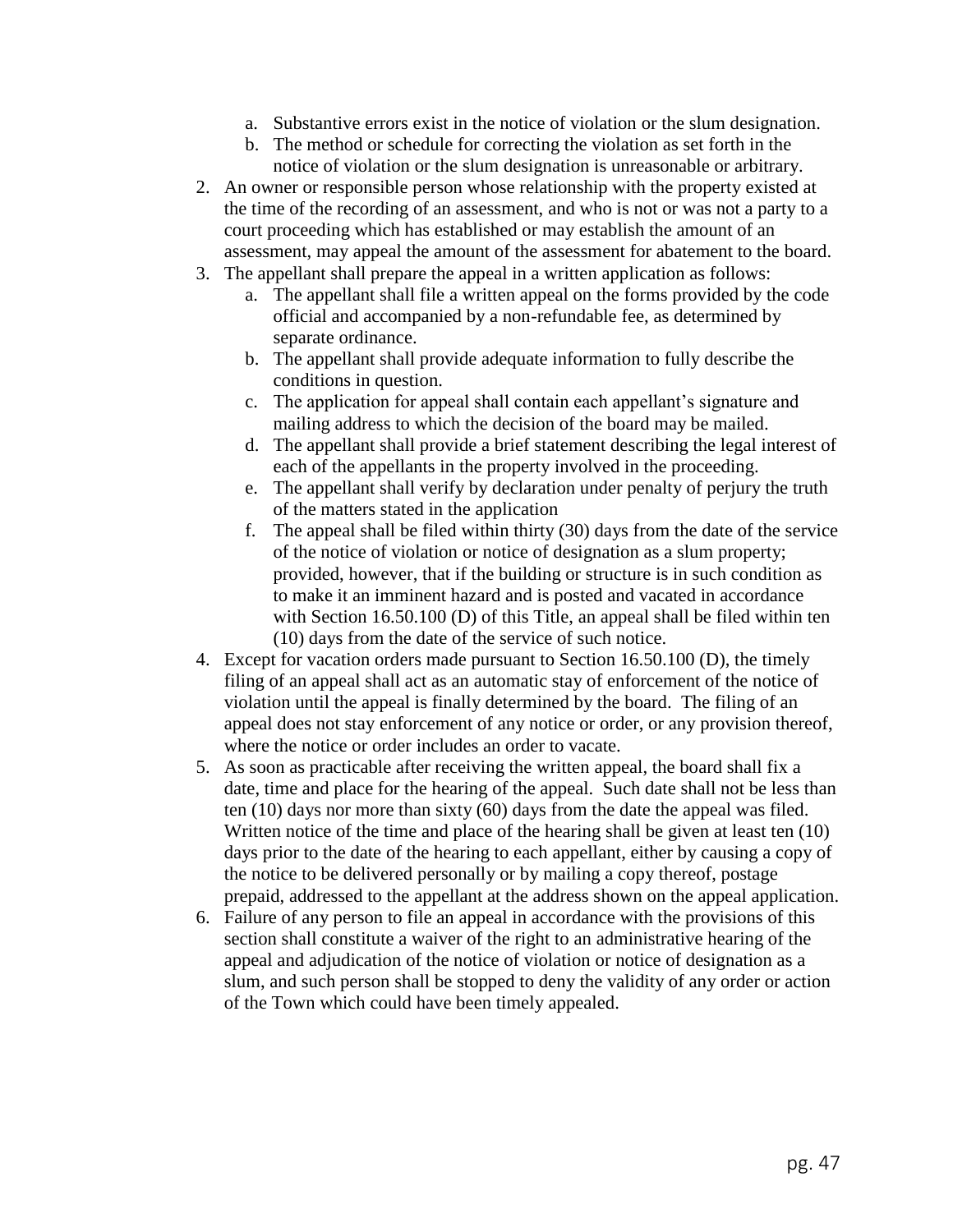- 7. The board shall decide any appeal immediately after the hearing, or within a reasonable time thereafter, but in no event shall the board keep an appeal under consideration for more than five (5) days after the hearing. The board shall render its decision in writing, and the decision of the board shall be filed with the Town Clerk, with a copy to the appellant or applicant.
- 8. The decision of the board is final. No further appeal is available to Town or County boards or officials. In cases involving the designation of a property as a slum, persons aggrieved by decisions of the board may appeal the decision pursuant to A.R.S. Tit. 12, Ch. 7 Art.6 or pursuant to successor provisions relating to judicial review of administrative decisions. In all other cases, persons aggrieved by decisions of the board may apply to superior court for relief in accordance with the Arizona Rules of Procedure for Special Actions. In the absence of a court order, the filing of an appeal or special action will not stay the enforcement.

## E. **Powers, duties and responsibilities of the board.**

- 1. **Appeals.** On an appeal, the board may affirm, reverse or modify the notice of violation or notice of designation of a slum. In the event that the board modifies the notice, the following limitations and procedures shall apply:
	- a. If the appeal is taken on the grounds that the amount of time for correction of the violation given in the notice of violation is unreasonable, upon a showing by the appellant that the time is unreasonable, and upon a satisfactory showing by the appellant that there is a reasonable probability that the appellant will be able to correct the violation by the granting of additional time, the board may grant up to an additional ninety (90) days to correct the violation. The board may permit Town staff to grant additional time of up to ninety (90) days if during the initial time extension, the appellant has substantially complied with any plan or timetable approved by the board.
	- b. If the appeal is taken on the grounds that the method to correct the violation as specified in the notice of violation is unreasonable, the board may approve an alternate method of correction as long as the purposes of this Title are fulfilled.
	- c. In the event the appeal is taken on the grounds that the cost of the abatement is unreasonable, the board may affirm, modify or reverse the lien or assessment amounts resulting from the abatement for good cause shown.
	- d. If the appeal is taken on the grounds that an order to vacate is unreasonable or arbitrary, the board may affirm, reverse or modify the order to vacate.
- 2. **Adoption of rules.** The board may adopt rules necessary to carry out the duties and responsibilities imposed upon it by this section. Such rules shall not be inconsistent with the provisions of this Title or the Charter or Code of the Town of Huachuca City.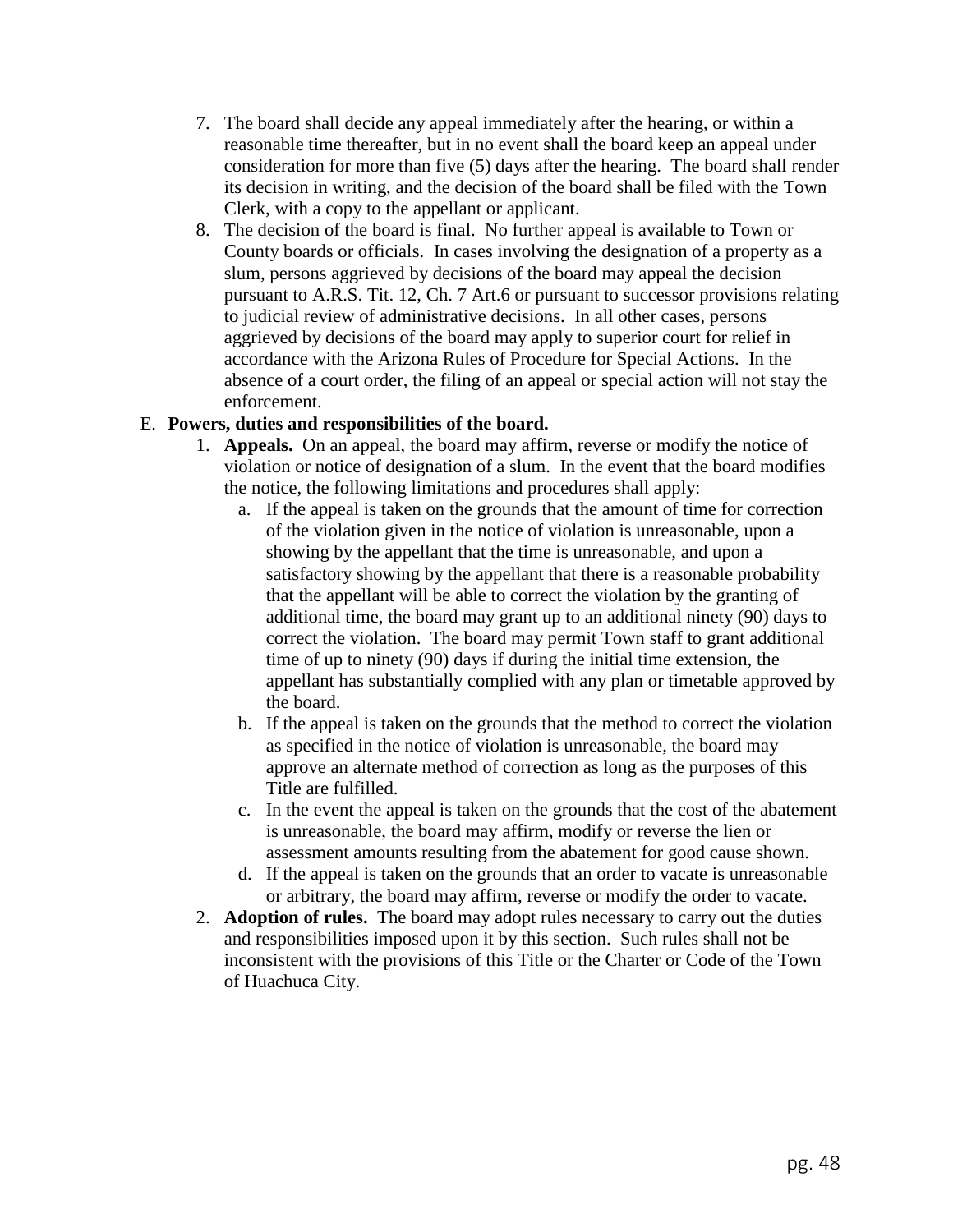# **CHAPTER 16.55 LIABILITY, CONFLICTS, SEVERABILITY**

## **16.55.010 Liability**

- A. The board, manager, code official, or any employee charged with the enforcement of this Title, acting in good faith and without malice for the Town in the discharge of the duties required by this Title or other pertinent law or ordinance, shall not be personally liable for damages that may accrue to the persons or property as a result of an act or by reason of an act or omission in the discharge of such duties. A suit brought against said board, manager, code official or employee because of such act or omission performed in the enforcement of any provisions of this Title or other pertinent laws or ordinances shall be defended by the Town until the final termination of the proceedings, and any judgement resulting therefrom shall be assumed by the Town.
- B. This Title does not relieve from or lessen the responsibility of any person owning, operating or controlling any property, premises, building or structure for any damages to persons or property caused by defects, nor shall the Town be held as assuming any such liability by reason of the inspections authorized by this Title.

### **16.55.020 Conflict of ordinances**

- A. In any case where a provision of this Title is found to be in conflict with a provision of any zoning, building, housing, fire, safety or health ordinance or code of the Town existing on the effective date of this Title, the provision/s which establishes the higher standard for the protection and preservation of public health and safety shall control.
- B. In cases where two (2) or more provisions of this Title should conflict, the most stringent or restrictive shall prevail.
- C. This Title is not intended to repeal, abrogate, annul or in any way impair or interfere with existing provisions of other laws or ordinances, except those specifically repealed by this Title.

### **16.55.030 Severability**

If a provision of this Title or its application to any person or circumstance is held invalid, the invalidity does not affect other provisions or applications of this Title that can be given effect without the invalid provision or application, and to this end the provisions of this Title are severable.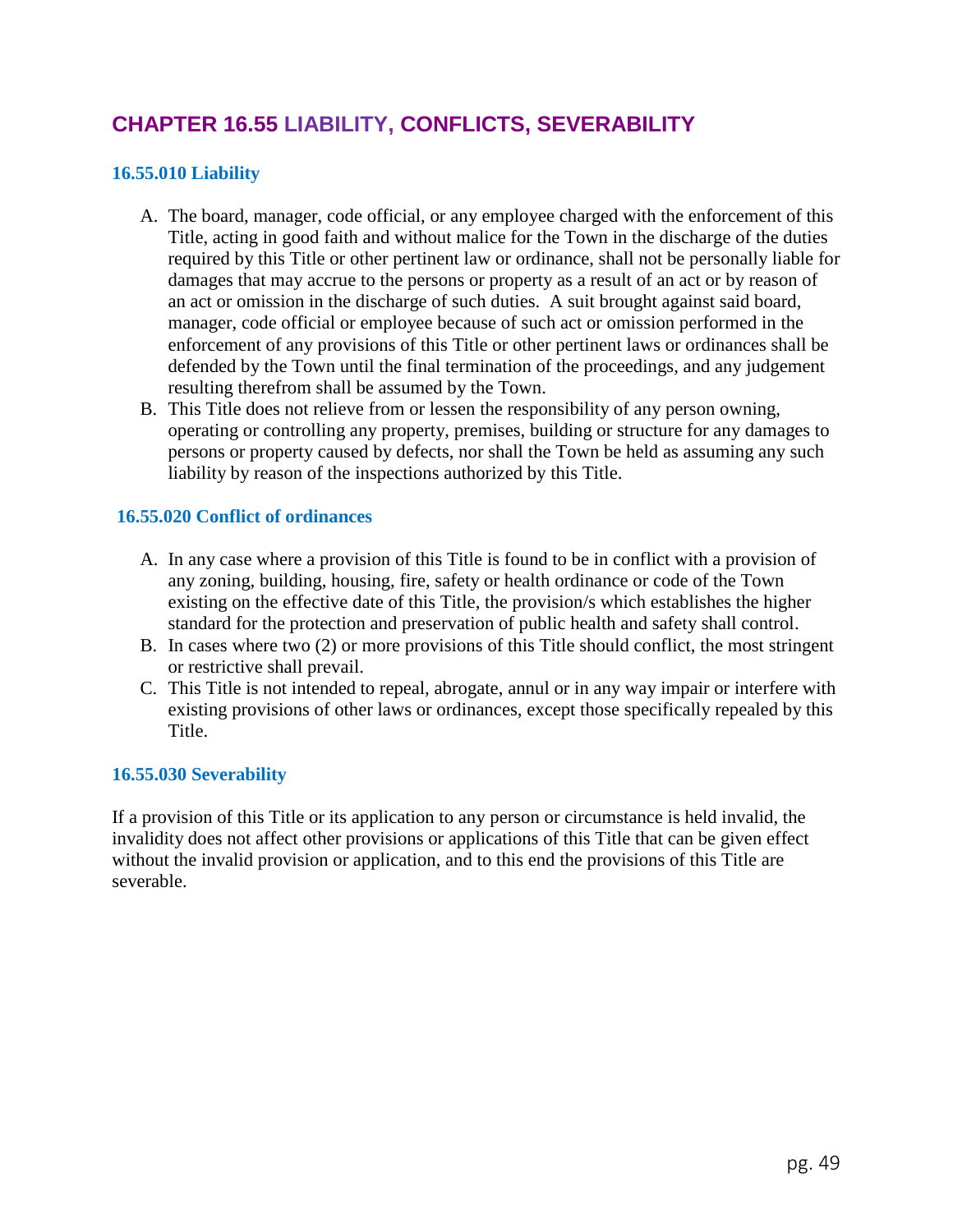# **CHAPTER 16.60 FORECLOSURE/VACANT PROPERTY REGISTRY**

## **16.60.010 Purpose and Intent**

It is the purpose and intent of this Chapter to establish a registration program to identify and regulate foreclosures and vacant properties with the Town. Furthermore, the intent of the registration program is to provide a mechanism to protect and preserve neighborhoods and the commercial district within the Town from becoming unsightly and blighted due to the lack of adequate maintenance of foreclosures and vacant properties.

## **16.60.020 Definitions**

For the purpose of this chapter, the following definitions shall apply:

**Foreclosure(s):** Any property that is vacant and meets one or more of the following criteria:

- 1. Is under a current notice of default with any foreclosing entity and/or notice of trustee's sale;
- 2. Is subject to a current foreclosure action;
- 3. A finding of foreclosure has been issued relative to the property;
- 4. Has been the subject of a foreclosure where the title was retained by the beneficiary of a deed of trust involved in the foreclosure;
- 5. Is owned by a foreclosing entity; or
- 6. Has been transferred via a deed in lieu of foreclosure.

**Foreclosing entity:** An entity holding a note secured by a mortgage, an entity holding a lien recorded with Cochise County Recorder's office, a non-government entity that holds an interest in delinquent property taxes, an entity that takes property via a deed in lieu of foreclosure, an entity that has purchased a property from a sheriff's sale, a government entity that accepts property as a result of a government insured mortgage or loan.

**Owner:** Any person, agent, operator, firm or corporation having a legal or equitable interest in the property; or recorded in the official records of the state, county or municipality as holding title to the property; or otherwise having control of the property, including the guardian of the estate of any such person, and the executor or administrator of the estate of such person if ordered to take possession of real property by a court.

**Property:** Any unimproved or improved real property or portion thereof, situated in the Town including any house, manufactured home, mobile home, building or other structure that may be located on the property regardless of condition.

**Vacant:** Any property, building, manufactured home, mobile home or structure, or any part thereof that are not presently occupied by persons lawfully entitle thereto. It does not include any property, building, manufactured home, mobile home or structure that is unoccupied by reason of the temporary absence of lawful occupants who intend to return and resume occupancy, provided such absence does not exceed four (4) months within a year.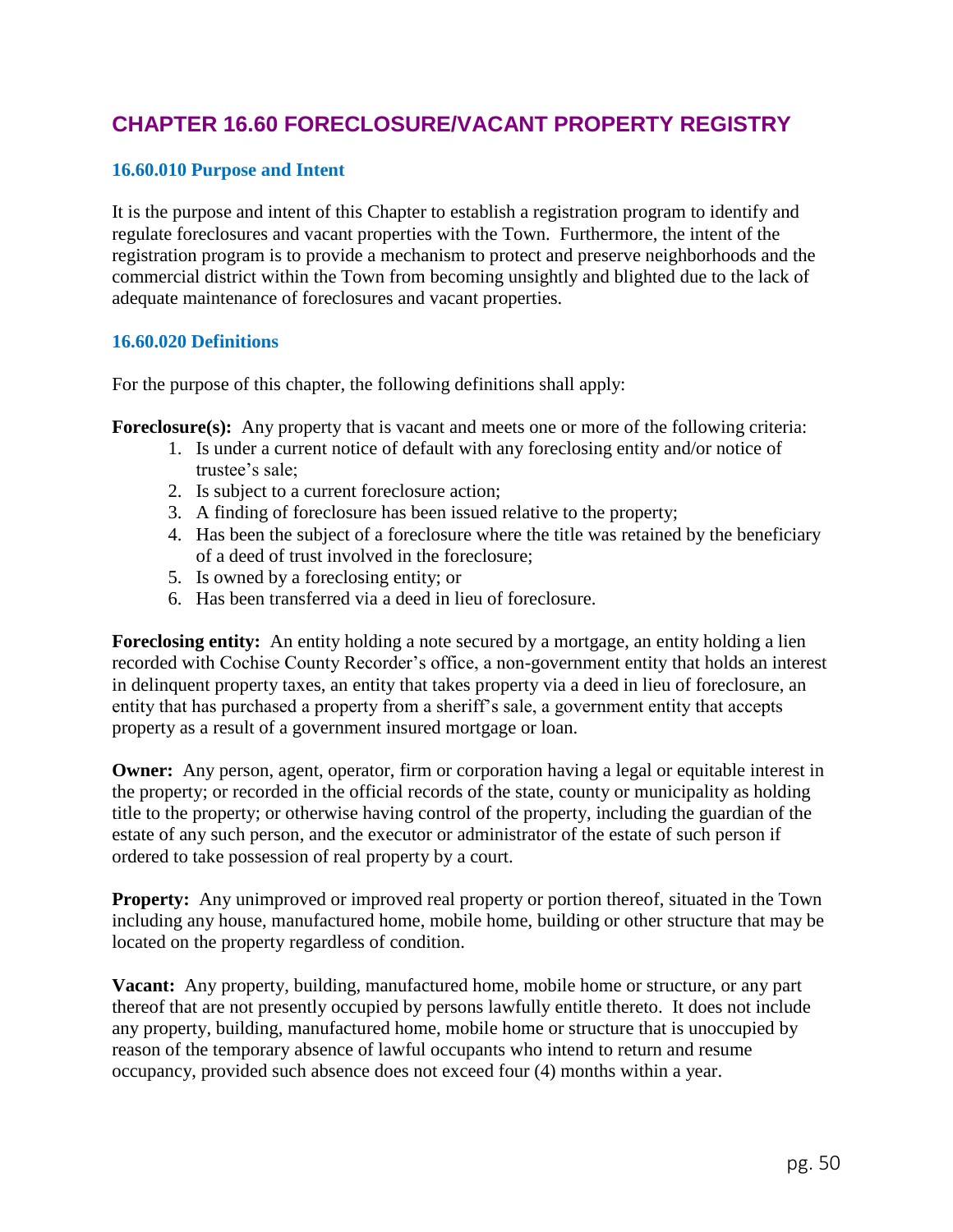### **16.60.030 Applicability**

The provisions of this Chapter shall apply to all property within the Town, to include all residential and commercial property. The requirements and penalties in this Chapter are in addition to and shall not be considered in conflict with any and all other requirements of this Title and the Huachuca City Municipal Code. Nothing within this Chapter shall be construed to limit the foreclosing entity or the owner of vacant property to comply with and adhere to any and all building, housing, health, code enforcement and zoning ordinances or any other local, state and federal laws.

### **16.60.040 Authority to implement**

By means of contract, the Town may assign and delegate to another person or entity the authority and responsibility to effect, collect and maintain registrations and registration fees authorized under this chapter.

## **16.60.050 Registration requirements**

- A. **Foreclosure property.** Any foreclosing entity that files a foreclosure action, accepts a deed in lieu of foreclosure, buys real property at a sheriff sale, or accepts property as a result of a government insured mortgage or loan shall, within fifteen (15) days after property becoming vacant, register the foreclosure property on forms to be provided by the Town. In connection with that registration, the foreclosing entity shall also designate a property manager to inspect, maintain and secure the property. The designated property manager must be located within Arizona, and must be:
	- 1. A duly licensed property management company or property preservation company;
	- 2. A department or section of a foreclosing entity that is devoted to property management or preservation; or
	- 3. A service provider specifically employed by a mortgagee to provide property management or preservation within the Town.
- B. **Vacant property.** Any owner of vacant property, whether residential or commercial, shall, within fifteen (15) days after property becomes vacant, register the vacant property on forms to be provided by the Town. In connection with that registration, if the owner does not reside within Arizona, the owner shall also designate a local property manager or agent who would be responsible to inspect, maintain and secure the property.
- C. **Each property registered separately.** Each property having a separate Parcel Identification Number, as designated in the official records of the Cochise County Assessor office, shall be registered separately on forms provided by the Town.
- D. **Required information.** It is the responsibility of the foreclosing entity or the owner of vacant property making the initial application for registration, and any subsequent applications for registration, to provide the following required information: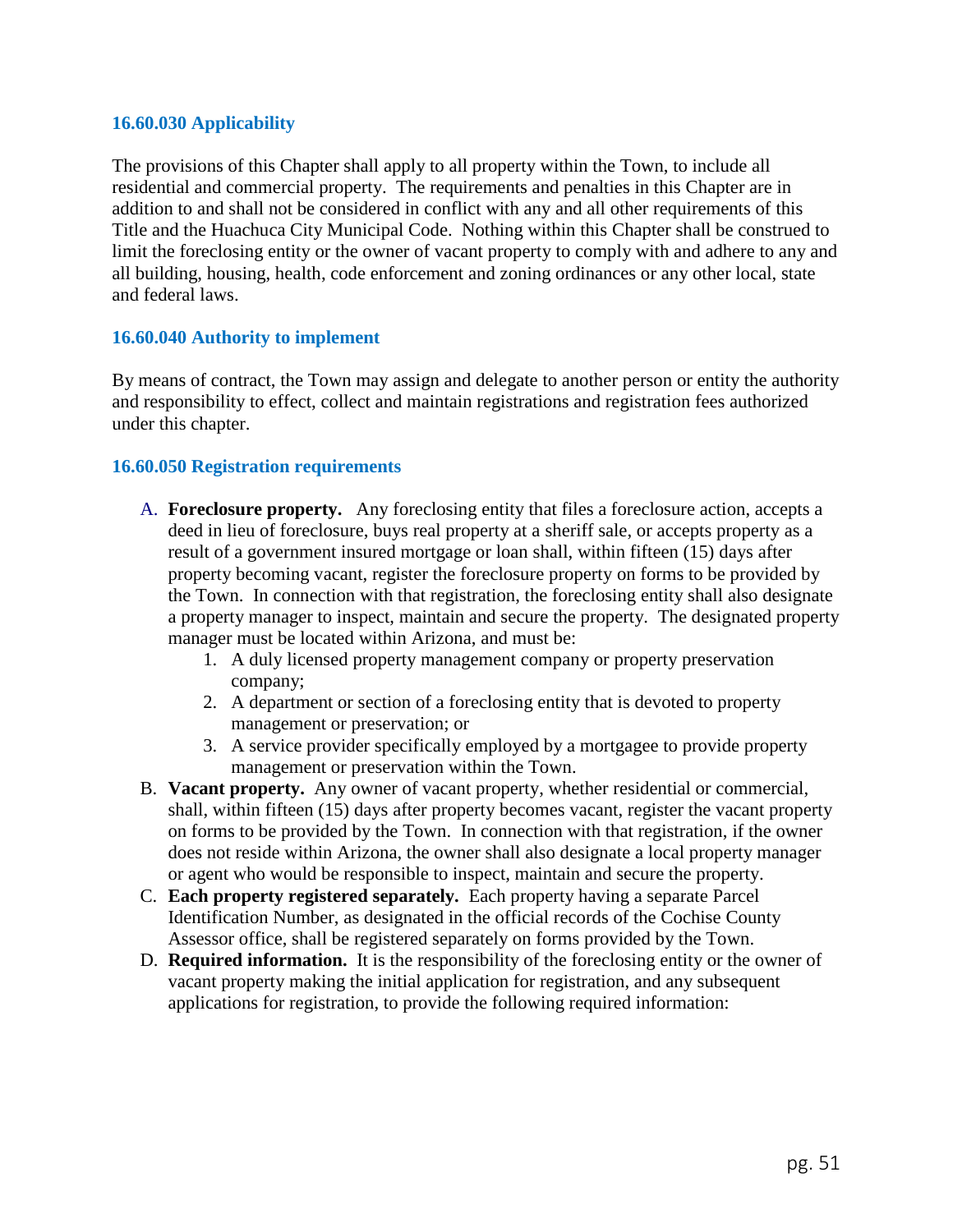- A. The direct name, mailing address, and telephone number of the foreclosing entity or owner of the vacant property;
- B. The name, address, telephone number and email address of an authorized agent for the foreclosing entity of the vacant property to receive notices of code violations, to receive process in any court and to receive notice of enforcement proceedings in connection with the enforcement of this Title;
- C. The name, address, email address and a twenty-four (24) hour contact telephone number of the local property manager or designated agent responsible for the security and maintenance of the property.
- D. The period-of-time the vacant building is expected to remain vacant and a plan and timetable for returning the building to appropriate occupancy or use and/or for demolition of the building.
- E. **Registration renewal.** The registration of the property shall remain valid for twelve (12) months. Upon the expiration of the registration period, the foreclosing entity or the owner of vacant property shall complete another application to renew the registration of the property and pay an additional registration fee. The property registration requirement shall remain until the property is legally occupied; the foreclosure action has been dismissed; the property is purchased, and the deed transferred into the new owner's name.
- F. **Change in registration information.** Any person, firm, partnership, co-partnership, association, fiduciary, beneficiary, lender, corporation or any legal entity that has registered under this Chapter must report any change in registration information required by this Chapter, within ten (10) days of the change.
- G. **Orders requiring registration.** If a foreclosure or vacant property is identified and found not to be registered with the Town as required by this Chapter, orders will be issued requiring the property is registered.
- H. **Posting contact information.** Property shall be posted with the name and contact phone number of the foreclosing entity, owner or designated property manager. The posting shall be no less than eight and one-half inches by eleven inches and shall contain, along with the name and contact number, the words "THIS PROPERTY IS MANAGED BY" and "TO REPORT PROBLEMS OR CONCERNS CALL" or substantially similar wording. The posting shall be placed in a window adjacent to the entry door or attached to the exterior of the entry door. Exterior postings must be made of weather-resistant materials.
- I. **Existing vacant buildings.** Buildings or structures that are vacant property at the time of the adoption of these provisions must register within thirty (30) days of the date these provisions take effect.

## **16.60.060 Fees**

Registration fees shall be set by the Town Council by resolution from time to time.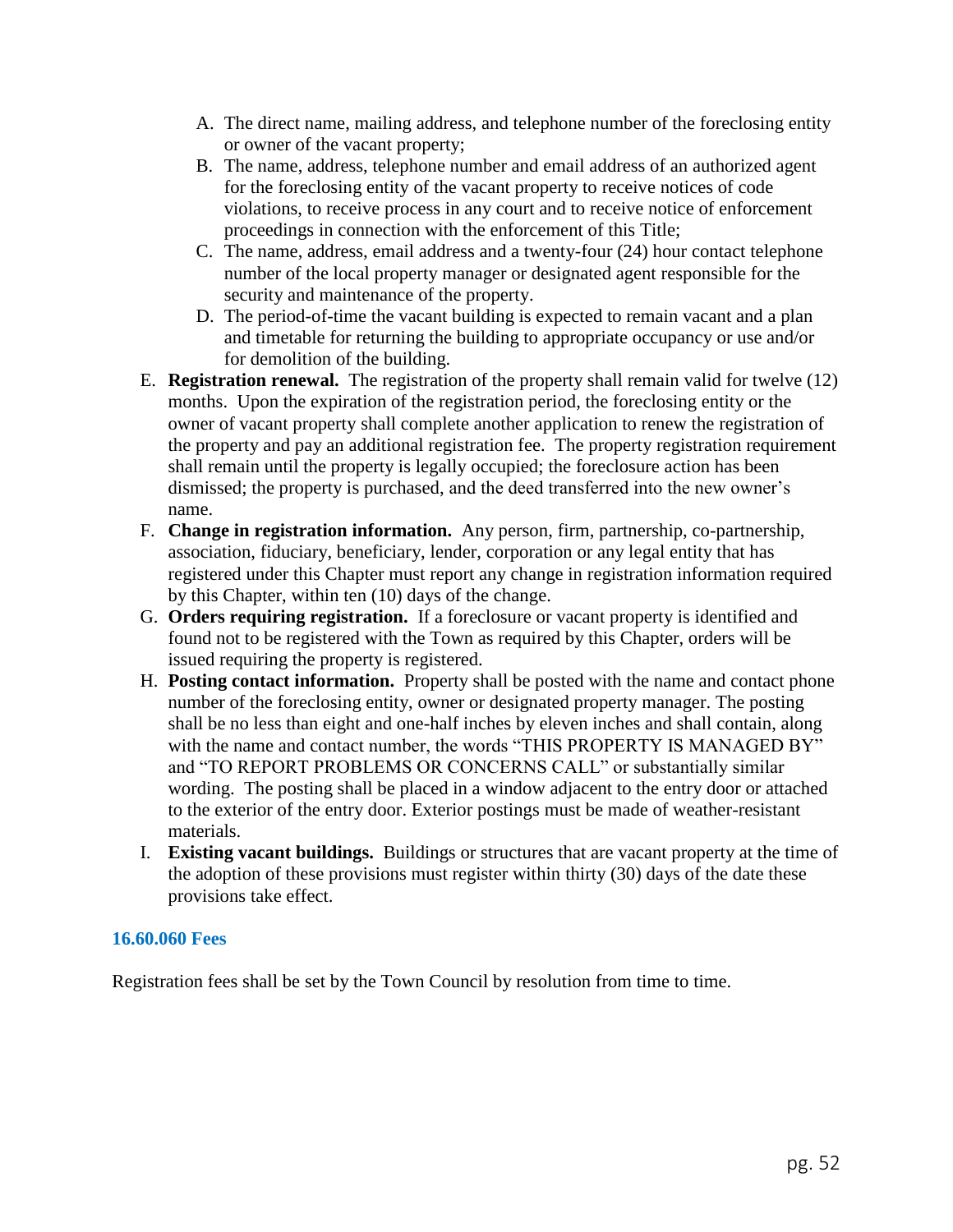- A. All registration fees shall be paid as specified by the established fee schedule for each property subject to the provisions of this Chapter. Fees are non-refundable and shall not be prorated.
- B. In the case where the foreclosing entity or owner of vacant property has failed to register, there shall be assessed any added cost incurred by the Town in having to determine ownership, which may include, but is not limited to a title search.
- C. The Town shall have the authority to collect any additional fees owed to the Town at the time the property is registered. Payment in full of all the following fines, fees and debts relating to the vacant property being registered that are owed to the Town and are currently due or past due must be paid prior to obtaining registration:
	- 1. Outstanding water, sewer, trash or landfill bills;
	- 2. All charges for mowing, cleanup, weed or debris removal; and
	- 3. All charges for securing of the property, including locks and boarding.
	- 4. Any fines, penalties or debts of any sort arising from provisions of this Title, including blight violations.
- D. All fees hereunder that remain unpaid after fourteen (14) days written notice to the foreclosing entity, owner or property manager shall be assessed against the property as a lien and included on the tax roll.
- E. All delinquent fees shall be paid by the foreclosing entity or owner of vacant property prior to any transfer of an ownership interest in the property.

## **16.60.070 Evidence of vacancy**

A structure or property will be presumed vacant when any condition that, on its own or combined with other conditions present, would lead a reasonable person to believe that the property is vacant. Such conditions include, but are not limited to: overgrown or dead vegetation; accumulation of newspapers, circulars, flyers or mail; past due utility notices or disconnection of utilities; accumulation of trash, junk or debris; the absence of window coverings such as curtains, blinds or shutters; the absence of furnishings or personal items; statements based on observations by neighbors, passersby, delivery agents or government employees that the property is vacant.

### **16.60.080 Fire damaged property**

If a building or structure regulated hereunder is damaged by fire, the owner has ninety (90) days from the date of the fire to apply for a permit to start reconstruction or demolition. Failure to do so will result in the property being deemed vacant property and also subject to the requirements of this Title.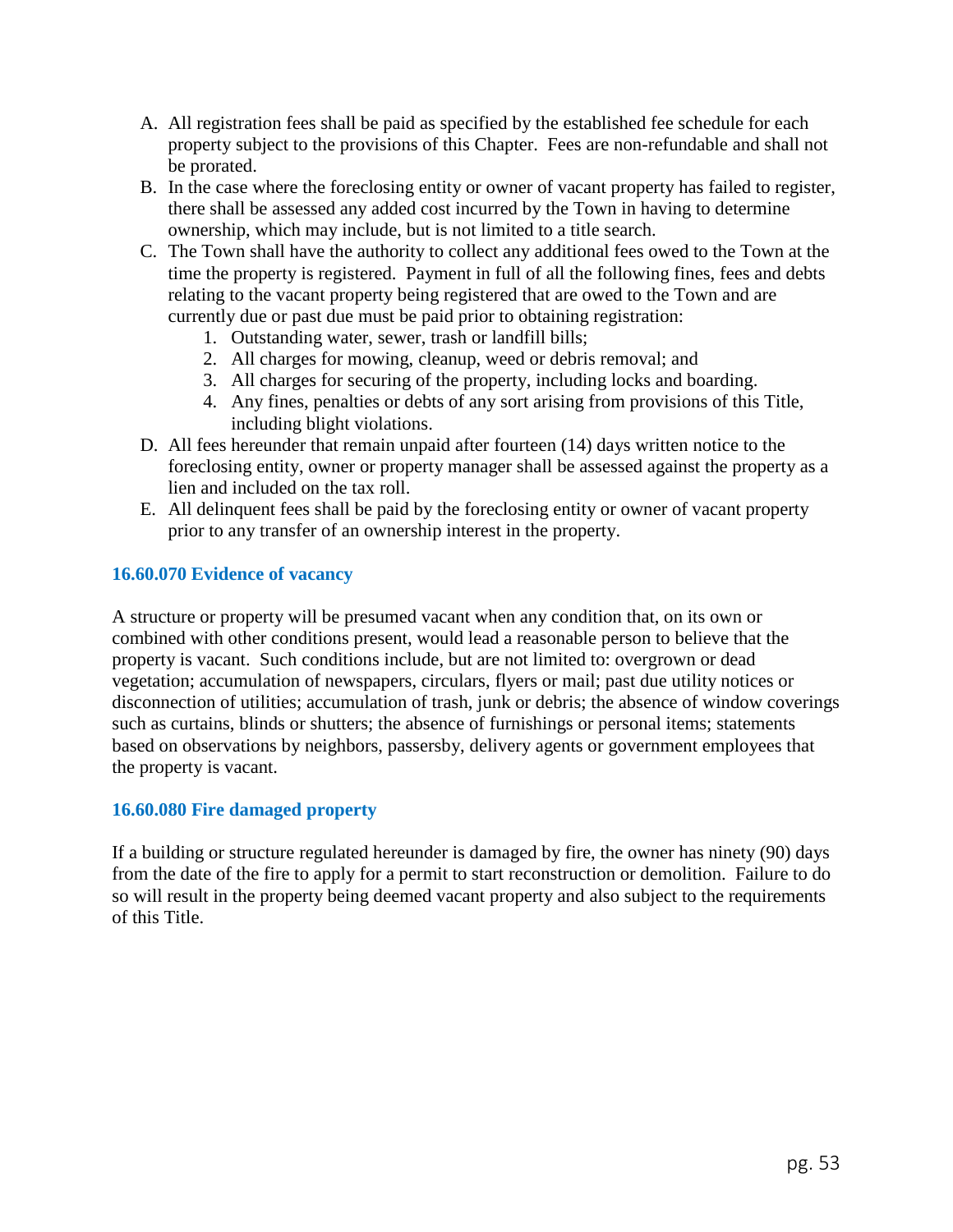#### **16.60.090 Inspection requirements**

Upon registration, an exterior property maintenance inspection shall be scheduled with the Code Official. A notice of violation or orders to correct may be issued for any violations of this Title or the Huachuca City Municipal Code identified during an inspection. Additionally, express authorization shall be provided for the Town employees, and contractors designated by the Town, to enter upon the property for the purpose of ensuring compliance with this chapter. Regular inspections of the property must be performed by the foreclosing entity or their property manager and an owner of vacant property or the owner's designated agent, to ensure compliance with this Chapter, Title all all other applicable laws.

## **16.60.100 Monitoring of property**

- A. The code official shall inspect and monitor the condition of any property required to be registered under this Chapter, including building, water, fire, police/public safety, and any other inspections deemed necessary by the code official.
- B. The code official or designee shall have the authority to require foreclosure entity, owner or property manager to implement additional maintenance, security, or other measures not specified in this Chapter as may be reasonably required to prevent further decline or blight of the vacant property.
- C. Vacant property that is left open and/or accessible shall be subject to entry by the code official in order to ensure that the property has not become an attractive nuisance and to ensure that the property is locked and/or secured. The foreclosing entity or owner of the vacant property subject to the provisions of this Chapter, which property is found open or unsecured, shall be responsible for a securing fee as set by the Town Council to offset the costs incurred by the Town in securing the property if the owner, property manager or designated agent cannot be contacted or does not secure the property within twenty-four (24) hours.

### **16.60.110 Maintenance requirements**

It is declared a public nuisance for any foreclosure entity, owner, property manager or designated agent to cause, permit or maintain any property condition contrary to the provisions of this Section. The owner, foreclosure entity or individual responsible for the care and control of the property shall perform regular weekly inspections of the property to assure compliance with the requirements of this Section, and shall allow access to the property by the Building Official or Code Official for the purpose of inspection and in the case of emergency. Properties subject to this Chapter shall be maintained in a safe and sanitary manner, in accordance with this Title and Huachuca City Municipal Code, including, but not limited to:

- A. Being kept free of overgrown vegetation, including grass and weeds exceeding twelve (12) inches in height;
- B. Being kept free of any accumulation of newspapers, circulars, flyers, trash, junk, debris, litter, buildings materials, discarded personal items, furniture, appliances or any other issue that gives the appearance of vacancy;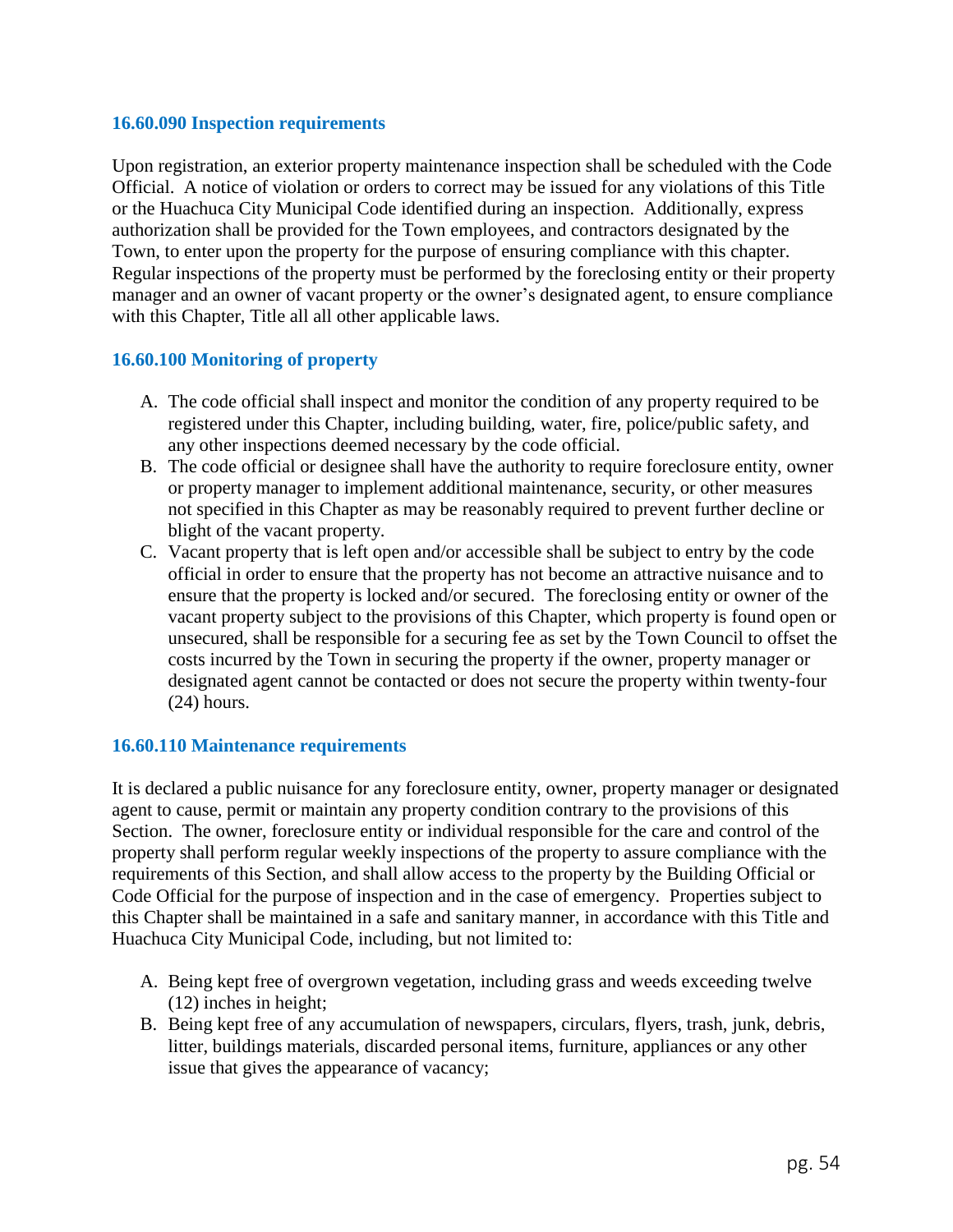- C. Being kept free of any infestation of rodents, insects or vermin. The owner, property manager or designated agent shall immediately upon notice undertake an expedient means of extermination of such nuisances. Such extermination shall be certified by an approved exterminator and proof of the same provided to the code official.
- D. Being sure the area between the sidewalk space and the roadway (whether the sidewalk is installed or not) is free from vegetation growth, obstructions, tripping hazards, garbage, litter and debris.
- E. Being sure that no yard area of an unoccupied or vacant building, or the unoccupied or vacant building itself, is utilized for the storage of any materials unless said materials are being used on site for the renovation, construction, repair or demolition of said building.
- F. Being sure property is free of graffiti, tagging or similar markings by removal or painting over with an exterior grade paint that matches the color of the exterior of the building or structure affected.
- G. Being sure the appearance of exterior of the premises and the condition of buildings and accessory structures reflects the level of maintenance in keeping with the standards of the neighborhood in such that the appearance of the premises and structures do not constitute to a blighting factor for adjoining property owners or an element leading to the progressive deterioration and downgrading of the neighborhood with the accompanying diminution of property value.
- H. Being sure every foundation, exterior wall and exterior roof shall be weathertight, watertight and rodent proof, shall be kept in sound condition and good repair and shall be safe to use and capable of supporting the load which normal use may cause to be placed thereon.
- I. Being sure all building appurtenances are securely attached so as not to cause a blighting condition, including, but not limited to, gutters, downspouts, shutters, railings, guards, steps, awnings, canopies, signs, lights fixtures and fire escapes.
- J. Being sure pools, spas, and other water features are kept in good working order or winterized to ensure that the water remains clear and free of pollutants and debris, or drained and kept dry and free of debris, and complies with the minimum security fencing, barrier and maintenance requirements outlined in this Title
- K. Being sure detached signs and lighting systems are structurally sound and maintained so as not to cause a blighting condition or removed.
- L. Being sure fencing and retaining walls are structurally sound. Any fence or wall with broken or hanging components shall be repaired, straightened or removed.
- M. Being sure utilities are properly disconnected or connected and in proper working order.
- N. Being sure all perishables are removed from the interior of buildings and structures.

## **16.60.120 Security requirements**

Properties subject to this Chapter shall be maintained in a secure manner, in accordance with this Title and Huachuca City Municipal Code, so as not to be accessible to any unauthorized persons. Secure manner includes, but not limited to: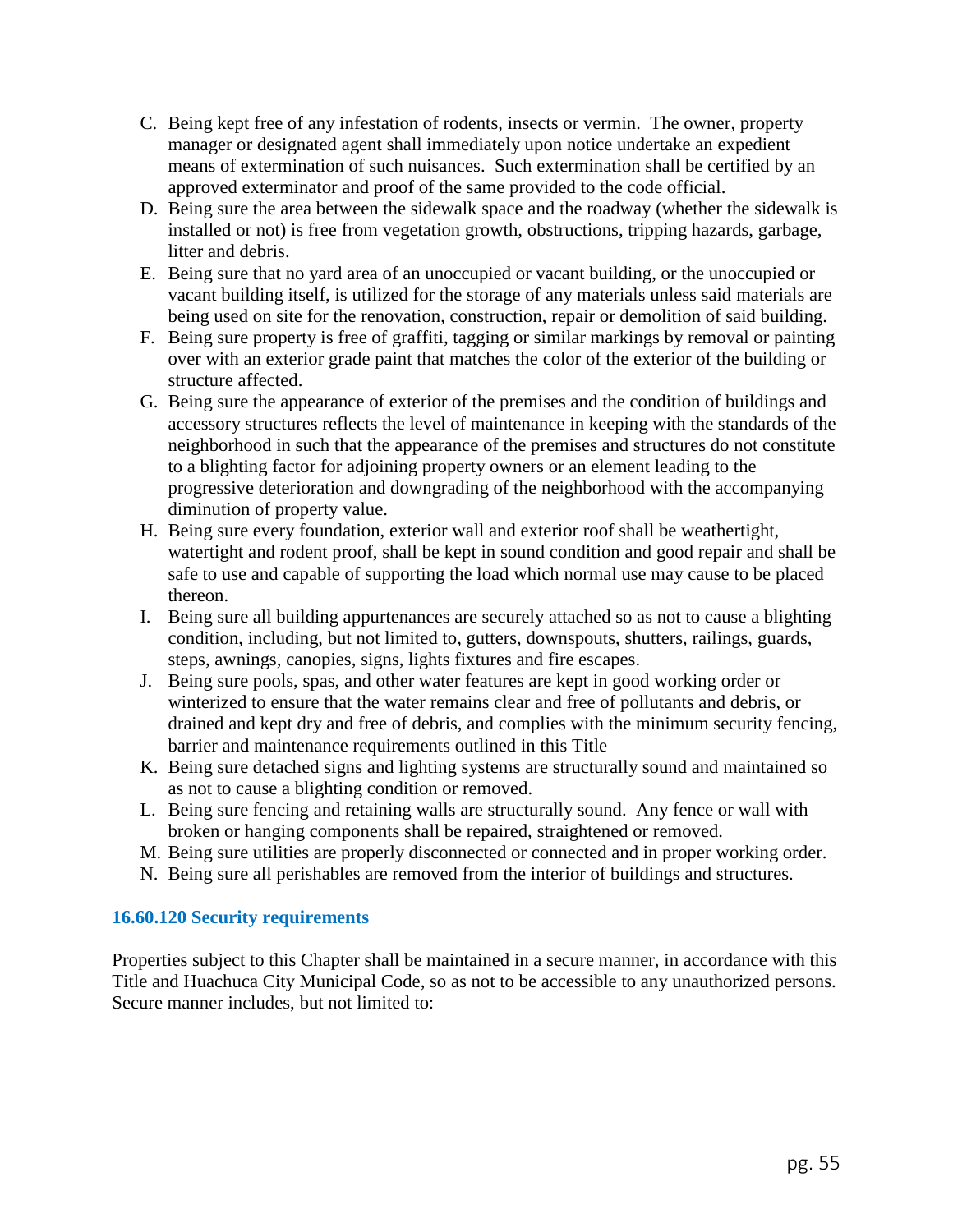- A. Being sure buildings and structures are secured in such a manner so as not to be accessible to unauthorized persons. Doors, windows, and other openings that make the property accessible must be closed and locked so that a key, keycard, tool or special knowledge is necessary to gain access. Broken windows must be repaired or replaced within fourteen (14) days. Boarding up of open or broken windows is prohibited except as a temporary measure for no longer than fourteen (14) days; and
- B. In the case of damaged or broken fences, gates, pool barriers and other openings, the unsecured opening must be repaired per provisions of this Title.

## **16.60.130 Abatement and demolition**

Whenever a property is deemed abandoned or vacant pursuant to the terms of this Title and is not maintained pursuant to the terms of this Title and the Huachuca City Municipal Code, the code official may order the abatement of the violation or any other action that may be required including, but not limited to, demolition. Any abatement action shall be conducted in accordance with the provisions of this Title and the Huachuca City Municipal Code. The cost of any action taken by the Town shall be charged against the real estate upon which the structure or violation is located and shall be a lien upon such real estate.

## **15.60.140 Violations and enforcement.**

- A. It is unlawful for a responsible person under this Chapter to violate any provision of this Title.
- B. The provisions of this chapter shall be enforced by the designated code official of the Town.
- C. The code official who observes a violation of any of the provisions of this chapter shall take one or more of the actions described below in order to resolve the violation:
	- 1. Issue a notice and order to comply to the responsible person.
	- 2. Prepare a request for a long form criminal complaint. The request will be forwarded to the Town attorney for approval. The Town attorney will file the complaint with the Town of Huachuca City Municipal Court against the foreclosing entity, owner or any other party as deemed appropriate by the Town attorney. The Town attorney may reduce criminal violations to petty offenses or defer prosecution in the interest of justice.
	- 3. A notice and order to comply is not required if the responsible person is the same and the person has been charged criminally within the previous twenty-four months for the same or similar code violation.
	- 4. Police officers may cite any violation of this chapter as a criminal offense without notice by using the Arizona traffic ticket complaint form for enforcement.
- D. In addition to any enforcement remedy otherwise available, the code official has authority to require a responsible person to implement additional maintenance and/or security measures as may be reasonably required to prevent further decline of the property.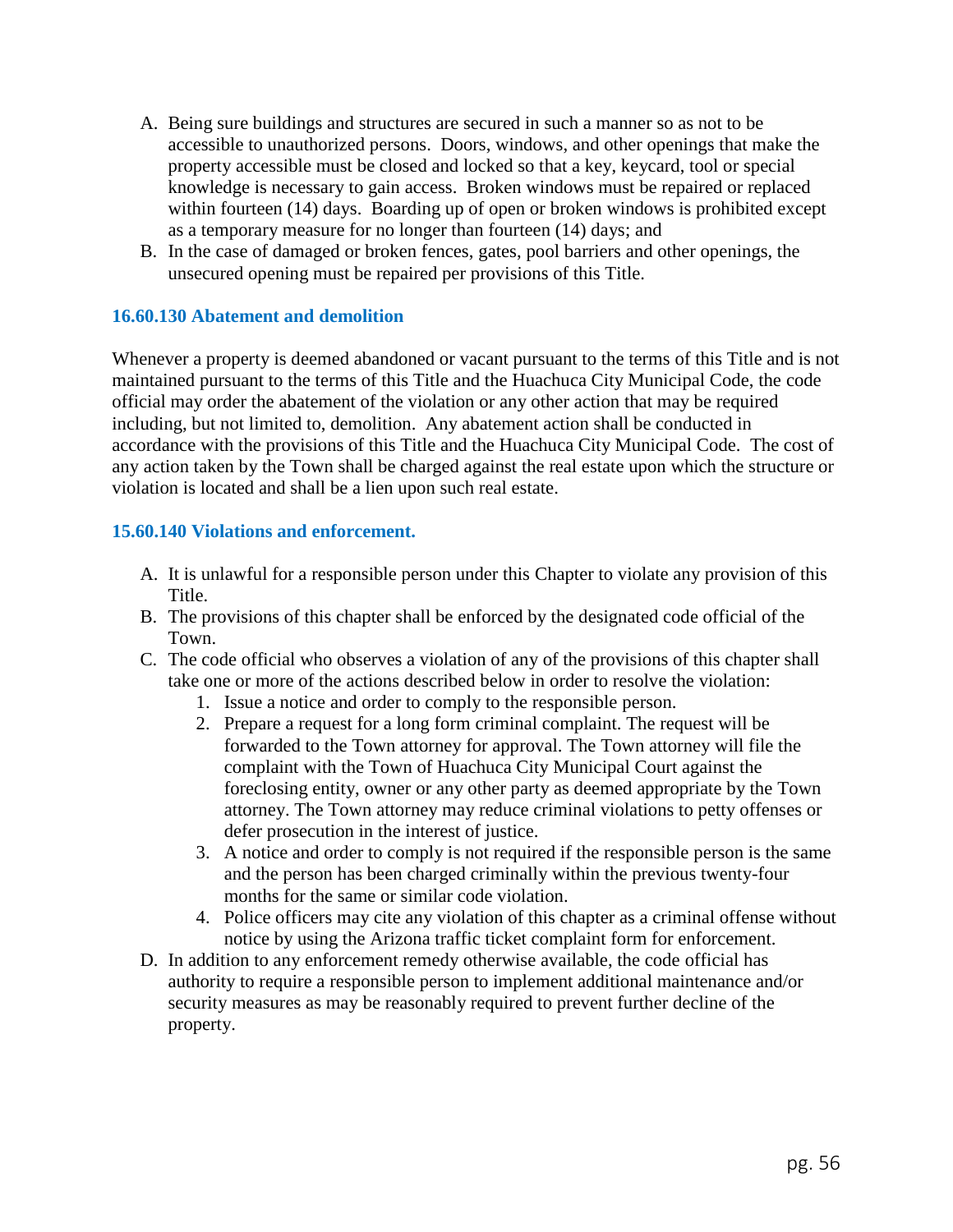#### **16.60.150 Penalty**

- A. Failure to file the required registration form, or failure to maintain the registration form containing current information shall be a civil infraction and subject to a \$100 fine. Each day that a registration form is not on file and each day that an owner or foreclosing entity fails to maintain current information in a registration form shall be considered a separate offense.
- B. Failure to make required repairs, or a second or subsequent offense of any other requirement of this Chapter shall be a misdemeanor subject to prosecution.

### **16.60.160 Appeals**

Any person directly affected by a decision, notice or order under this Title shall have the right to appeal to the Board of Adjustment, provided that a written application for appeal and fee is submitted within fifteen (15) days from the date of the notice or order. An application for appeal shall be based on a claim that the true intent of this Title or the rules legally adopted thereunder have been incorrectly interpreted, the provisions of this Title do not fully apply, or the requirements of this Title are adequately satisfied by other means. Appeals heard by the Board of Adjustment shall be submitted on forms provided by the Town.

### **16.60.170 Joint and several liability**

Any owner, person in control, foreclosing entity, or subsequent owner of property for which a notice of violation is issued to correct violations shall be jointly and severally liable for the costs incurred by the Town for the abatement of violations on the property. Joint and several liability shall be attributed to each entity in the chain of title from the date of issuance of orders forward.

### **16.60.180 Waived inspection and maintenance**

A foreclosing entity's obligation under this chapter regarding inspection and maintenance of a vacant property may be waived by the Town if the foreclosing entity demonstrates to the satisfaction of the Town that the circumstances set forth below exist:

- A. The mortgage documents either expressly prohibit the mortgagee and its agents from entering the property for purposes required herein or do not authorize entry in order to protect the mortgagee's interests in the property; and
- B. There is a reasonable possibility, based on articulable evidence, that:
	- 1. The obligor under the mortgage or an authorized occupant of the premises will report the entry as a trespass; or
	- 2. The obligor under the mortgage will assert against the mortgagee, whether in a foreclosure proceeding or otherwise, a claim that the entry is a breach of the mortgage documents or constitutes an illegal or unauthorized entry on the property.